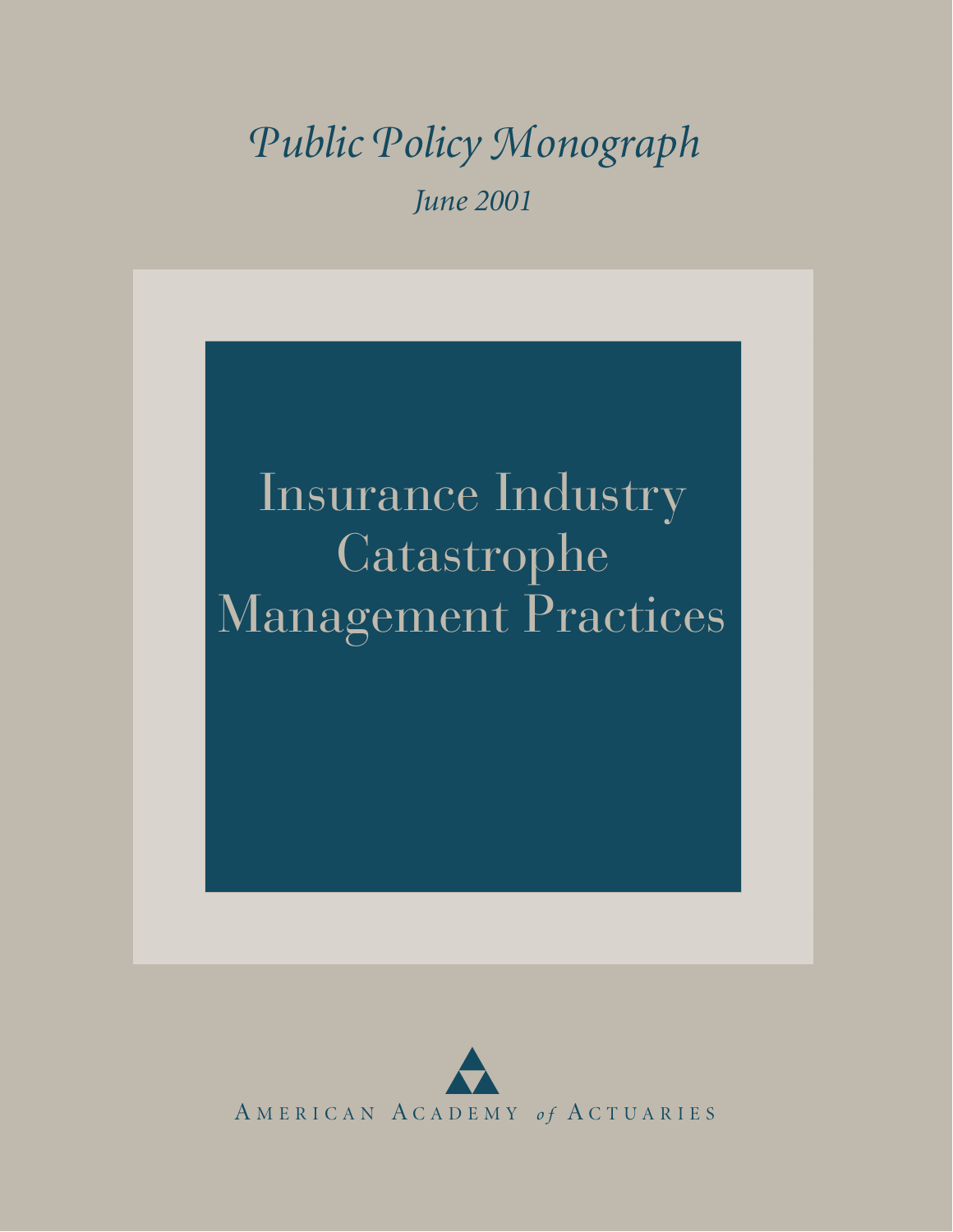## A m e r i c a n A c a d e m y *o f* A c t u a r i e s

The American Academy of Actuaries is the public policy organization for actuaries practicing in all specialties within the United States. A major purpose of the Academy is to act as the public information organization for he American Academy of Actuaries is the public policy organization for actuaries practicing in all specialties within the United States. A major purpose of the Academy is to act as the public information organization for the actuarial profession. The Academy is non-partisan and assists the public policy process through the presentation of clear and objective federal elected officials, comments on proposed federal regulations, and works closely with state officials on issues related to insurance. The Academy also develops and upholds actuarial standards of conduct, qualification and practice and the Code of Professional Conduct for all actuaries practicing in the United States.

The following members and interested parties of the American Academy of Actuaries Catastrophe Management Work Group contributed to the compilation of this monograph:

Wayne H. Fisher, FCAS, MAAA *Co-Chairperson*

Frederick O. Kist, FCAS, MAAA, *Co-Chairperson*

Shawna S. Ackerman, F.C.A.S., M.A.A.A. Kirsten R. Brumley, F.C.A.S., M.A.A.A. Jeffrey F. McCarty, F.C.A.S., M.A.A.A. Hsiu-Mei Chang, A.C.A.S., M.A.A.A. Jerome A. Degerness, F.C.A.S., M.A.A.A. William F. Dove, F.C.A.S., M.A.A.A. Gordon K. Hay, F.C.A.S., M.A.A.A.

Larry D. Johnson, F.C.A.S., M.A.A.A. David A. Lalonde, F.C.A.S., F.C.I.A., M.A.A.A. Michael G. McCarter, F.C.A.S., M.A.A.A. Glenn G. Meyers, F.C.A.S., M.A.A.A. John J. Reynolds, F.C.A.S., M.A.A.A. Geoffrey T. Werner, F.C.A.S., M.A.A.A.

The Work Group would also like to thank the American Academy of Actuaries Casualty Practice Council, Rade T. Musulin,A.C.A.S.,M.A.A.A., Thomas J. Wilder and Michael R. Murray for their assistance in completing this document.

### A

### June 2001

Richard C. Lawson, Executive Director Noel Card, Director of Communications Greg Vass, Casualty Policy Analyst

> American Academy of Actuaries 1100 Seventeenth Street NW Seventh Floor Washington, DC 20036 Tel (202) 223-8196 Fax (202) 872-1948 www.actuary.org

*© 2001 by the American Academy of Actuaries. All Rights Reserved.*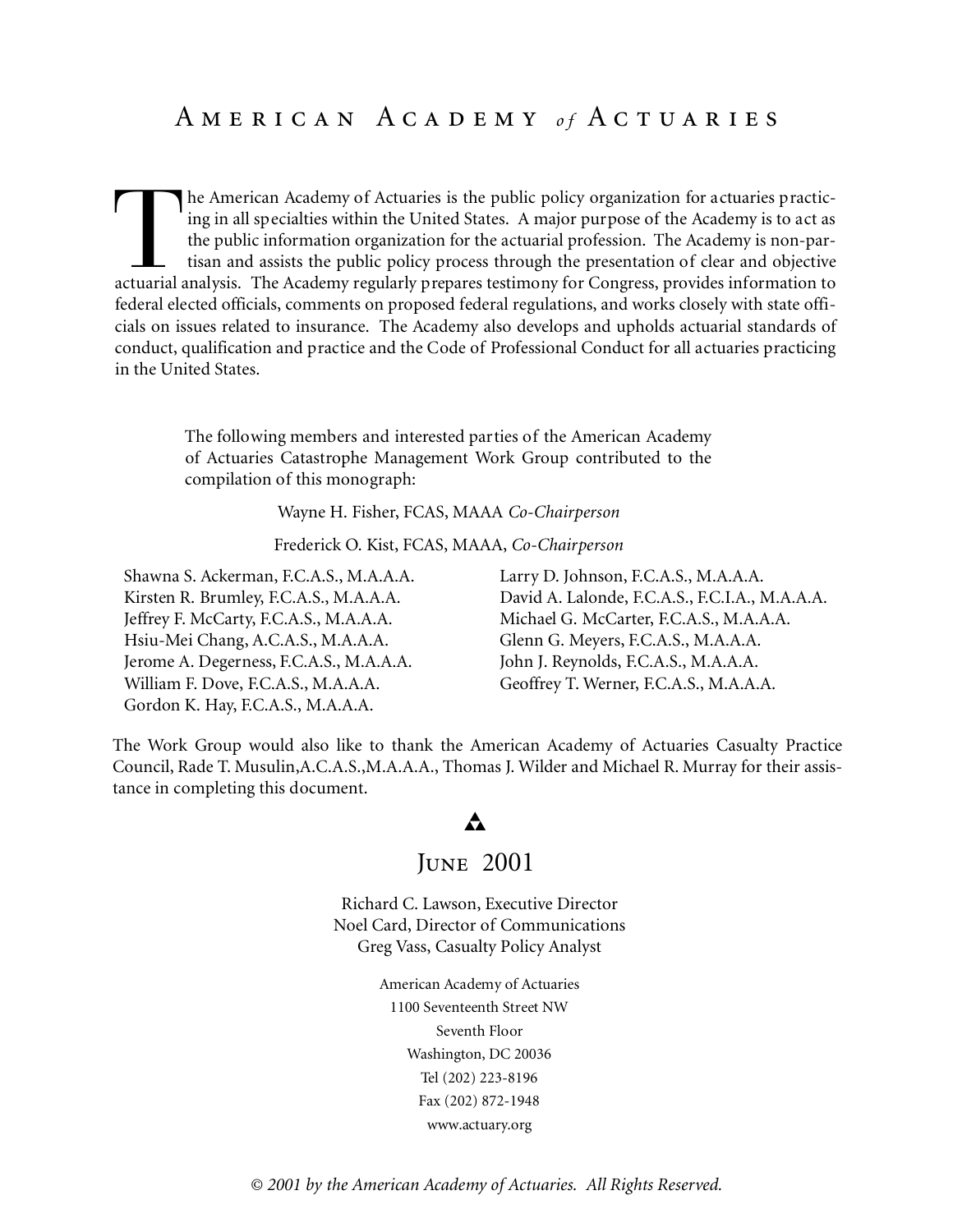## Insurance Industry Catastrophe Management Practices

## Table of Contents

| V. Reinsurer Considerations in Managing Catastrophe Exposures 16 |  |
|------------------------------------------------------------------|--|
|                                                                  |  |
|                                                                  |  |

## Appendices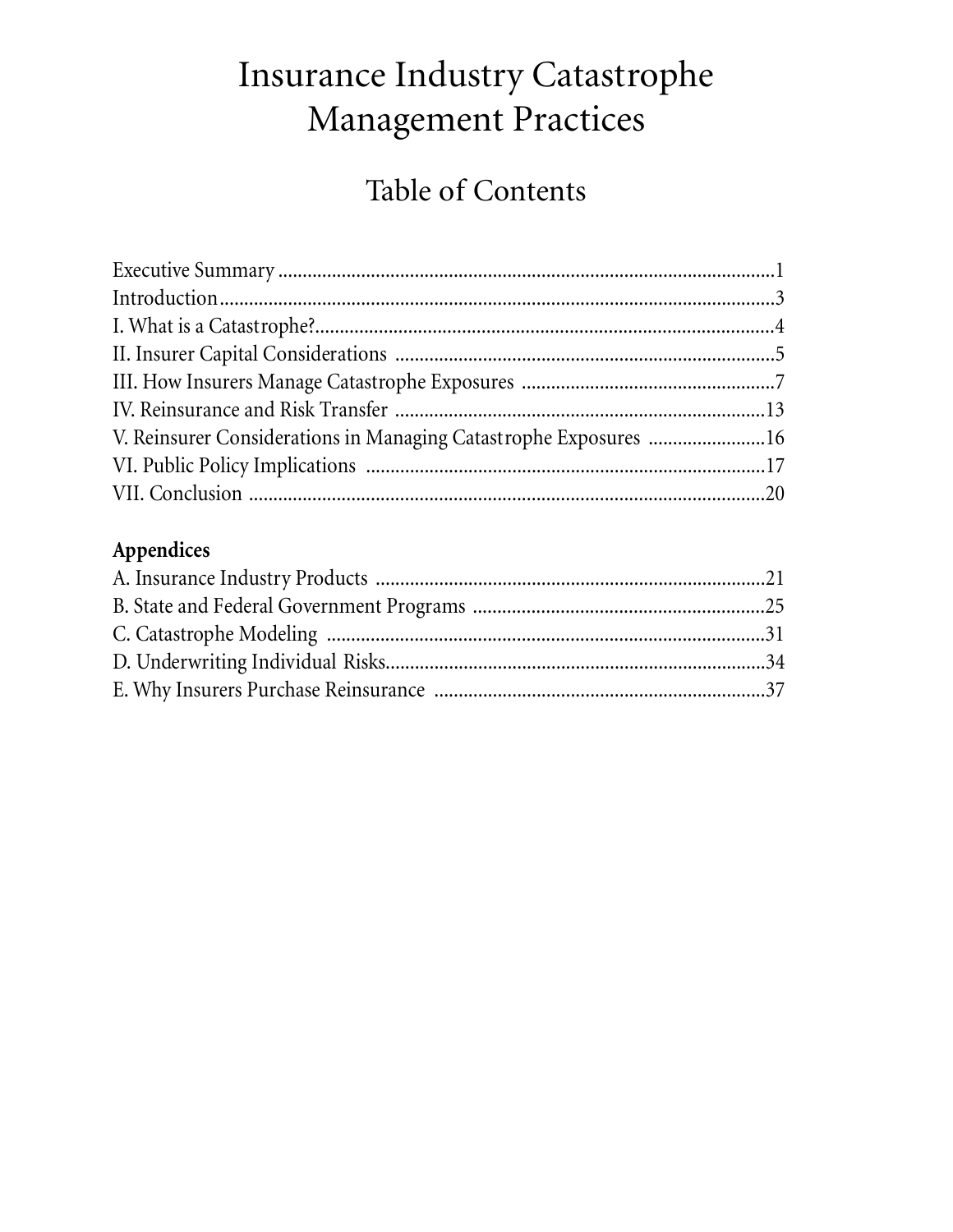## Insurance Industry Catastrophe Management Practices

## Executive Summary

 $\begin{array}{c}\n\hline\n\end{array}$ he American Academy of Actuaries' Catastrophe Management Work Group was requested by the Coordinating with Federal Regulators Subgroup on Financial Issues of the National Association of Insurance Commissioners to develop a report to discuss how property and casualty insurers manage catastrophe risks. This monograph is in response to that request and makes the following observations:

■ Catastrophe exposures place special demands on insurer capitalization and require a distinct risk management approach. The risk management process for an insurer must integrate all risk management strategies of the insurer, not just a single risk, such as catastrophe risk. The interaction or covariance (versus independence) of the various risks a company faces is an important factor in determining the company's total capital requirements.

■ For property and casualty insurers, catastrophes are defined as infrequent events that cause severe loss, injury, or property damage to a large population of exposures.

■ Whereas most property insurance claims are fairly predictable and independent, catastrophe events are infrequent and claims for a given event are correlated. The insurance process, if left unmonitored during lengthy catastrophe-free intervals, could produce increasing concentra tions of catastrophe exposure.

■ Catastrophes represent significant financial hazards to an insurer, including the risk of insolvency, an immediate reduction in earnings and statutory surplus,the possibility of forced asset liquidation to meet cash needs, and the risk of a ratings downgrade.

■ Insurers manage catastrophe risk through a continuous learning process that can be described in five steps. The steps are identifying catastrophe risk appetite, measuring catastrophe exposure, pricing for catastrophe exposure, controlling catastrophe exposure, and evaluating ability to pay catastrophe losses.

▲ **Identifying catastrophe risk appetite** - An evaluation of catastrophe risk appetite gives underwriters a guideline for determining whether catastrophe risk in the insured portfolio is within acceptable limits.

▲ **Measuring catastrophe exposure** - The objective of measuring catastrophe exposure is to be aware of the company's current exposure to catastrophes, both in absolute terms and relative to the company's risk management goals.

▲ **Pricing for catastrophe exposure** - In setting rates for catastrophe insurance cover age, the general trend is away from using a long historical experience period, toward the application of catastrophe models to current or anticipated exposure distributions. The shortcomings of using historical premium and loss experience are clear, and catastrophe modeling has been widely adopted in making rates for hurricane and earthquake.

▲ **Controlling catastrophe exposure** - For various reasons, insurers may decide they have a need to control or limit catastrophe risk. Usually this results in reducing expo sure in segments where capacity is exceeded, and using reinsurance or capital market instruments to transfer exposure to someone else.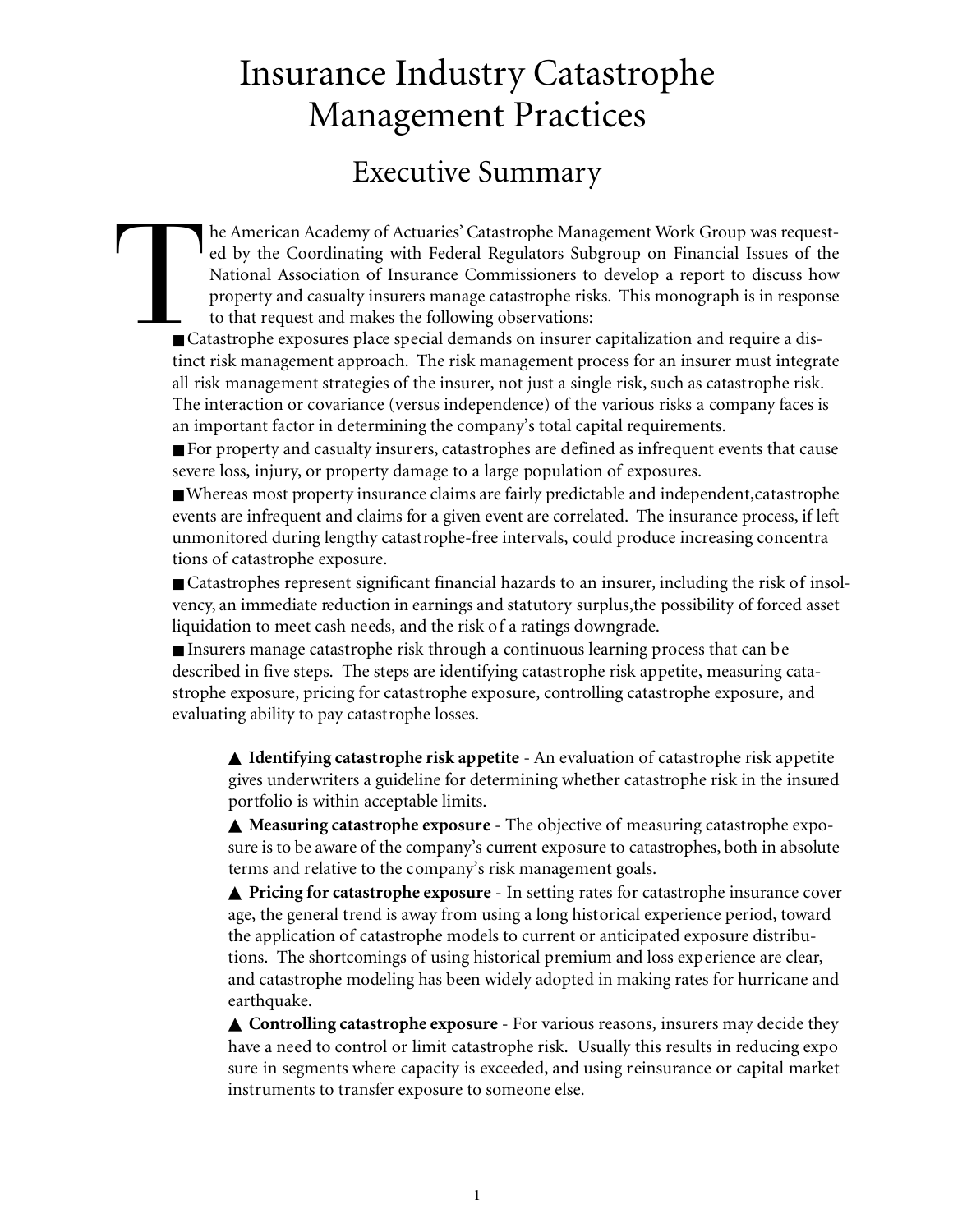▲ **Evaluating ability to pay catastrophe losses** - Catastrophe claim payments are funded through normal operating cash flow, asset liquidation, debt financing, or advance funding from reinsurers.

■ Actuarial standards exist for appropriate application of catastrophe models. Also, to help regulators evaluate use of the models in making rates, the Catastrophe Insurance Working Group of the NAIC published the *Catastrophe Computer Modeling Handbook* in January 2001.

■ Generally, the liquidity (or illiquidity) of an insurer after a catastrophe does not cause insolvency. Rather, it is the magnitude of the event relative to company surplus. Insurers must strike a balance between the benefits of being prepared for low-probability catastrophes and the cost of pre-event preparations.

■ There is no one catastrophe risk management procedural template that applies to all insurers. However, the conceptual elements are the same for any property and casualty insurer.

■ Reinsurance is the traditional method used by insurers to transfer risk, but capital markets are a growing source of alternate capacity. Capital market products developed to date can be grouped into three categories: insurance-linked notes and bonds, exchange-traded products, and other structured products.

■ Catastrophe risk management for reinsurers is similar to that of a primary company. For a reinsurer, the challenges are to obtain adequate catastrophe exposure information from ceding companies, to accurately measure catastrophe exposure aggregations across multiple ceding companies, and to price for the exposure.

■ Insurer catastrophe risk management practices are relevant to certain questions of public policy. Examples include the amount of insurer capital, whether insurer capital needs to be segregated for catastrophe purposes, whether to encourage pre-event funding, the tradeoffs between availability and affordability, the extent of governmental involvement in the market place, and potential over-reliance on guaranty funds.

■ Policy-makers considering actions designed to affect either catastrophe coverage availability or the solvency of insurers exposed to catastrophe claims can use the five step catastrophe risk management approach to anticipate market effects of the proposals they are considering. Generally, policy actions have more than one consequence, and this framework can help to anticipate secondary (and sometimes unintended) consequences.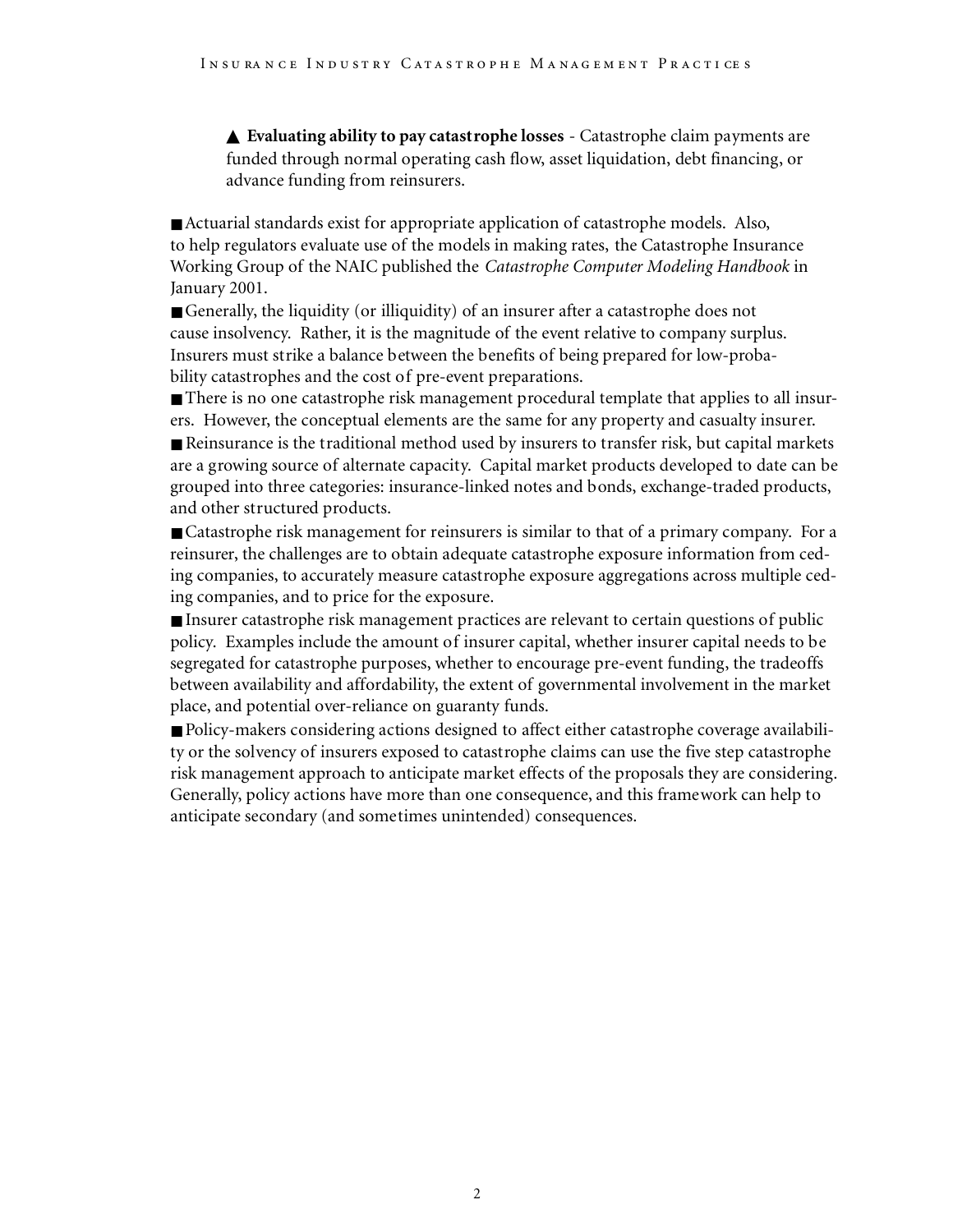## Introduction

t the June 2000 Summer National Meeting, the National Association of Insurance Commissioners (NAIC) formed the Coordinating with Federal Regulators Subgroup on Financial Issues (Subgroup). The Subgroup was asked to:

A ■ define the components of catastrophe, underwriting, and insurance risk

■ identify relevant insurance regulatory tools that might assist the Federal Reserve Board in supervising FHCs and suggest ways federal regulators may make effective use of the tools ■ determine the information needs of other functional regulators (e.g., FRS member banks, FDIC, OCC, OTS, NASD, SEC) regarding insurance companies within a FHC and develop procedures necessary to obtain such information, where appropriate

■ make recommendations for information sharing and other coordination between federal functional regulators and state insurance regulators with respect to catastrophe,underwriting, and insurance risk

The Subgroup plans to meet with Federal Reserve Board staff to present their initial findings in three areas:

■ how insurers manage catastrophe risk (coverage, pricing, underwriting, risk aggregation and management, and capital adequacy)

■ risk transfer mechanisms for spreading catastrophe risk (reinsurance, catastrophe bonds, and other forms of securitization)

■ regulation of insurance company catastrophe risk management

The Subgroup asked the American Academy of Actuaries Catastrophe Management Work Group to provide technical assistance in the form of a report to address the first and second issues: insurance company management of catastrophe risks and risk transfer mechanisms. This monograph addresses property catastrophe exposures which broadly impact the insurance industry and discusses the following issues:

- definition of catastrophes
- capital considerations
- managing catastrophe risk
- reinsurance and risk transfer
- public policy implications

Several appendices have been included that expand on topics outlined in the monograph.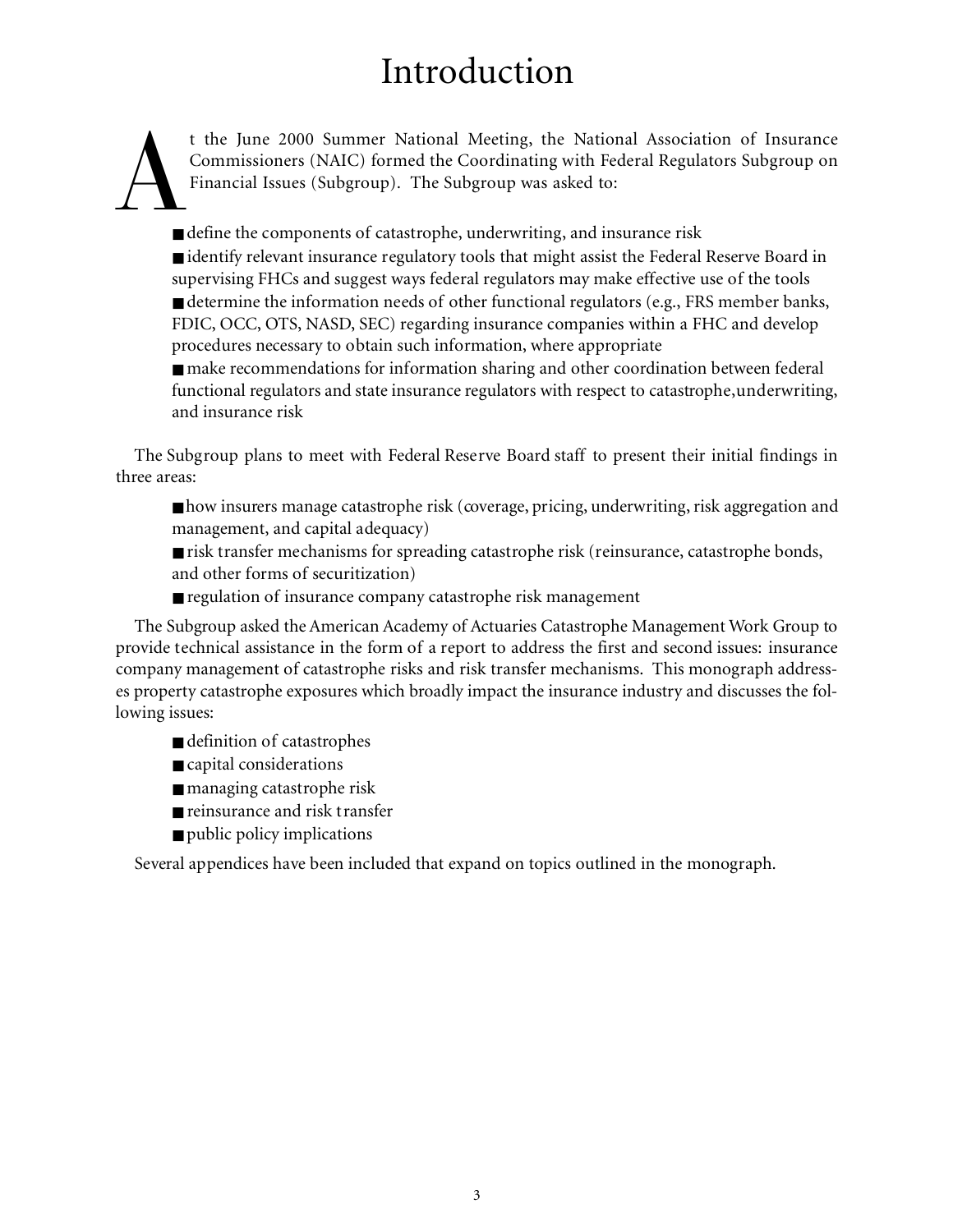## I. What is a Catastrophe?

Figure 1 and casually insurers, catastrophes are immediate verifs that cause severe loss, injury or property damage to a large population of exposures.<sup>1</sup> While the term is most often associated with natural events (e.g., or property and casualty insurers, catastrophes are infrequent events that cause severe loss, injury or property damage to a large population of exposures.**<sup>1</sup>** While the term is most often associated with natural events (e.g., earthquakes, floods or hurricanes), it can also be used when there is concentrated or widespread damage from man-made disasters (e.g., fires, explosion, pollution or nuclear fallout).

to the company or to the entire industry. Property Claim Services (PCS), a unit of the Insurance Services Office, Inc., analyzes catastrophes based on their impact on the industry as a whole. PCS monitors industry loss reports and assigns a catastrophe number to an event if direct insured losses to property exceed \$25 million and it affects a significant number of insureds and insurance companies. In addition, many individual insurers establish company thresholds for defining a catastrophic loss. An insurance company may utilize internal criteria to determine whether an event is a catastrophe as it relates to its specific book of business even if the event has not been labeled as a catastrophe for the industry as a whole.

Not all catastrophes are covered by property and casualty insurers. Some may not be privately insured because of difficulties in quantifying and pricing the hazard (e.g., nuclear hazard). In addition, catastrophes that could be subject to adverse selection may be specifically excluded from coverage (e.g., flood). Frequently, if the insurance industry does not provide coverage for a catastrophic peril a governmental program or facility may be available.**<sup>2</sup>**

 $<sup>1</sup>$  The term "exposures" refers to units for measuring the size of an insurance portfolio, such as the number of policies, num-</sup> ber of property locations, aggregated coverage amounts, or other alternative measures.

<sup>&</sup>lt;sup>2</sup> Appendix A discusses the extent to which traditional insurance products cover catastrophe perils. Appendix B outlines various governmental programs that protect individuals against catastrophic risks.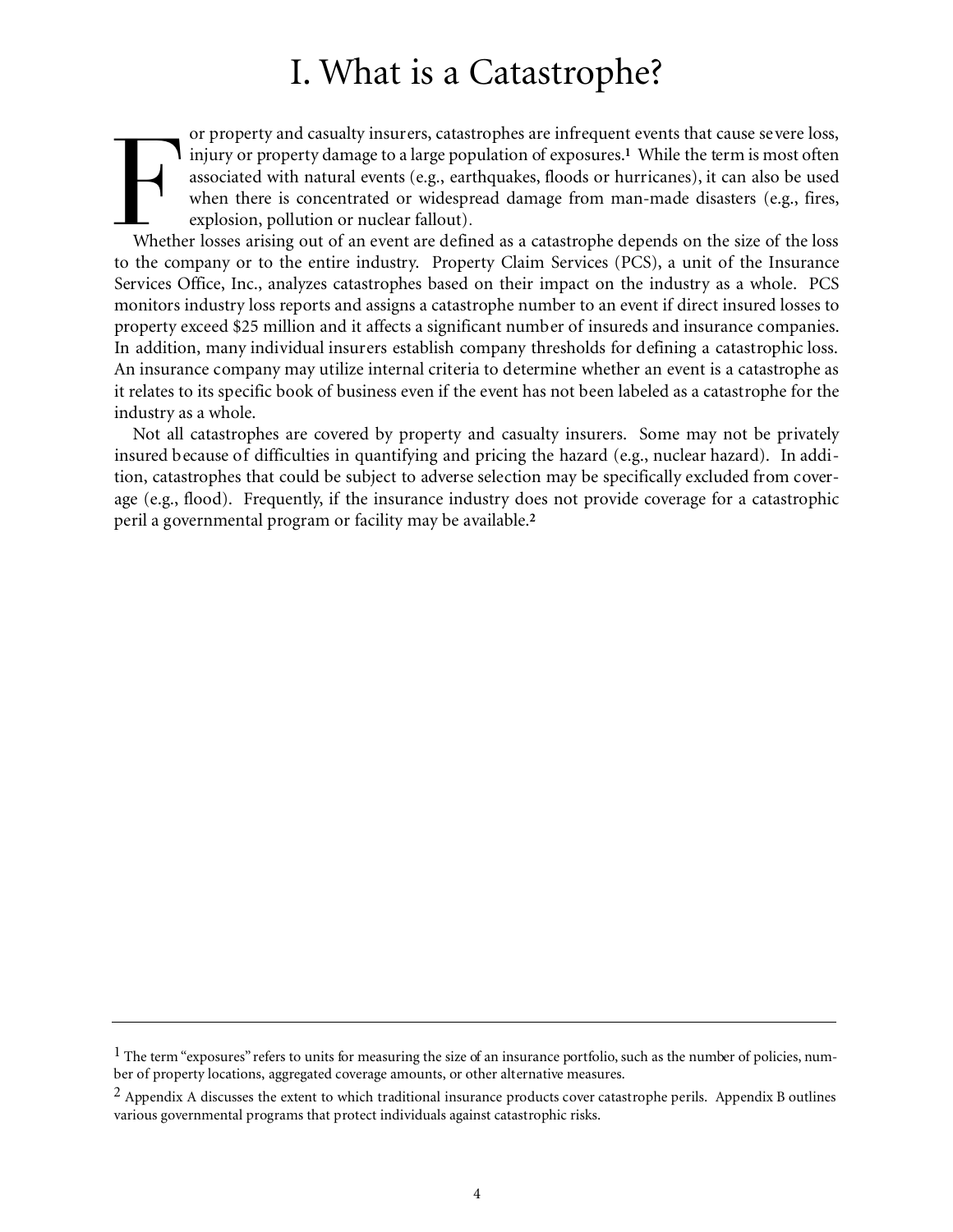## II. Insurer Capital Considerations

property and casualty insurer provides contractual coverages to consumers and businesses, which exposes the insurer's capital to risk. The company's owners expect financial returns commensurate with the risks.<br>Catastrophe property and casualty insurer provides contractual coverages to consumers and businesses, which exposes the insurer's capital to risk. The company's owners expect financial returns commensurate with the risks.

management approach. Catastrophe risk management is a component of a property and casualty insurers' overall risk management program, but the overall program is stronger if unique consideration is given to catastrophe risk.

The following sections further demonstrate this by contrasting noncatastrophe exposures with catastrophe exposures.

### **A. Noncatastrophe Exposures**

Like other businesses,insurers perform most efficiently when costs are known before prices are set and sales are made. It is the nature of insurance, however, that prices must be set before coverage is sold and losses have occurred. Future insurance losses must be estimated. Thus, any arrangement that produces more accurate estimates is of great interest to insurers. In statistical terms two conditions are very desirable:**<sup>3</sup>**

- predictable frequency of claims over time
- each exposure experiences loss independently of other exposures

For the most part, noncatastrophe exposures are independent. By writing larger volumes of business, the occurrence of claims becomes more predictable. Under these conditions, insurers can use historical data to calculate reliable and useful statistics, such as the expected average incurred loss per future exposure. An insurer is able to compare prices it can charge in a competitive marketplace with actuarial estimates of the cost of providing coverage, and use that knowledge to develop marketing and underwriting strategies.

In theory, the goal is to insure large numbers of exposures, at prices sufficient to cover expected losses and expenses that achieve an adequate rate of return on capital commensurate with the risk inherent in the exposure portfolio.

## **B. Catastrophe Exposures**

Catastrophe exposures differ from noncatastrophe exposures in that they do not meet the conditions identified above. By definition, catastrophes are infrequent, producing no losses in most years, and large losses in a few years, a clear violation of the first condition. The second condition for noncatastrophe exposures was independence. Catastrophes cause loss to many exposures at once. Significant or high correlation among exposures is a key feature of catastrophe risk.**4**

Assume an insurer covers a large number of policyholders who would be affected by the same catastrophes, and assume for simplicity this insurer backs up its contractual obligation to those policy-

<sup>3</sup> The Central Limit Theorem or "Law of Large Numbers" is beyond the scope of this monograph, but it is the theoretical foundation for these two conditions.

<sup>4</sup> Independence and perfect correlation are opposites. Statistically, independence is a condition in which correlation is zero. Significant correlation means "lacking independence."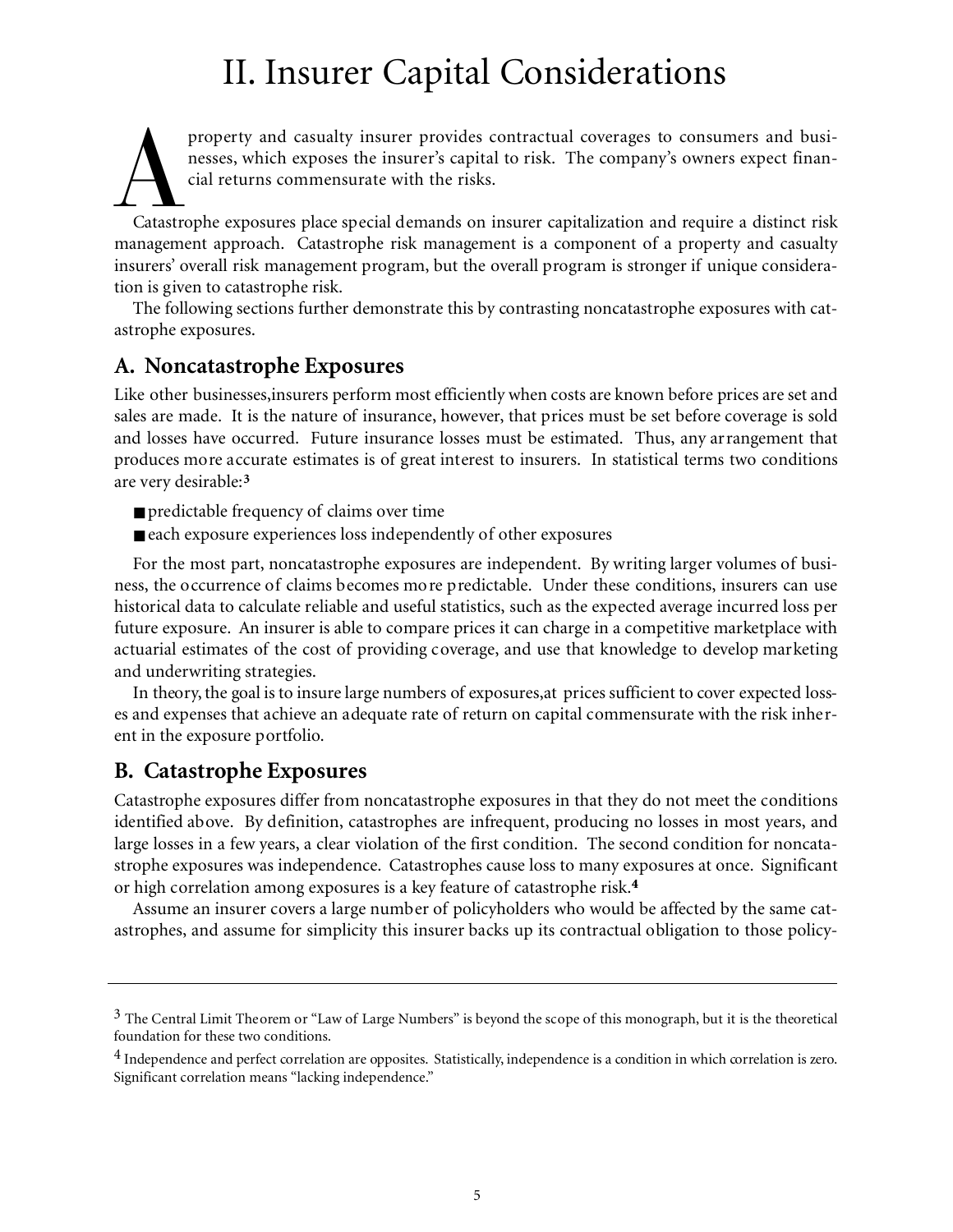holders by accumulating an extraordinary amount of capital.**5** The insurer must either find a way to bear the cost of holding that capital,or create a catastrophe risk management plan to deal with its existing exposure. The return on capital should be commensurate with risk, given consideration to the correlation of exposures, and infrequent occurrence of events.

The insurance process, if left unmonitored during lengthy catastrophe-free intervals, could produce increasing concentrations of catastrophe exposure. Thus, insurers need a special process for catastrophe risk management.

<sup>5</sup>The occurrence of large natural disasters generally is not correlated with other types of insurance claims. This means that an insurer's required capital benefits from a "covariance effect." The capital an insurer requires to reach a given level of policyholder security is less than the sum of that needed to support catastrophe risks and that needed to support other types of risks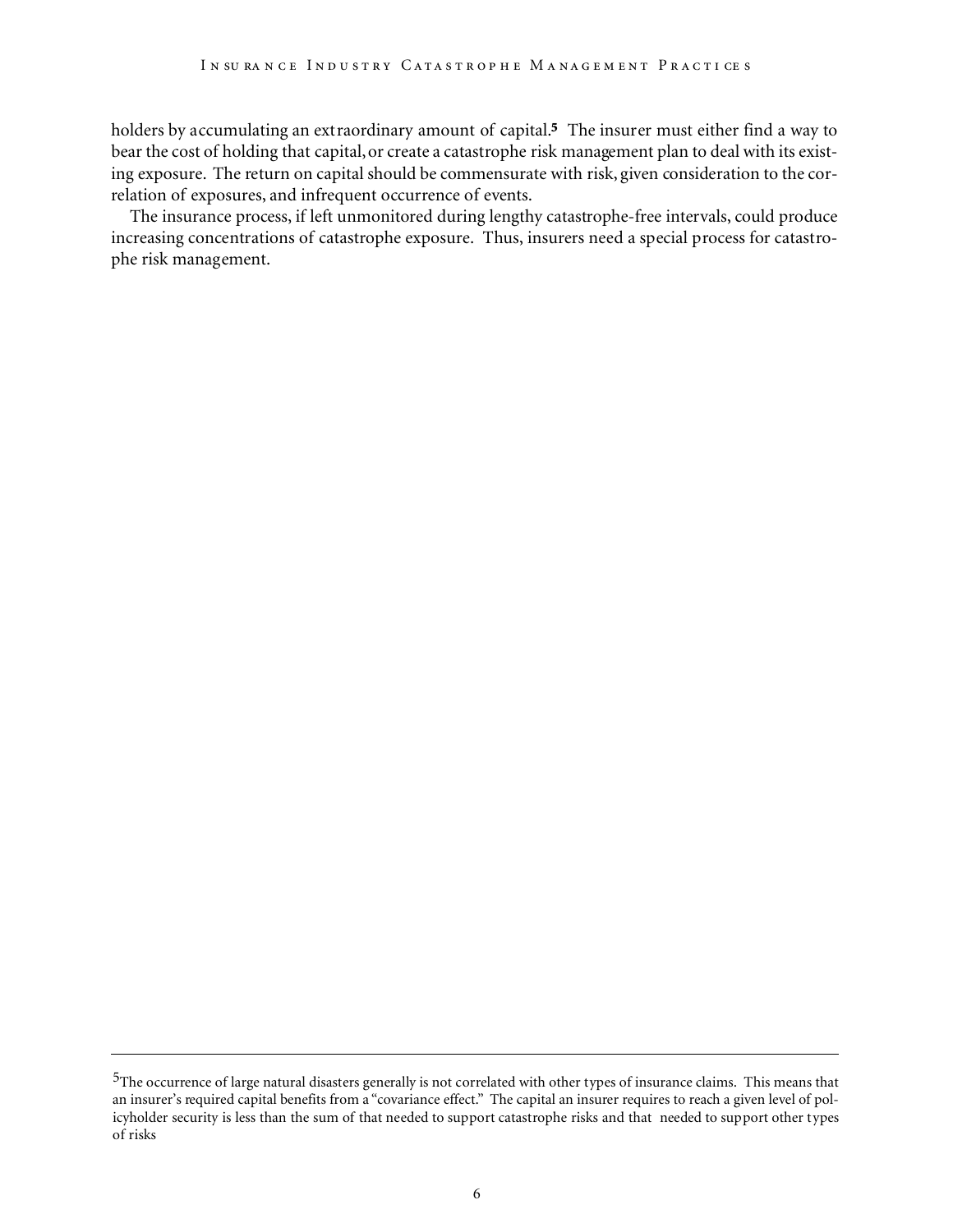## III. How Insurers Manage Catastrophe Exposures

atastrophes present significant financial hazards to an insurer, including the risk of insolvency, an immediate reduction of earnings and statutory surplus, the possibility of forced asset liquidation to meet cash needs, a atastrophes present significant financial hazards to an insurer, including the risk of insolvency, an immediate reduction of earnings and statutory surplus,the possibility of forced asset liquidation to meet cash needs, and the risk of a ratings downgrade.**<sup>6</sup>** Property and casualty insurers typically develop catastrophe risk management strategies that combine determination of risk appetite, measurement of exposures, pricing considerations, parties. This section details the five steps used by insurers to address catastrophe:

- Identifying catastrophe risk appetite
- Measuring catastrophe exposure
- Pricing for catastrophe exposure
- Controlling catastrophe exposure
- Evaluating ability to pay catastrophe losses

## **A. Identifying Catastrophe Risk Appetite**

The starting point in managing catastrophe exposures is to understand how much loss, in a period of time, the insurer can absorb without an unacceptable adverse impact. Each insurer's risk appetite is unique and a function of:

- earnings volatility
- market pricing
- availability and cost of reinsurance
- cost of capital
- solvency regulation
- capital allocated to catastrophe exposures
- rating agency evaluations
- tax considerations
- cash flow needs
- financing requirements
- rate regulation
- other lines of business written by the insurer

A company's risk appetite is often expressed as a maximum acceptable reduction to surplus (or income) from a single event or multiple events in a year. Management may alternatively specify a maximum annual loss that can be tolerated within a certain time period, such as "\$100 million of loss likely to be exceeded only once in 100 years." Expressions like these give underwriters a maximum guideline for monitoring whether catastrophe risk in the insured portfolio is within acceptable limits.

## **B. Measuring Catastrophe Exposure**

Once a company has established its risk appetite, it must complete an inventory of its existing exposures. In the past this may have been done by evaluating the company's loss potential arising from the aggregate policy limits written in a catastrophe-exposed area. In the past 15 years, and as a result of

<sup>6</sup> Rating agencies rate insurers' financial ability to fulfill their promises and publicize the findings. Adverse ratings can be very damaging, even to the extent that investors may be unwilling to hold an insurer's debt or equity. A rating downgrade often results in an immediate loss of business and may imperil the ongoing business if agents refuse to renew or produce new business for the downgraded company.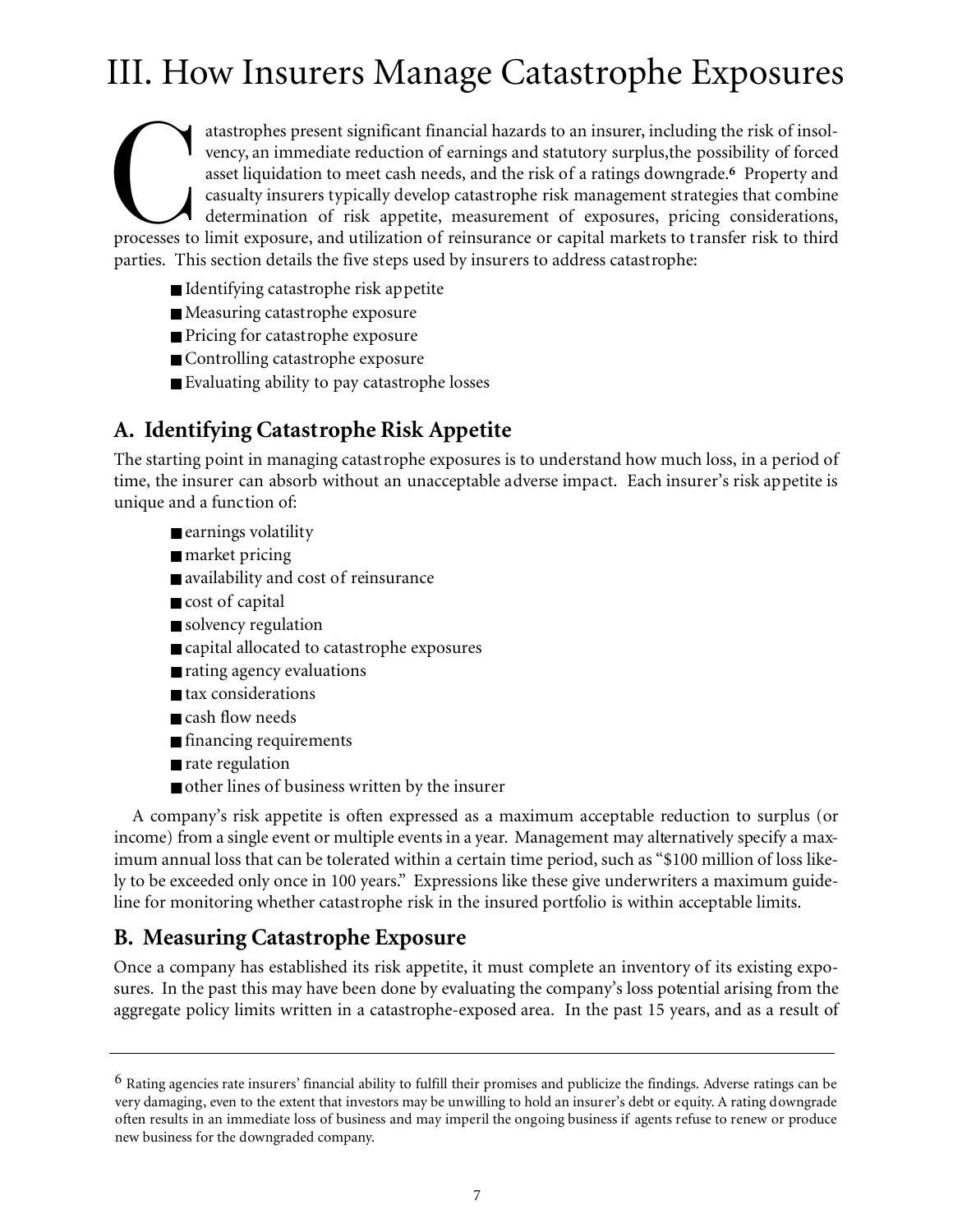significant losses from hurricanes and earthquakes, catastrophe modeling technology has been improved, and with improved technology has come increased rigor in measuring catastrophe risk exposure.**<sup>7</sup>**

Insurers who express risk appetite as "\$100 million of loss likely to be exceeded only once in 100 years" can refer to a model-based loss exceedence probability curve to monitor whether the 1 percent exceedence probability is associated with annual aggregate catastrophe losses at or below its \$100 million maximum.

In rigorous terms, we define the term "probable maximum loss" (PML) to be the amount of loss associated with a given exceedence probability over a specified period of time. The term PML must be put into a context of how it is being used. In the example above, \$100 million may be referred to as the company's annual aggregate PML from the modeled peril at a 1 percent exceedence probability or a 100 year return time. The company may describe its PML as the amount of aggregate annual loss the company expects to be exceeded no more than once in a specified number of years (e.g., 100, 200 or 500).

Companies with significant earthquake or hurricane exposure commonly use catastrophe models to make a formal, rigorous statement regarding the company's PML. Measuring catastrophe risk concentration using a model can be expensive and sophisticated. However, catastrophe exposure monitoring may be inexpensive and less formal. In a geographic area known to be disaster-prone, simple measures such as the total amount of written premium, number of insured structures, policy counts, or the sum of the limits on insured structures are easily available and can be powerful intuitive measures of risk.

Another common approach is to estimate a subjective PML arising from a described event, type of coverage, or geographic region. The term "probable maximum loss" has been widely used for many years, often without any statistical definition. In this less rigorous setting, PML may often be a subjective estimate obtained by multiplying the aggregated policy limits in the area by a selected percentage loss. Subjective PML estimates typically are used for perils where models may not be available (e.g., volcano, brush fires) to more formally estimate a company's exposure.

Model-based PML estimates, complementing other subjective PML estimates, can be applied to manage catastrophe exposure and allocate capacity in geographic detail or by region. Whether modelbased or subjective,a company should regularly update its PML estimates as part of an ongoing monitoring process. In general, the objective always is to be aware of the company's current exposure to catastrophes, both in absolute terms and relative to the company's risk management goals.

### **C. Pricing for Catastrophe Exposure**

Unlike most businesses, insurance companies do not know the majority of the costs for their product at the time of sale. Most insurance costs do not arise until much later. In fact, many claims may not be reported for months or years after the policy has expired. Depending on the jurisdiction, insurance premiums may be determined by the regulatory process or by the operation of the competitive marketplace. In either case premiums provide for the following costs:

■ *Expected loss and loss adjustment expense*. These represent payments that are expected to be paid directly to an insured for first party coverages or on behalf of an insured for thirdparty coverages plus related claim settlement expenses.

 $\frac{7}{10}$  Catastrophe models provide a probability distribution of potential losses based on the company's insured portfolio and the modeled hazards. From such a loss distribution, a number of statistical tools can be derived, including an aggregate annual exceedence probability curve. The modeling process is discussed further in Appendix C.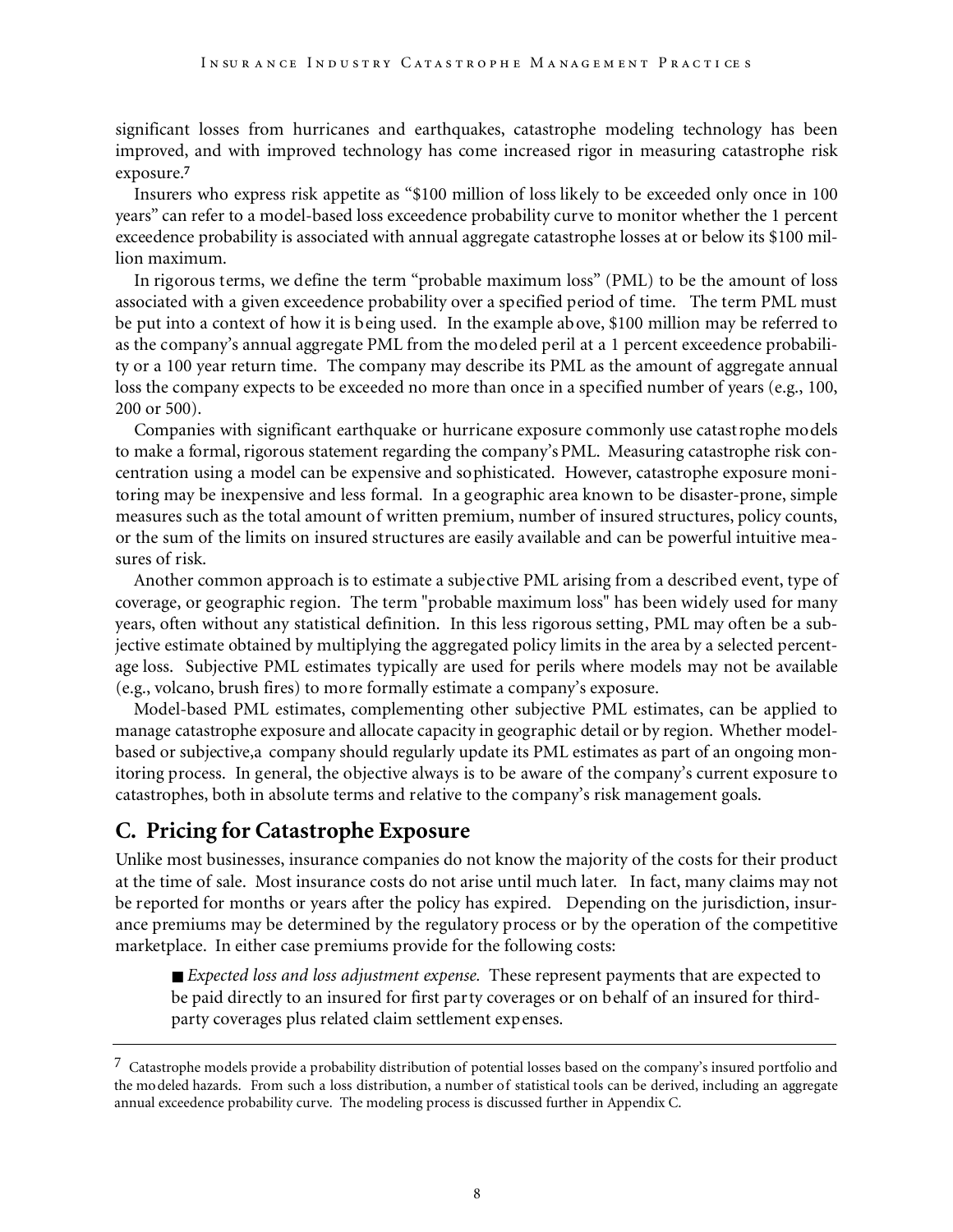■ *Underwriting expenses*. Expenses that are associated with obtaining new business or retaining the insurer's existing book of business including commissions, other acquisition costs,and general expenses (such as salaries, rent, and other items).

■ *Premium taxes, licenses, and fees.* These represent premium taxes imposed by the individual states, as well as costs for licenses, fees, and boards and bureau assessments. In some cases provision is made for miscellaneous assessments such as guaranty fund and residual market assessments.

■ *Net cost of reinsurance*. The premium required by the reinsurer to accept the catastrophe exposure, minus the expected loss transferred to the reinsurer.

■ *Cost of capital.* This represents the profit provision needed to achieve the insurer's required rate of return on capital commensurate with the risk inherent in the exposure profile.

The remainder of this section addresses pricing issues associated with the expected loss and loss adjustment expense component.

It has long been recognized that it is appropriate to separate the expected loss component for property insurance coverages into two parts. One component determines the provision for noncatastrophe losses and the other component develops a provision for catastrophe losses. A company may use various approaches to estimate the catastrophe loss provision.

For most types of noncatastrophe property/casualty coverage, recent historical claim and exposure data form the basis for projections of future costs and revenue. The analysis usually includes one to five years of the most recently available data, although up to 10 years of information may be reviewed for certain types of coverage. The exact number of years of data used is based on the desire to balance responsiveness and stability in rate indications, the historical variability of the underlying frequency and severity of the claims, and the volume of data available for actuarial analysis.

Before insurers utilized models to estimate catastrophe provisions, companies traditionally utilized historic catastrophe experience for an extended period (generally 10+ years). Inherent problems arise when using historical experience to project catastrophe losses, particularly for low frequency events such as hurricanes and earthquakes. Such experience is inherently volatile and historical exposure concentrations are not representative of future policy periods. The available historical industry insurance claims record is for the time period from 1960 to the present for homeowners insurance and 1950 to the present for extended coverages. This time period is generally too short to accurately estimate expected hurricane and earthquake parameters. In addition,as measured by longer-term meteorological data, the period from 1960 to date had an unusually low frequency of intense hurricanes.

Historical insurance data may not reflect current exposures. Changes in land use, population densities, building codes, and construction practices all serve to diminish the relevance of historical data when predicting future catastrophe losses.

The traditional method is further flawed in that the occurrence or absence of individual storms can have a dramatic impact on results. The traditional method is overly sensitive to the occurrence of a single recent event.

Use of historical loss information for earthquakes and hurricanes has largely been abandoned in favor of computer modeling. Traditional rate making approaches (use of historical catastrophe experience for 10+ years) still exist where the catastrophe component is small or catastrophe events are more frequent, (e.g., private passenger automobile comprehensive insurance coverage or homeowners insurance in states where the hurricane exposure is minimal).

Insurers are increasingly using sophisticated computer models to model hurricane and earthquake losses. Models are being developed today for a broader array of perils using the technical expertise of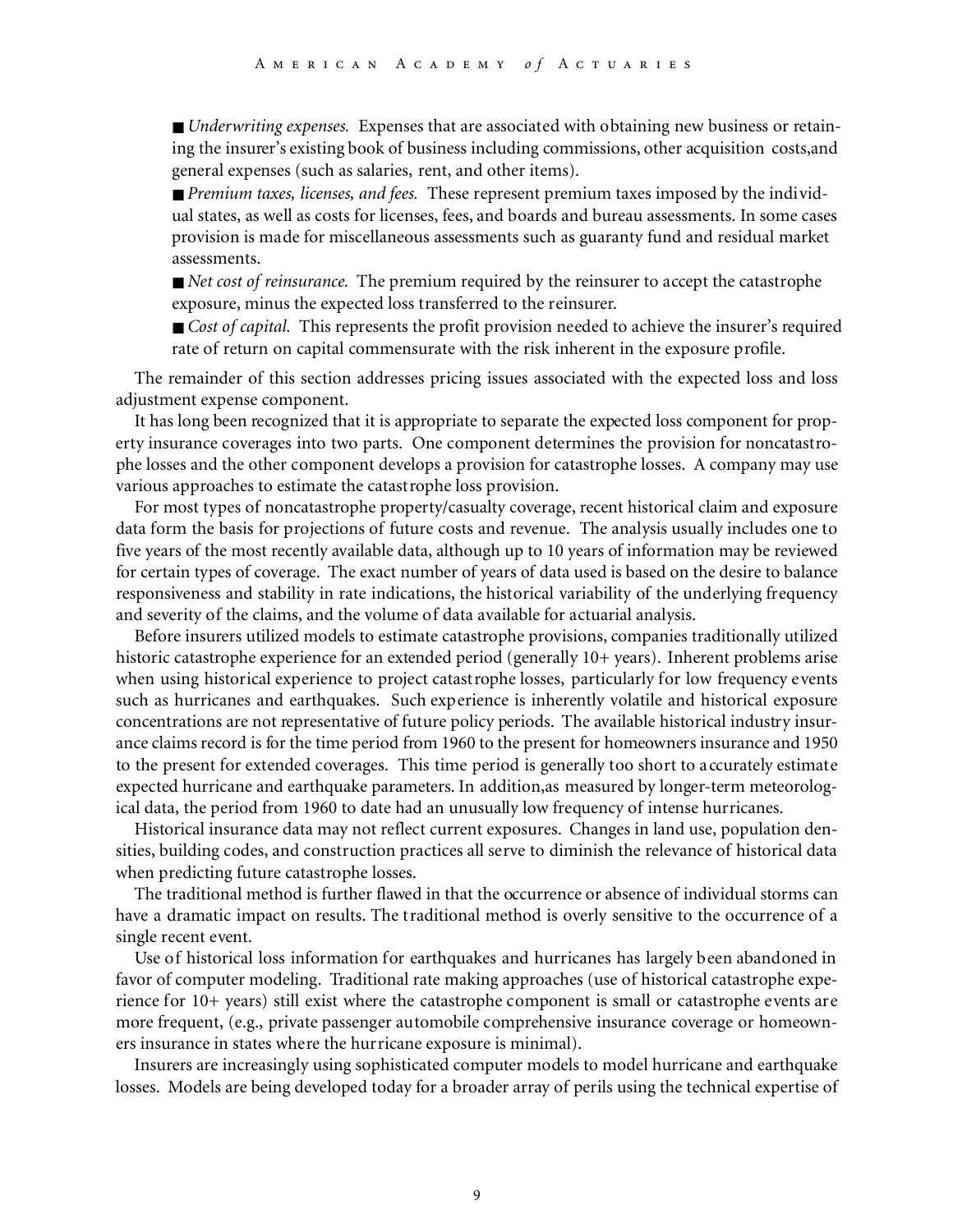multidisciplinary teams made up of seismologists, meteorologists, other physical scientists, engineers, mathematicians, statisticians, actuaries, and computer technology specialists.

Although the insurance industry is increasingly comfortable with using these models for pricing, not all regulators have reached the same comfort level. Some regulators are concerned with insurers' use of catastrophe models to establish catastrophe rate provisions for several reasons. Four of the principal reasons are the technical complexities of modeling, the proprietary nature of most models, the range of estimates produced by various models, and the perception that model results may be sensitive to changes in estimated parameters.

The actuarial profession has attempted to respond to these and similar concerns about modeling. As noted in Appendix C, actuaries are guided in their use of catastrophe models by Actuarial Standard of Practice 38 *Using Models Outside the Actuary's Area of Expertise* which details the review required by actuaries before they use such tools in their work product.

One of the more extensive reviews of catastrophe model use is that of the Florida Commission on Hurricane Loss Projection Methodology. The Commission was established in 1995 by the Florida legislature to "consider any actuarial methods, principles, standards, models, or output ranges that have the potential for improving the accuracy of or reliability of the hurricane loss projections used in residential property insurance rate filings." The Commission, to date, has established 52 standards that need to be met before a catastrophe model is acceptable for ratemaking purposes in the State of Florida. The Commission's findings are not binding on the Department of Insurance; however, the findings are admissible and relevant in a rate filing or in any arbitration, administrative, or judicial proceeding.

After its creation in 1996 by the California legislature, the California Earthquake Authority began to issue earthquake policies with rates determined through the use of a catastrophe model. An extensive public hearing was held that examined both actuarial and modeling questions. After recommended changes were made to the model, the commissioner approved rates incorporating modelbased estimates.

In addition, Louisiana has developed a set of computer model interrogatories that rate filers and modelers must complete and file with the state. Much of the information is similar to that required in Florida with a focus on Louisiana coastal exposure.

The Catastrophe Insurance Working Group of the NAIC published the *Catastrophe Computer Modeling Handbook* in January 2001. The handbook is a tool that regulators can use in evaluating the appropriateness of the use of catastrophe models in establishing rates. It provides a background on catastrophe models from the perspective of insurers, modelers, consumers,and regulators. The handbook includes a general overview of catastrophe models, a discussion of model input and output and a section on evaluating the models. The handbook also explores issues that have arisen or that may arise from the use of catastrophe models. It suggests areas and concepts regulators should consider and explore to become informed about catastrophe models.

In summary, the general trend is away from a traditional method using a long historical experience period, toward the application of catastrophe models to the insurer's current or anticipated exposure distribution. The shortcomings of the traditional method are clear, and catastrophe modeling has been widely adopted in making rates for hurricane and earthquake. Actuarial standards exist for appropriate application of catastrophe models, and regulators have developed guidelines to evaluate the use of the models in making rates.

## **D. Controlling Catastrophe Exposure**

Once a company has established its risk appetite, measured its existing exposure to loss,and priced the product to the best of its ability, it may recognize a need to limit its risk. This management exercise includes: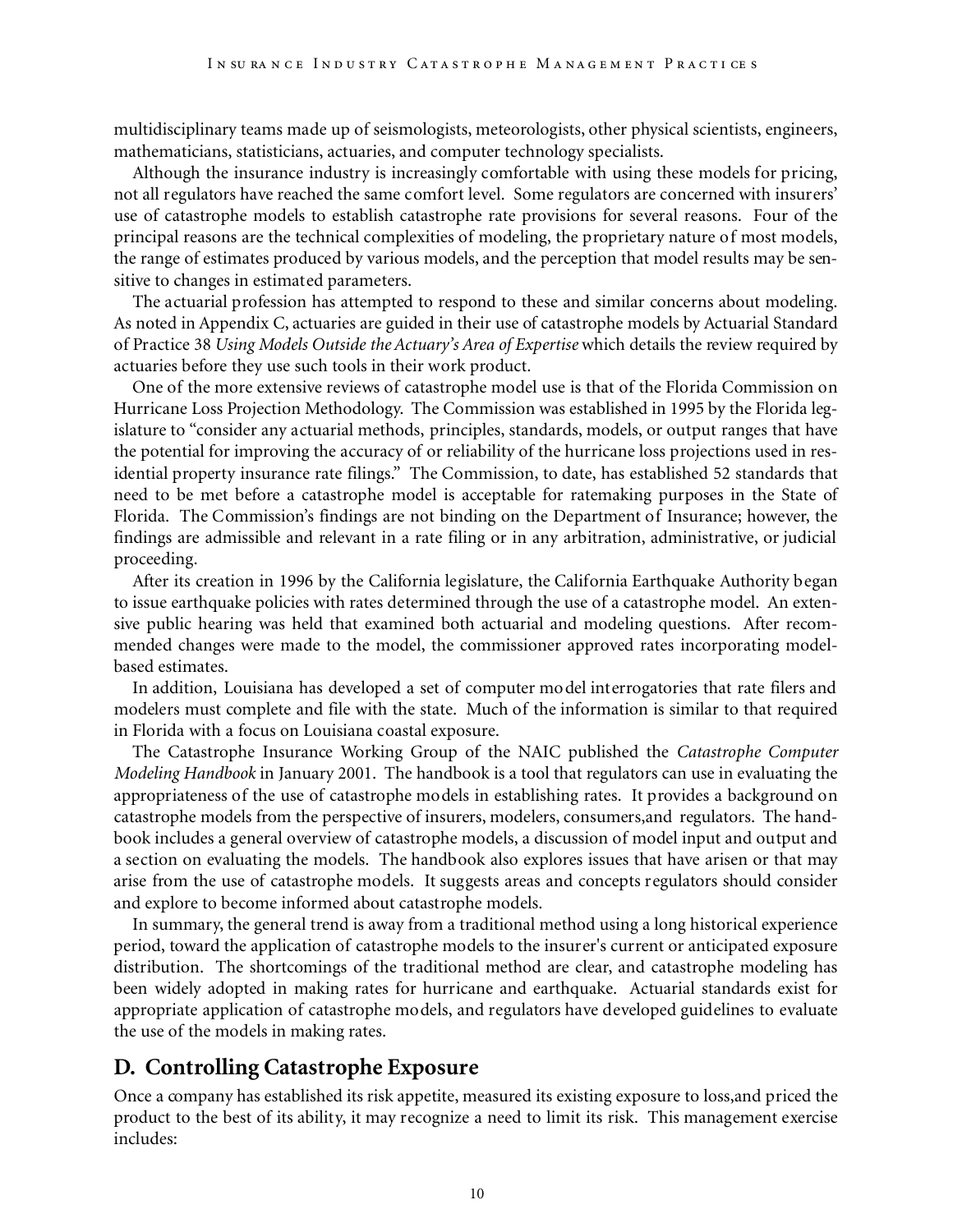■ identifying where the company can grow its property portfolio without exceeding capacity limitations

- reducing property exposures where the company has exceeded its capacity for the region
- reducing exposure through reinsurance, capital market alternatives, deductibles, and other efforts to mitigate loss

Companies take different approaches to managing how much of a particular product or aggregate catastrophe exposure it will write in any given area.**<sup>8</sup>** However, there are common characteristics in all good catastrophe risk management programs. For example, a company that opts to write equal amounts of product in two distinct locations covering a specific peril (e.g.,earthquake) will have more capacity than a company that writes double that exposure in one location.

In addition to managing geographical distributions, companies can purchase reinsurance that transfers a portion of the risk to a reinsurer. This does not reduce the company's direct obligation to the policyholder. The company promises to pay all claims irrespective of any reimbursement from the reinsurer. Risk transfer mechanisms are discussed later in this monograph.

Expanding on the above, the company may achieve its general objectives by processes such as:

- counterbalancing existing risk accumulation with targeted growth
- limiting the accumulation using quotas or a moratorium on new business
- adopting minimum deductibles, reducing exposure and encouraging preventive mitigation
- reviewing coverage provisions to limit the potential for adverse coverage determinations after a catastrophe**<sup>9</sup>**
- excluding coverage for certain types of catastrophic perils
- limiting coverage for property that is prone to catastrophic damage

In addition, insurers may participate in programs to reduce or prevent property losses. Loss mitigation programs generally involve both public and private efforts. Building codes are examples of such programs. Recently established programs include Florida's hurricane shutter credits, mandatory Building Code Effectiveness Grading Schedules, and the minimum 5 percent dwelling retrofit credit imposed by the California Earthquake Authority.

Legal limitations on development in hurricane or earthquake-prone areas have not yet been implemented. In fact, commercial and residential development in recent decades has been especially active in locations that are exposed to hurricanes and earthquakes. The Federal Flood Insurance Program makes some attempts to control development in flood prone areas, with mixed success. In the long run, effective mitigation of property losses in catastrophe-exposed communities may be the most effective measure to prevent or reduce catastrophic exposure accumulation.

### **E. Evaluating Ability to Pay Catastrophe Losses**

Cash demands on the insurer can vary significantly depending on the nature and intensity of the event. Catastrophes producing obvious damage (e.g., hurricanes, tornadoes) result in faster insurer payouts than those with less obvious damage (e.g.,earthquakes). Further, the timing of cash needs is a function of the size of the event.

<sup>8</sup> An expanded discussion of underwriting individual risks is found in Appendix D.

<sup>&</sup>lt;sup>9</sup> Coverage limits represent the maximum amount payable by an insurer on a partially or totally destroyed building. After large catastrophes the demand for materials and labor may exceed supply causing inflated prices and delays for repair and replacement. Under such conditions, coverage limits in the policy can be very important.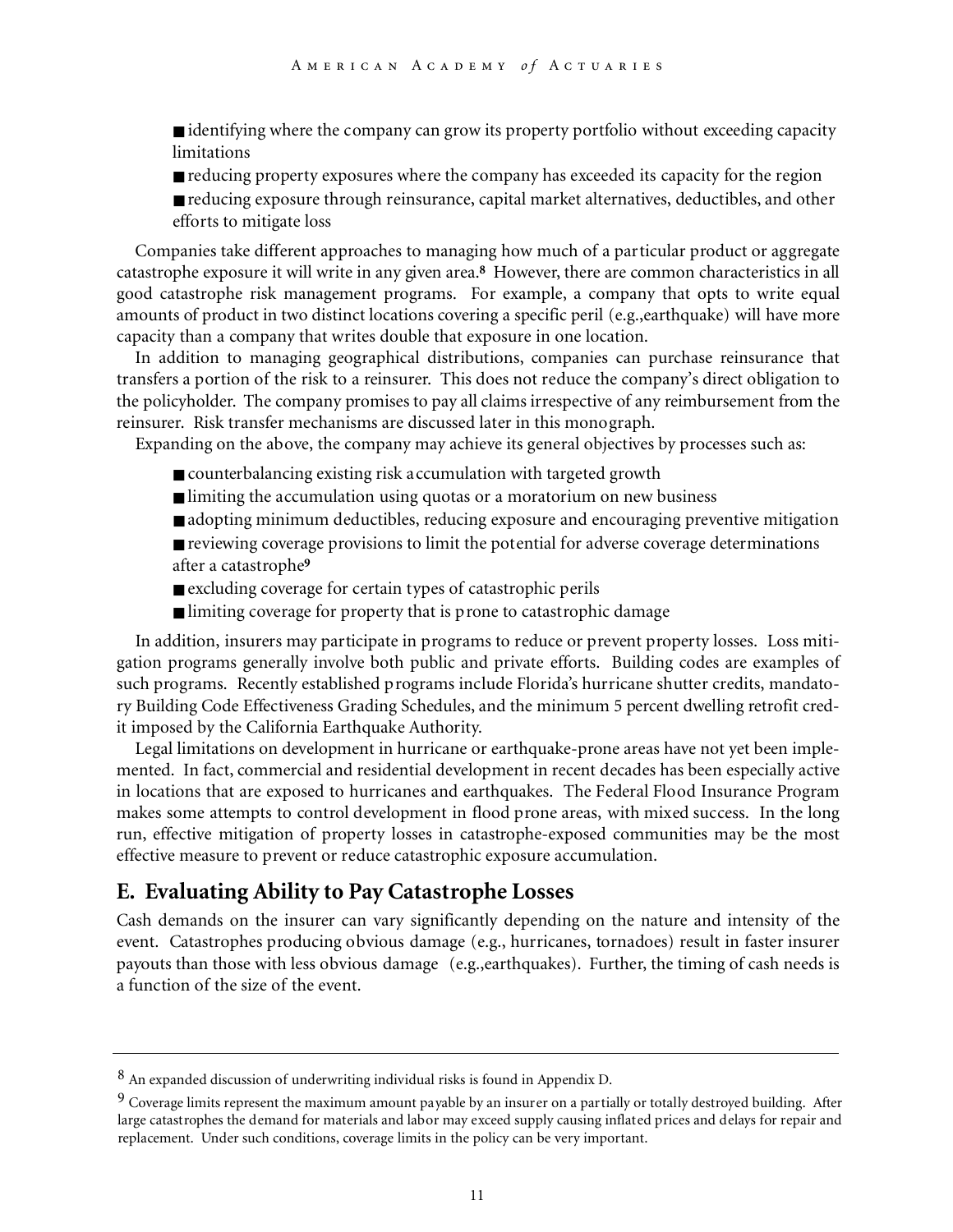The period between the catastrophic event and the completion of repairs allows insurers time to fund the loss through underwriting cash flow, normal cash flow from investments, asset liquidation, debt financing, or advance funding from reinsurers. Generally, the liquidity (or illiquidity) of an insurer after a catastrophe does not cause insolvency. It is the magnitude of the event and the fact that the company does not have sufficient surplus to pay claims that is the defining factor.

Insurers with catastrophe exposures need to establish contingency plans for dealing with cash demands. Such plans generally include steps to:

■ determine the potential size and timing of cash demands for catastrophe claims

■ determine the dependability and flexibility of current sources of cash including daily cash flow from insurance and investment operations

- determine the willingness and ability of the company's reinsurer to advance funds
- determine whether the above cash sources might also be impacted by the catastrophic event ■ determine if there is a gap between potential catastrophe cash requirements and readily
- available cash sources
- develop a plan that will bridge the gap when a catastrophe occurs including reductions in other spending, liquidation of assets or tapping equity or debt markets

For an insurer whose catastrophe exposures are small relative to its ongoing cash supply, the need for a plan is less pronounced. Such insurers can usually divert enough cash from insurance operations or maturing investments to pay catastrophe losses. If the plan does include liquidating investments, the insurer gives up some control over the amount and timing of investment gains including:

- liquidating assets for less than book values
- timing of catastrophe claims may complicate tax planning
- premature recognition of capital gains

In any case,asset liquidation reduces the asset base, which in turn reduces the opportunity for future investment income and capital gains. Insurers with catastrophe exposure must strike a balance between preparedness for low-probability catastrophes and the cost of pre-event preparations.

In summar y, catastrophe exposures place special demands on insurer capitalization and require a distinct risk management approach. The insurer's total required capital depends on the company's overall risk profile, including any interaction or covariance, versus independence, of the various risks the insurer faces. The catastrophe risk management process for an insurer must be integrated into an overall risk management strategy.

Insurers manage catastrophe risk through a continuous learning process that may be described in five steps. The steps are identifying catastrophe risk appetite, measuring catastrophe exposure, pricing for catastrophe exposure, controlling catastrophe exposure, and evaluating ability to pay catastrophe losses. These steps form an iterative process. Insurers use what is learned in each iteration to improve future decisions.

There is no one procedural template that regulators should expect all insurers to apply to catastrophe risk management. Variations in business practices among insurers change the relative costs and benefits of different approaches to the conceptual framework outlined above. However, the conceptual elements are the same for all property and casualty insurers.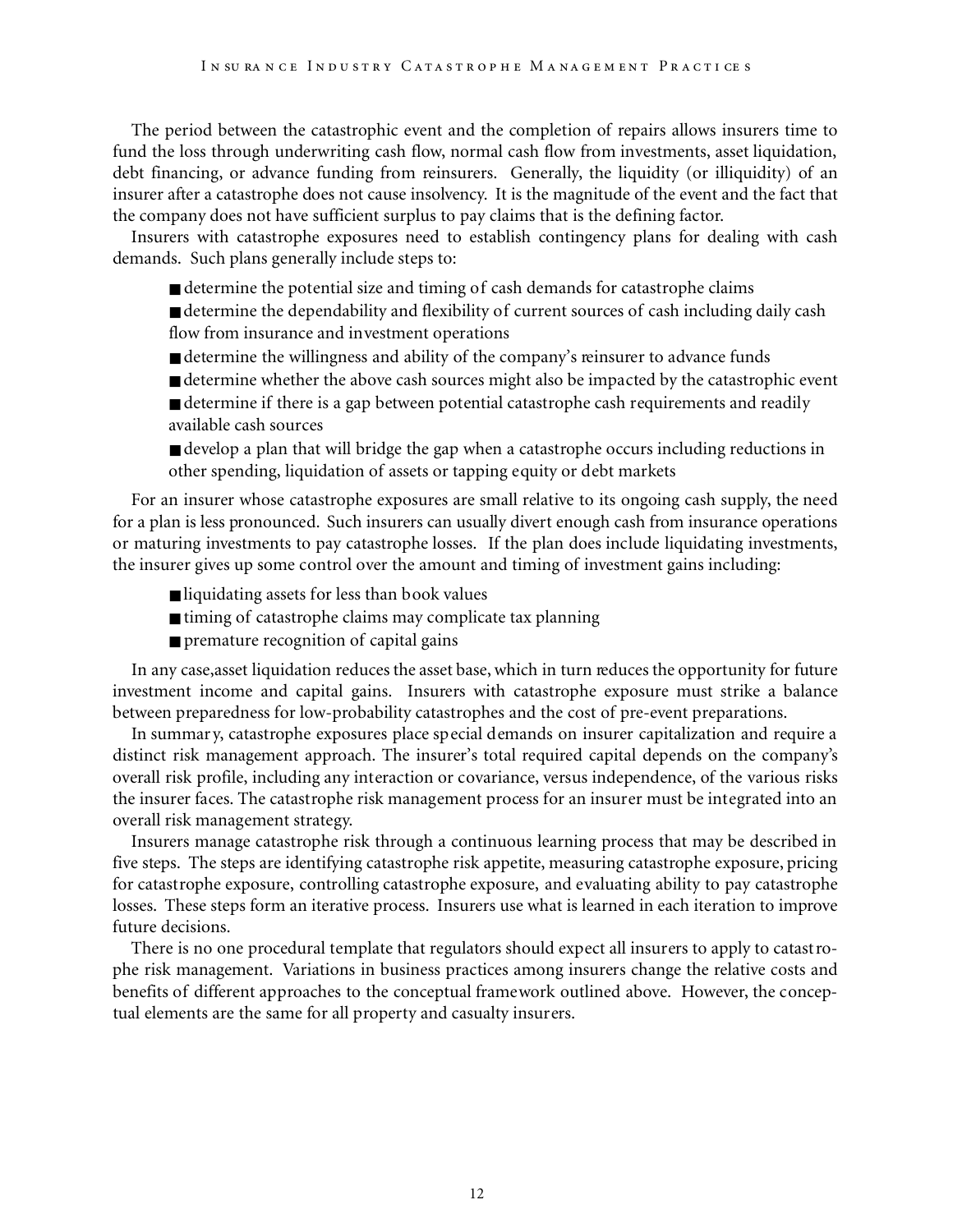## IV. Reinsurance and Risk Transfer

I nsurance companies need to limit their risk exposure to an acceptable level because of concerns about solvency and the cost of capital. This section discusses various alternatives available to insurers to transfer catastrophe risk to third parties including buying reinsurance and  $\mathsf L$  utilizing financial instruments to transfer risk into the capital markets.

## **A. Reinsurance Mechanisms**

Reinsurance is the traditional method insurers use to reduce or transfer risk.**<sup>10</sup>** Catastrophe reinsurance provides protection when losses from a single event such as an earthquake or hurricane exceed the buyer's specified retention. Reinsurance companies spread risk differently than the insurance companies they insure and they often have different objectives in quantifying and managing their exposure to catastrophes.

The two most common types of reinsurance arrangements are treaty and facultative. Treaty reinsurance buyers agree with the seller to cede losses from all risks meeting certain criteria. The reinsurer relies on the underwriting of the ceding company. Facultative arrangements are negotiated separately by the primary company on a policy by policy basis with the reinsurer who individually prices and accepts its interest in the policy.

Generally, coverage is provided either as pro-rata or excess-of-loss. Pro-rata reinsurance cedes both premiums and losses according to the same percentage for each policy written. Excess-of-loss reinsurance is written on a per risk, per occurrence or aggregate excess basis. Catastrophe reinsurance is excess of loss reinsurance and is typically written on an occurrence basis and applies to all losses from a single event, net of other collectible reinsurance.

Because of limited reinsurance capacity and high prices for catastrophe coverage in selected areas of the country, nontraditional or finite **<sup>11</sup>** risk products were developed to supplement catastrophe reinsurance. These products involve the limited transfer of underwriting risk and typically are intended to provide multiyear smoothing of catastrophe losses. The finite risk products generally cover excess-of-loss or aggregate stop-loss. These excess-of-loss finite risk contracts utilize a fund that grows or is depleted based on actual experience. These contracts typically include a deficit payback or profit sharing feature. Finite risk stop-loss products provide coverage in excess of an aggregate retention amount.**<sup>12</sup>**

 $10$  The issues that insurers consider in deciding to purchase reinsurance are outlined in Appendix E.

<sup>&</sup>lt;sup>11</sup> Finite risk insurance and reinsurance products are customized contracts that generally include a multi-year term,larger premium-to-limit ratios, explicit recognition of investment income and profit sharing features that distribute the benefits of good experience between the parties.

 $12$  The use of finite risk reinsurance products has been adversely impacted by the adoption of Financial Accounting Standard No. 113 (FAS 113) and EITF 93-6 issued by the Emerging Issues Task Force. FAS 113 significantly reduced risk limiting and payback provisions. The standard also created different accounting treatment for prospective versus retroactive reinsurance that limited the accounting benefits for retroactive contracts. EITF 93-6 eliminated loss-smoothing features since accrual accounting is now required for all reinsurance contracts with deficit payback or profit sharing provisions.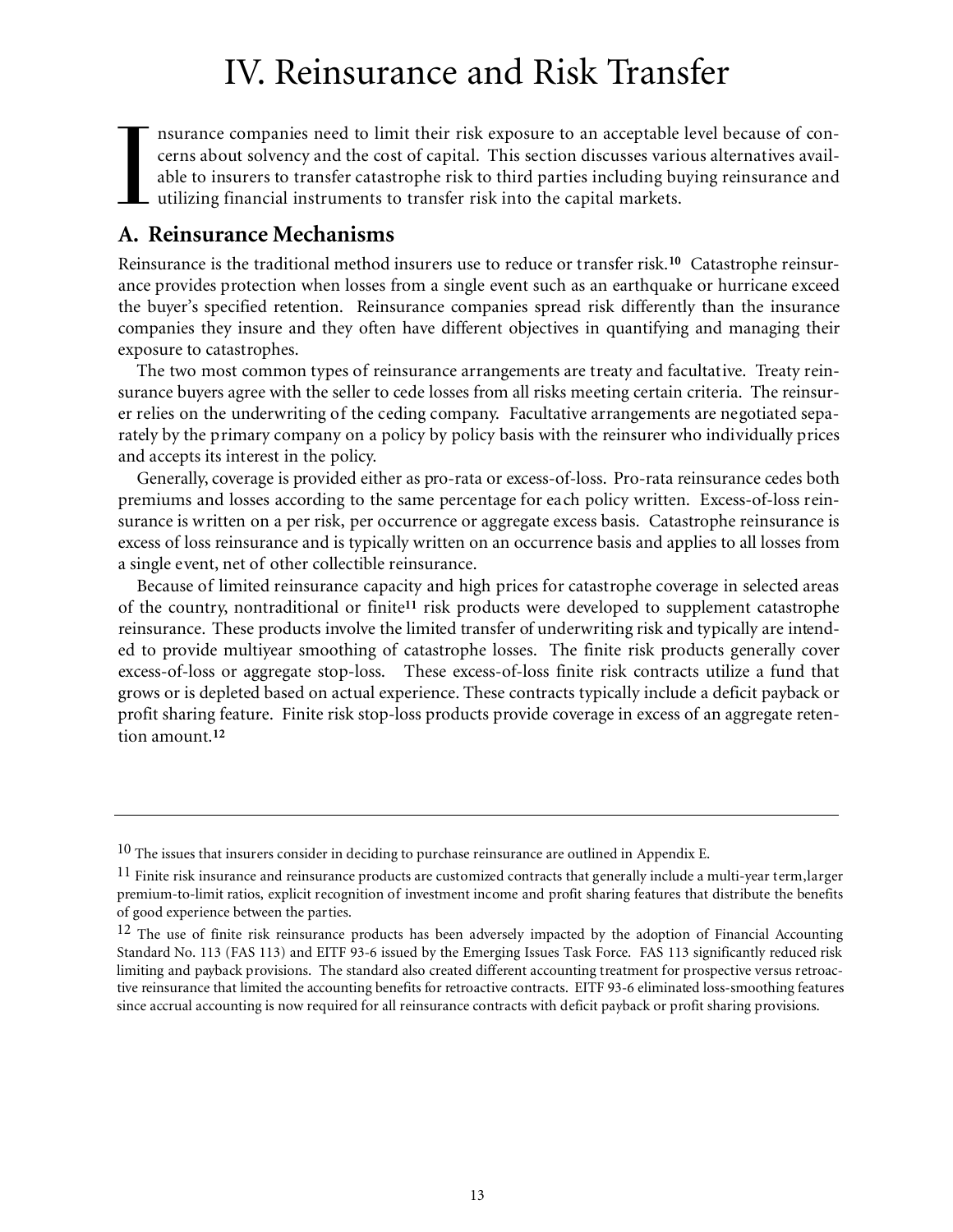### **B. Capital Market Mechanisms**

After Hurricane Andrew and the Northridge Earthquake reduced the supply of traditional reinsurance, changes in accounting rules greatly diminished the appeal of finite risk reinsurance products. Insurers were forced to look for new sources of capacity to assume some of the catastrophe risk that could not be borne by the insurance and reinsurance industries. Capital markets are a natural place to look for such capacity, as the amount and liquidity of capital in the North American equity and debt markets alone dwarfs the combined surplus of the global insurance and reinsurance industry.

The new products developed to date can be grouped into three categories: insurance-linked notes and bonds, exchange-traded products, and other structured products.

Insurance-linked notes and bonds include "cat bonds" and contingent surplus notes. These are typically structured as a bond issued by an offshore special purpose reinsurance company, which also issues a catastrophe reinsurance contract to the insurer. In some cases, the reinsurance contract will include an index or other parametric feature that restricts recovery to events that cause an agreed level of losses for the entire industry, in order to reduce moral hazard.**<sup>13</sup>** The premium paid for the reinsurance funds a risk premium payable to the bond investors if there are no losses under the reinsurance contract. If there are losses, the bond investors could lose some or all of the interest and, in certain cases, part of the principal.

Advantages of these products are that insurers can access new capacity for catastrophe risk, carry desirable reinsurance accounting benefits, and have a minimal level of credit risk in the event of a loss. For an investor, these products are attractive because the level of return depends solely on occurrence of a catastrophe that triggers payment under the reinsurance contract, and is relatively insensitive to the economic factors (e.g., interest rates, credit defaults) that give rise to systemic risk in other types of fixed income investments. But such transactions are expensive to structure, often require creation of offshore special purpose companies, and can carry some basis risk**<sup>14</sup>** for the insurer (if the reinsurance includes an index feature). In some cases,these products may be more expensive than traditional reinsurance due to the "novelty premium" demanded by investors for assuming unfamiliar types of risk.

Exchange-traded products include catastrophe options, risk exchanges, and some weather derivatives. Catastrophe options and futures were developed by the Chicago Board of Trade in 1992 and later by the Bermuda Commodities Exchange. Trading of these products ceased in 1999 due to lower than expected demand.

Risk exchanges (e.g., Catex) allow an insurer to swap exposures with other insurers or financial intermediaries. Several markets have been established for trading weather derivatives, and various insurers, intermediaries and trading companies also provide these on an over-the-counter basis. In general, exchange-traded products have the advantages of low frictional cost, minimal information requirements, fast transaction times, low credit risk, and transparency due to observable market pricing. Common disadvantages have been standardized product offerings, lack of liquidity, lack of rein-

<sup>&</sup>lt;sup>13</sup> Moral hazard is the risk to the reinsurer that the insurer will change its behavior in a manner that will increase the reinsurer's covered losses.

<sup>&</sup>lt;sup>14</sup> Basis risk is the risk that there may be a difference between the performance of the derivative or index and the losses sustained by the company. If the losses on an insurer's book do not have enough correlation with the indices underlying the contracts, little underwriting risk is eliminated. See Harrington and Niehaus "Basis Risk with PCS Catastrophe Insurance Derivative Contracts."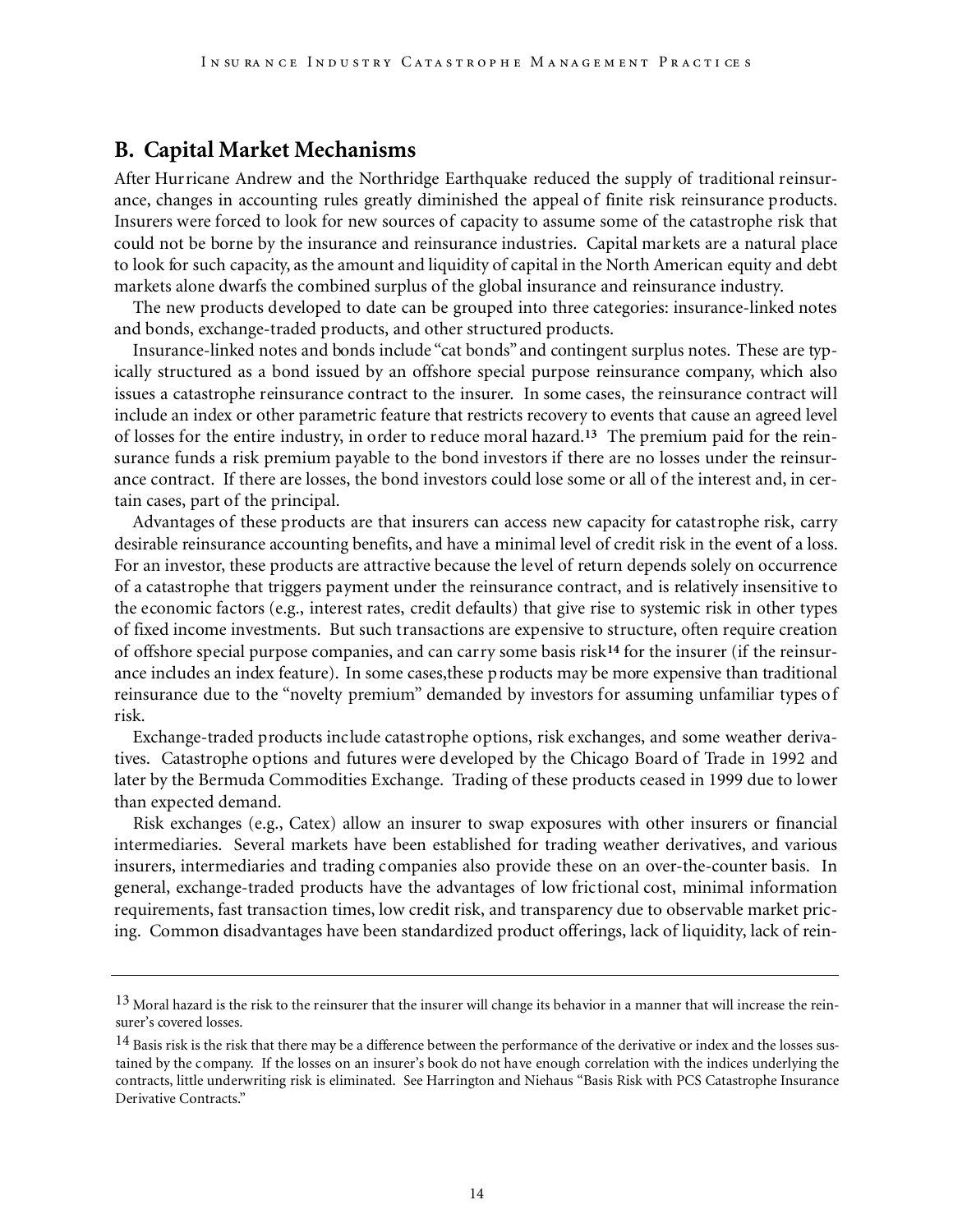surance accounting benefits for an insurer, creation of cash calls from exchange-mandated margin requirements, and creation of the same level of basis risk for an insurer from the use of such products.

Other structured products include over-the-counter derivatives and contingent capital products. These are typically customized products developed by a reinsurer, investment bank, or other intermediary to fit the specific goals and objectives of a customer. Because of the time and expense involved in developing a customized product, these are typically used for large and complex transactions. Contingent capital products range from relatively simple bank credit lines to contingent equity puts that give an insurer the right to sell preferred stock at pre-agreed terms after occurrence of a catastrophe event. Advantages of such products are that they are customized to meet a buyer's individual needs and can provide a large amount of contingent capital. Such transactions typically do not carry reinsurance accounting treatment, and they can be expensive to design and place.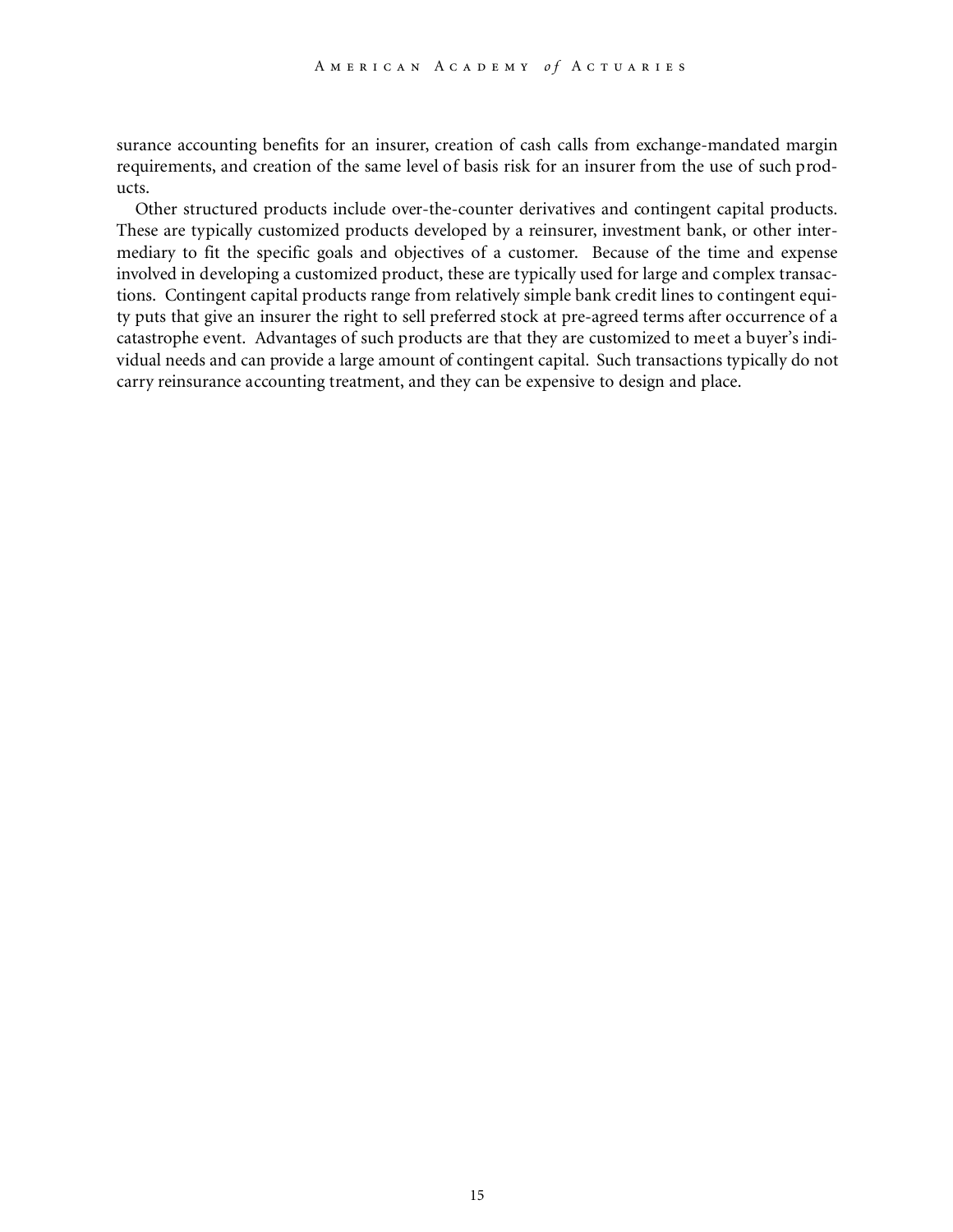## V. Reinsurer Considerations in Managing Catastrophe Exposures

 $\prod_{\blacksquare}$ he steps used by a reinsurer in managing catastrophe exposure are similar to those described above for primary companies. The challenges faced by a reinsurer in managing its exposure are to be able to:

■ obtain adequate and detailed information from ceding companies on their catastrophe exposures

■ accurately measure the aggregation of potential catastrophe losses across multiple ceding companies (often using less precise data than the primary companies)

■ price for the exposure

In order to overcome these challenges reinsurers require high levels of data disclosure from ceding companies, to enable them to underwrite, price products, and manage exposure accumulations. Reinsurers have also become increasingly reliant on models for pricing contracts, as traditional methods based on historical loss experience are unable to accurately price most catastrophe-exposed contracts. This change in pricing practices has created additional demand for data quality and model accuracy.

Increased awareness of catastrophe exposures has forced insurers and reinsurers to improve risk selection methodologies and carefully evaluate how individual risks fit into their overall aggregate exposure and capital allocation plan by gaining a better understanding of the correlations between different elements of the underwriting portfolio.

This analysis is particularly important for reinsurers who concentrate on excess-of-loss forms of reinsurance, as this type of risk transfer gives rise to a highly leveraged exposure to catastrophe losses. The variability in annual loss experience for this type of business is much larger than that of the primary insurance line (e.g. homeowners) underlying the catastrophe exposures.

In pricing for catastrophe exposures reinsurers must recognize that, in some cases, they cannot diversify their peak exposures. As a result, their pricing must directly reflect the cost of the additional capital that is required to support these exposures, in addition to funding for the expected loss and expense.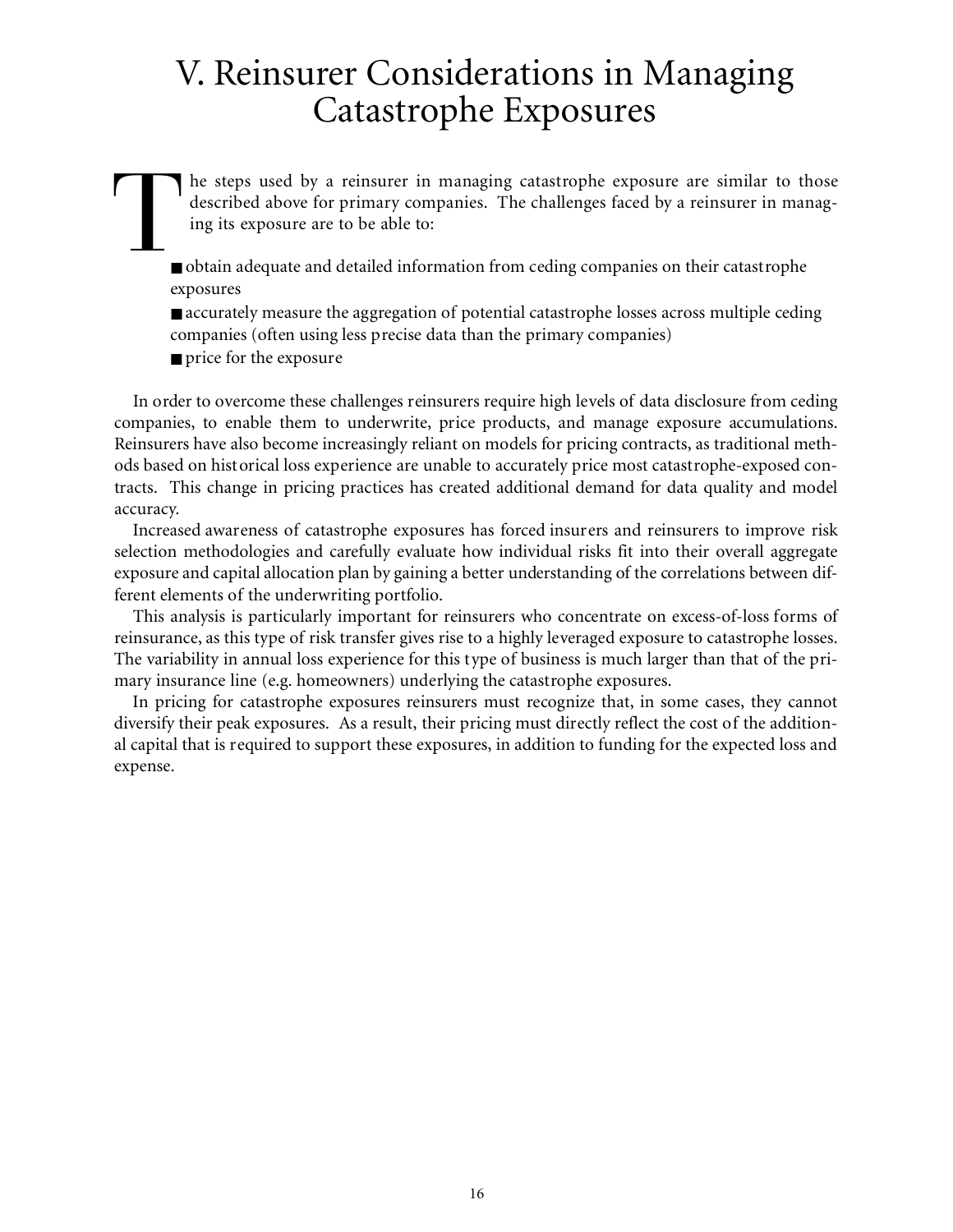## VI. Public Policy Implications

This monograph has discussed insurer catastrophe risk management. Many insurer man-<br>agements use these approaches or others that are conceptually similar. Accordingly, pol-<br>icy-makers considering actions designed to affect his monograph has discussed insurer catastrophe risk management. Many insurer managements use these approaches or others that are conceptually similar. Accordingly, policy-makers considering actions designed to affect either catastrophe coverage availability or the solvency of insurers exposed to catastrophe claims can use this framework to anticipate the market effect of the proposals they are considering. Generally, policy actions sometimes unintended) consequences. Note that these comments concern general concepts and do not specifically address the merits of any current program or proposal. Also note that in these areas, both "too much" and "too little" may have unfortunate public policy implications.

## **A. How Much Capital?**

Catastrophe insurance issues have steadily become more important to policy-makers. An increasing proportion of the population lives and works in areas exposed to windstorm and earthquake, so the issue of financing losses from these perils is becoming ever more significant for society. One challenge for insurer managements and insurance regulators is to provide appropriate assurance that the promises of insurers will be kept, even under catastrophic conditions.

One approach to providing such assurance is to require additional capital or reserves of writers of catastrophe coverages. However, if the safety requirements are excessive, too much capital may be required to support the writing of catastrophe-exposed coverage. In turn, the required return on the additional required capital raises the cost of the catastrophe coverage. Paying for more security than is needed becomes a deadweight burden on economic progress. Of course, inadequate attention to insurer solvency and inadequate capital requirements could cause the insurance product to lose value when it is most needed.

## **B. "Ring Fenced"Capital**

Some policy proposals "ring fence" (i.e., capital for one purpose) capital required to bear catastrophe risk. These proposals grow more expensive as larger and less frequent catastrophes are required to be funded. Dedicated capital for a "1 in 100 year event" must be fully paid for every year by the policyholders for whose benefit it is held. On the other hand, "multi-use" capital is not segregated and can be called on for other purposes, such as to finance claims resulting from other risks the insurer takes on for its clients. Accordingly, part of the cost of the "multi-use" capital is borne by entities other than those exposed to potential catastrophe.

## **C. Pre-event Catastrophe Reserves**

Proposals have been made to allow the tax deductibility of pre-event catastrophe reserves. These preevent catastrophe reserves are designed to accumulate, over time, a portion of the capital an insurer may require to pay catastrophe claims. This capital is "ring fenced" so that normally it can only be used to fund catastrophe claims. The advantage to the insurer is that this capital is put aside on a pretax basis and held in a liability account known as a catastrophe reserve. In noncatastrophe years, the catastrophe reserve reduces federal income tax on the apparent "annual profit" arising from catastrophe-related premium when there are no offsetting catastrophe claims to pay. That federal tax reduction is reversed in catastrophe years when the catastrophe reserve is reduced to pay catastrophe claims.

One issue for policy-makers is what constraint to put on insurers who are establishing a catastrophe reserve. An inflexible formula approach can either trap unneeded capital in the catastrophe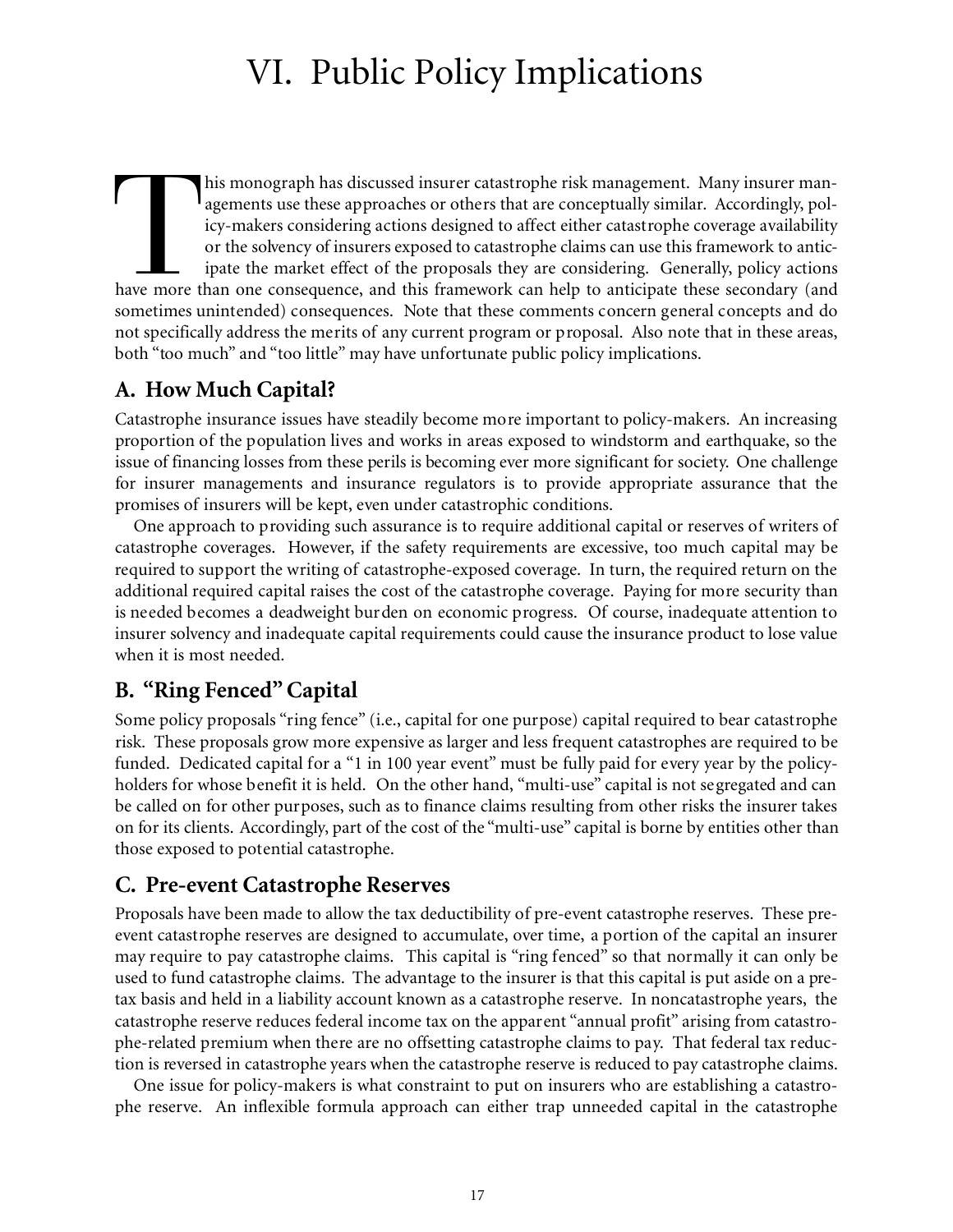reserve or not allow an insurer to accumulate capital commensurate with its exposure. Too flexible an approach could allow an insurer to vary its reserve increments in accord with its desire to manage its earnings.

Another issue for policy-makers is what constraint to put on the types of catastrophes the reserve fund can be used for. Policy-makers must balance the desire to provide funding for large, infrequent catastrophes with the cost associated with "ring fencing" capital that cannot be used for other purposes. This analysis resembles that for a self-insurance versus risk transfer decision. Large and infrequent risks are good candidates for risk transfer approaches.

Finally, tax policy-makers must consider the catastrophe reserve tax deduction in the context of overall tax policy. A catastrophe reserve tax deduction can help to finance the nation's catastrophe exposure, but a deduction that is "paid for" with a tax increase on other types of insurance coverages will not make the average insurance consumer better off.

## **D. Availability/Affordability of Programs**

Recent increases in our knowledge of the risk of catastrophic claims events have caused changes in both the perceived need for and the perceived cost of providing insurance coverage for catastrophes. Accordingly, there are programs and proposals at various levels of the state and federal governments that attempt to improve the availability and affordability of such coverages.

In evaluating the impact of these programs on the insurance market, it is important to remember that management decides where to write policies based on anticipated profitability. Anticipated profitability on catastrophe-exposed coverages can be reduced if significant price controls are imposed on these coverages, or if the insurer faces underpriced competition from state-mandated programs providing similar coverages.

## **E. Exit Restrictions**

Insurance consumers generally prefer, and benefit from, a stable marketplace. This stability is imperiled when insurers are allowed to exit a market in reaction to an actual catastrophic event, or a newly perceived catastrophic problem. A natural regulatory reaction is to restrict such exits, either in total or to a limited amount per year. However, restrictions can lead to trapped capital, which discourages both existing insurers and potential new insurers from investing in that marketplace. As a result, restrictions on market exits (i.e., mandatory renewals of existing customers) need to be balanced with the desire for a robust market.

## **F. Insurance Guaranty Funds**

As a last resort, policyholders of impaired or insolvent insurers that lack sufficient resources to pay claims resulting from a catastrophe may receive some reimbursement of their insured losses from the state guaranty fund. Over-reliance on guaranty funds may cause some regulators to allow some insurers to charge inadequate premiums. As noted above, inadequately priced insurance can drive responsible insurers out of the marketplace, leaving insurers whom may not have adequate resources to respond when a large natural disaster occurs.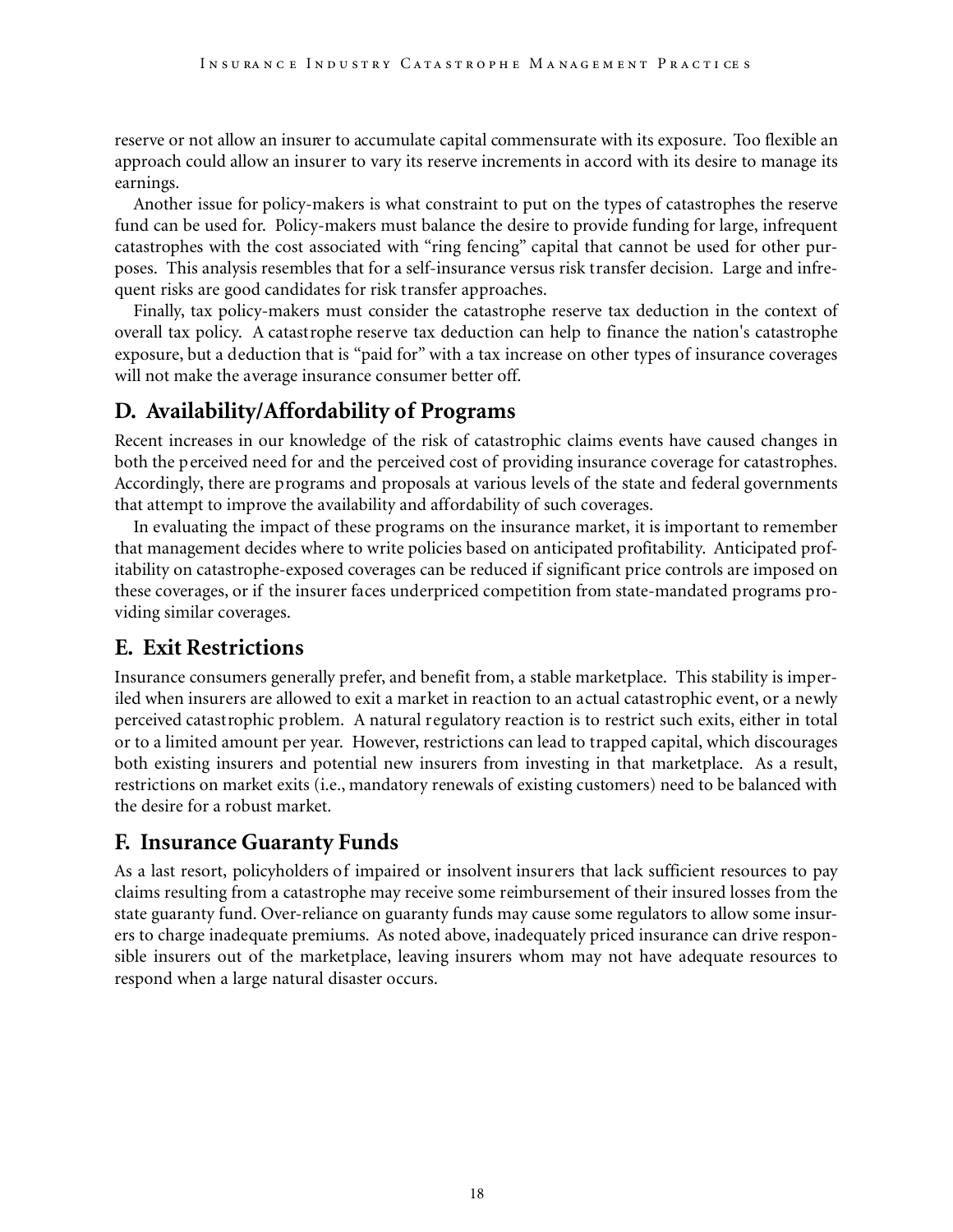### **G. Use of Catastrophe Simulation Models**

Prohibitions or restrictions on the use of catastrophe simulation models to determine price may cause insurers to limit their exposures in areas where they perceive prices are not adequate. This will make it difficult for consumers to find coverage.

Regulators may find applications of catastrophe simulations models useful in conducting company examinations. Problems identified will give companies who are otherwise unaware of problems a chance to solve them prior to the occurrence of a catastrophe event. This will lessen the likelihood of catastrophes placing unnecessary demands on guaranty funds and other public support mechanisms.

Rating agencies are likely to find increasing value in using models to evaluate company performance and value.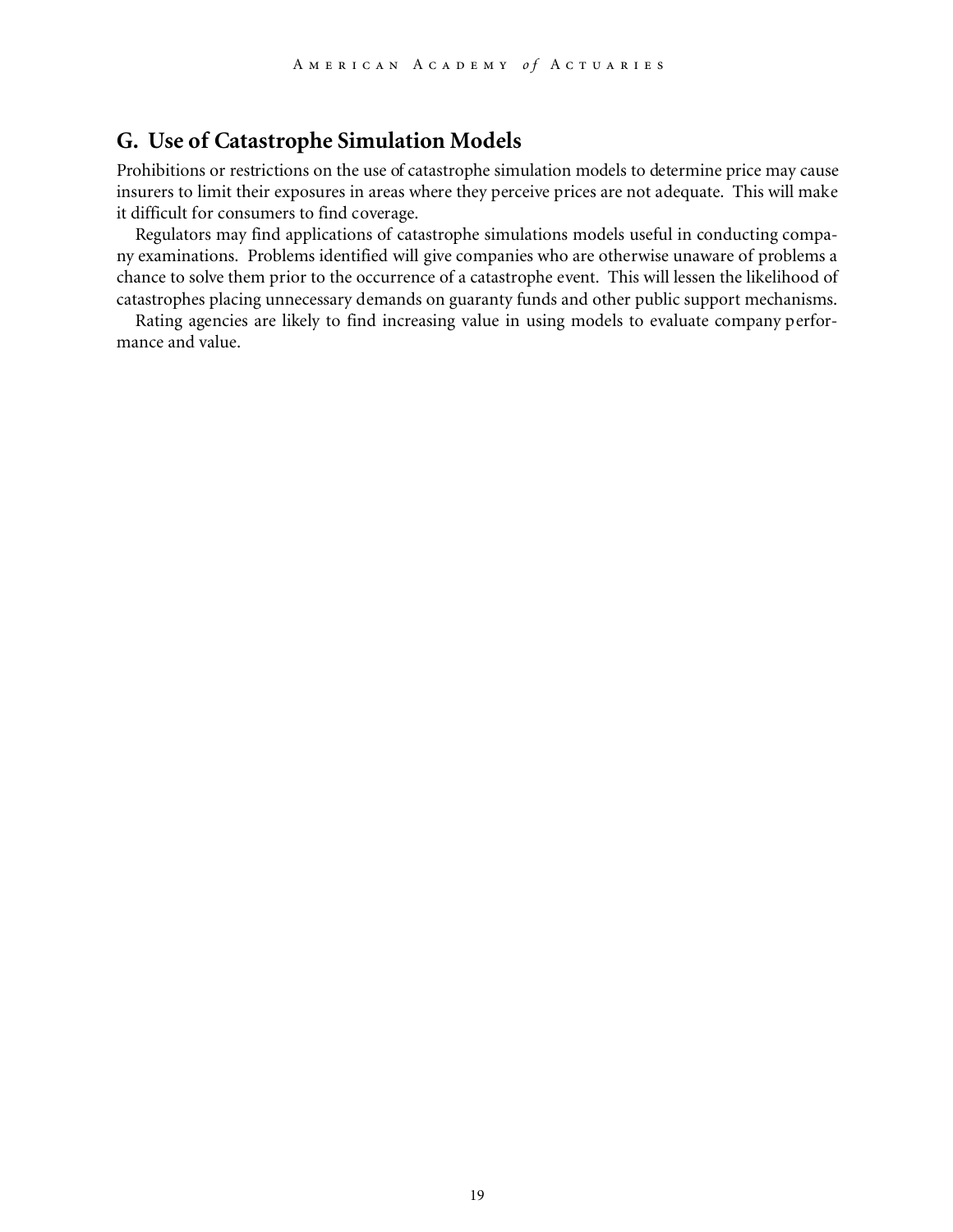## VII. Conclusion

For insurers and businesses want to transfer their risk to an insurer or other entity, if it can be done at a reasonable cost. Insurers and other risk transfer entities can assume such risk most efficiently if claims occur eople and businesses want to transfer their risk to an insurer or other entity, if it can be done at a reasonable cost. Insurers and other risk transfer entities can assume such risk most efficiently if claims occur predictably over time, and the people or businesses in the risk pool are independently exposed to loss. Catastrophe events violate the conditions of predictability and independence. As a result, catastrophes present a major risk of insoling property insurance.

There are few regions within the United States that are free of catastrophes and practically every insurance operation writing property exposures accumulates at least some catastrophe exposures. Selling "catastrophe-free" insurance products is generally not an option. Growing a book of property business requires a company to manage its catastrophe exposures.

Managing an insurer's exposure to catastrophic claims can be analyzed as a multistep process:

- identifying catastrophe risk appetite
- measuring catastrophe exposure
- pricing for catastrophe exposure
- controlling catastrophe exposure
- evaluating ability to pay catastrophe losses

These steps are an iterative process. The insurer will use what it learns in going through these steps to improve its decisions in the next round of the same process.

There is no one procedural template that regulators should expect all insurers to apply to catastrophe risk management. Variations in the business practices of each insurer change the relative costs and benefits of different approaches to the conceptual framework outlined above.

Measurement of catastrophe exposure has improved significantly in recent years. Key developments include the refinement of sophisticated windstorm and earthquake simulation models along with better collection of exposure information by insurers.

The increase in catastrophe losses over the past decade has resulted in significant industry efforts by the industry to better manage its catastrophe exposures. This is evidenced by the continuing improvement of sophisticated tools used to measure and monitor catastrophe exposures, increased interest and monitoring by regulators and rating organizations, and proactive exposure management by companies.

Reinsurance is the traditional method used by insurers to transfer risk, but capital markets are a large potential source of new capacity.

Catastrophe risk management for reinsurers is similar to the five step process for a primary company. For a reinsurer, the challenges are to obtain adequate detailed information on catastrophe exposures from ceding companies, to accurately measure catastrophe exposure aggregations across multiple ceding companies, and to price for a highly leveraged exposure to catastrophes.

Insurer catastrophe risk management practices are relevant to certain questions of public policy. Examples include the amount of insurer capital,whether insurer capital needs to be segregated for catastrophe risk, whether to encourage pre-event catastrophe reserves, the tradeoffs between availability and affordability, the extent of governmental involvement in the market place, and potential overreliance on guaranty funds.

Policy-makers considering actions designed to affect either catastrophe coverage availability or the solvency of insurers exposed to catastrophe claims can use this framework to anticipate the market effect of proposals they are considering. Policy actions often have more than one consequence.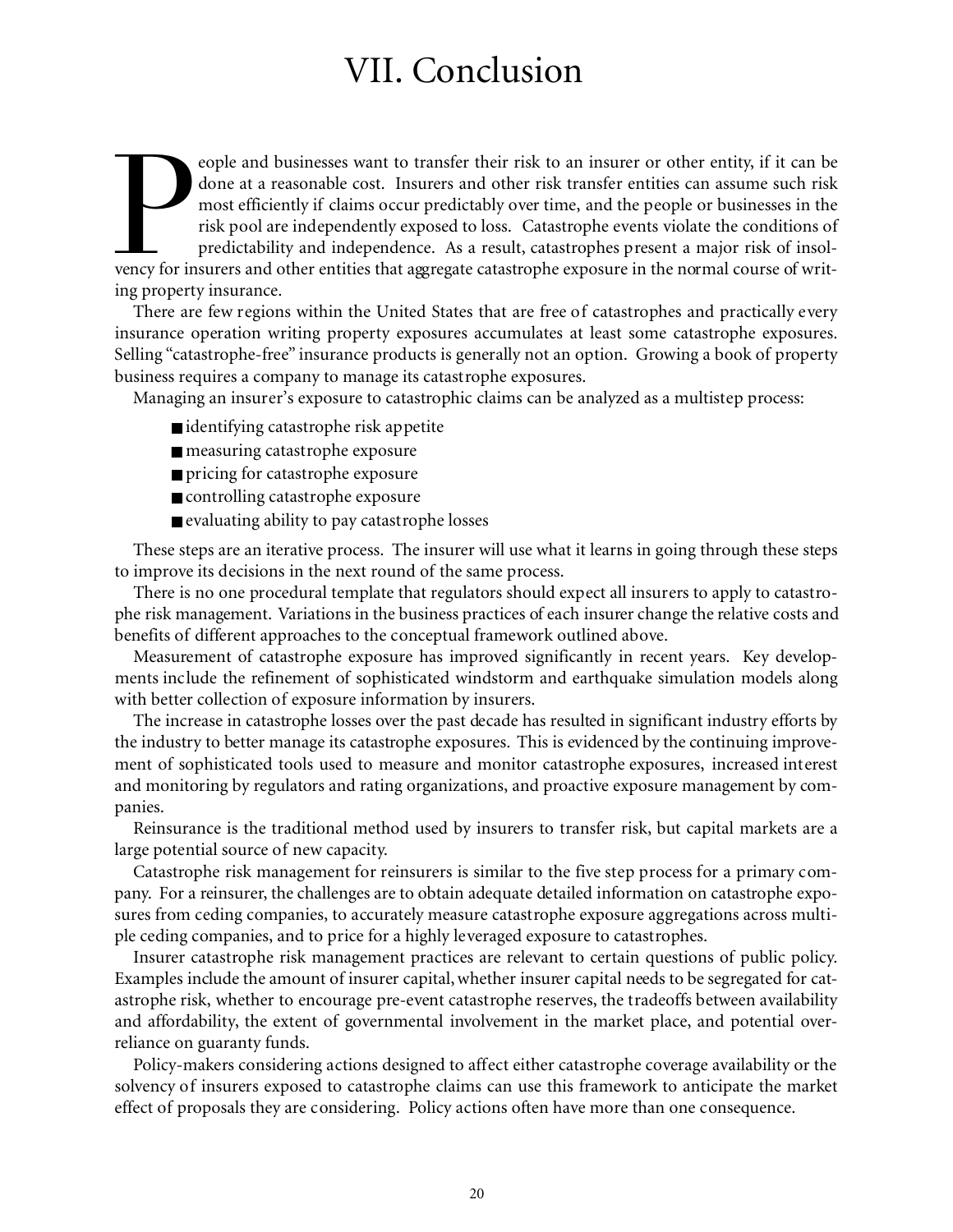## Appendix A Insurance Industry Products

The insurance industry provides in With a few exceptions, in Catastrophe coverage is provided as a ings), or is available from a industry (flood coverage on buildings). he insurance industry provides catastrophe coverage through a variety of products. With a few exceptions, insurers do not sell stand-alone catastrophe related products. Catastrophe coverage is provided as part of the standard peril (e.g., fire or wind damage), is granted through an optional endorsement (e.g., earthquake coverage on buildings), or is available from a government program rather than from the private insurance

Coverage for catastrophe losses does not exist under all insurance contracts. You need to refer to the provisions of each insurance contract that may apply to property under specified catastrophic event scenarios and consider the financial effects on each party involved.

### **Homeowners and Dwelling Policies<sup>1</sup>**

Homeowners insurance contracts generally provide broad coverage for an owner-occupied single family dwelling, other structures associated with it, and the owner's personal property. While the home is under repairs for covered damage, loss of use is covered. Coverage may also be provided for debris removal, and for measures taken to prevent further damage.

Dwelling policies generally cover homes that are ineligible for homeowners coverage, most commonly because the dwelling is not owner-occupied. Homeowners and dwelling policies provide similar coverage for losses due to catastrophes.

Typically, the dwelling coverage in homeowners and dwelling policies is defined by a broad grant of coverage, modified by a list of exclusions. The intention behind some exclusions is to avoid granting coverage for certain catastrophe exposures because 1) insurers would not be able to withstand worst-case potential losses if covered on all policies,and 2) the coverage,if properly priced,would cost more than many people are willing to pay. There are historical reasons why certain catastrophic events are covered while others are not, but that is beyond the scope of this paper.

Homeowners policies generally exclude most or all damage to the property from flood (including hurricane storm surge), earth movement (due to settling, shrinking, expansion, earthquake, volcano, and landslide), pollution, war, and nuclear accidents. The intent of homeowners policies is to grant coverage for the dwelling if there's no applicable exclusion, so there would be coverage for nonexcluded damage from hurricanes, tornadoes, or hailstorms.

Coverage is granted for catastrophe-induced fires, such as fire-following earthquake, wilderness fires, and fires spreading from building to building. Explosion, falling objects, and aircraft are covered,including coverage for some low-probability catastrophes. Riot, labor unrest, and civil commotion are covered; these at times have resulted in catastrophic property loss. Significant coverage is often provided for damage from winter storms (water, freezing, snow, or ice damage). A close reading will also reveal exceptions to certain exclusions, such as coverage for breakage of building glass due to an earthquake.

## **Commercial Property**

The property coverage section of a package or business owners policy provides catastrophe coverage

<sup>&</sup>lt;sup>1</sup> We will focus on forms that include property coverage for a building structure. Renters multi-peril insurance covers personal property but not the structure. Homeowners forms are available for condominium owners and cooperative apartment owners, with coverage for building components that are part of the owner's unit. Dwelling policies are more flexible than homeowners policies regarding the property and perils covered, but the most typical situation described here for homeowners and dwelling policies is a dwelling structure covered for "special perils."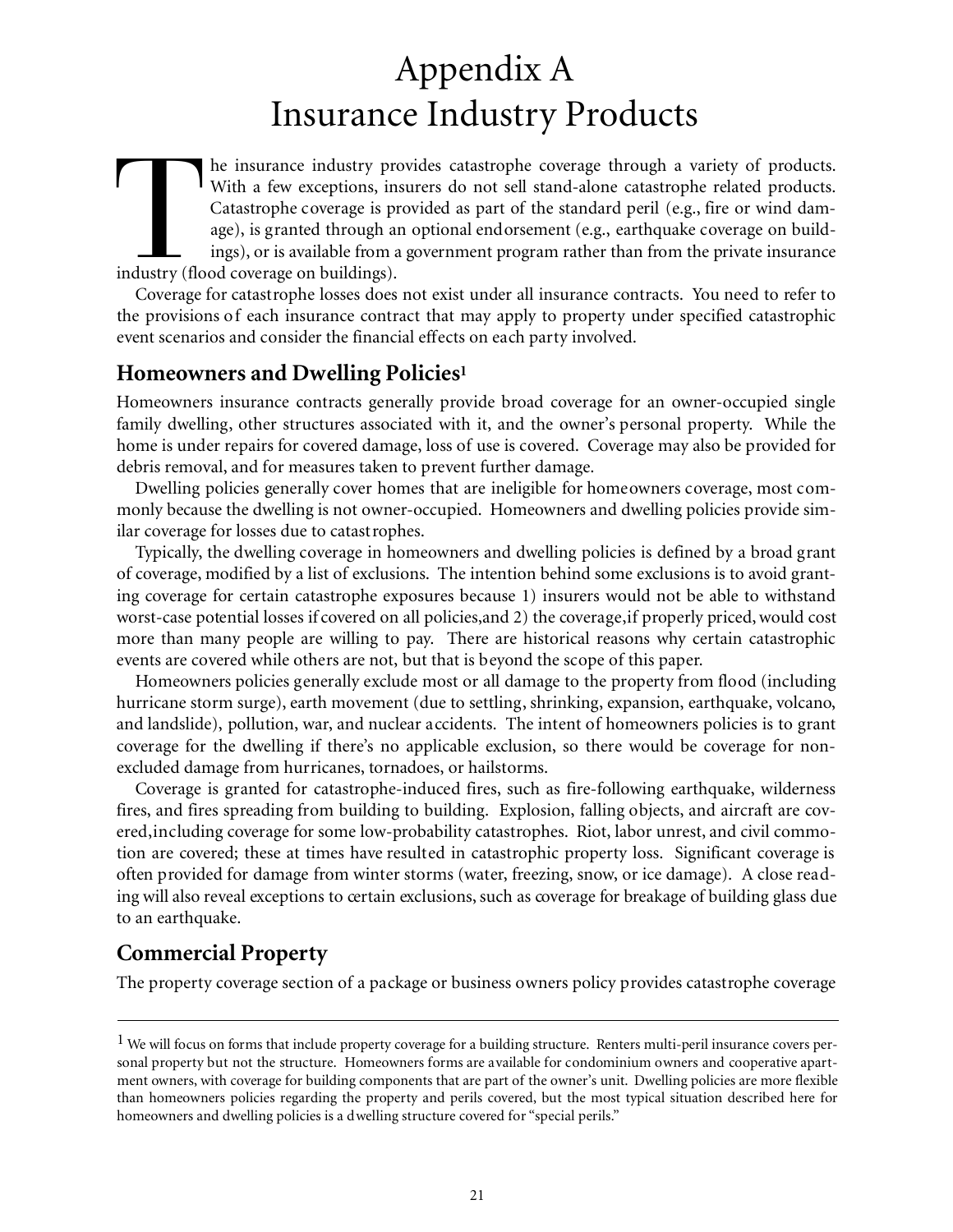for commercial property. Catastrophe coverage may take the form of coverage through one of the named perils (fire, wind, etc.) or may be specifically excluded from the basic coverage form and made available as an optional endorsement.

Financial effects of a catastrophe on the owners or business occupants of a commercial facility depend on such variables as location, construction, equipment, inventory, and the ability to use alternative facilities during recovery. Aside from direct damage, loss of use of a special facility may cost the owner or occupying business even more than the structure's replacement cost. Larger, more specialized facilities are thus more likely to be engineered, with one objective being to minimize or avoid business interruption due to potential catastrophes. Large,specialized facilities are also more likely to be insured under a "difference in conditions" policy, which extends coverage to an all risk basis, negotiated to meet the limited financial needs of a sophisticated and well-financed commercial insured.

Most small to medium sized structures with no difficult-to-replace equipment, such as stores, offices, or apartment buildings, can be covered by a building and personal property coverage form or similar property coverage included in a business owners package policy. These policies can be modified by endorsement to add or extend coverage for property and causes of loss not included in the basic form, making general statements about coverage for catastrophes difficult or impossible to make.

#### **Automobile Insurance Policies**

Coverage for catastrophes is provided through the comprehensive coverage portion on personal automobile policies. Comprehensive coverage applies to any kind of damage to the vehicle, except for collision and certain listed exclusions. Comprehensive coverage is purchased on approximately threefourths of insured personal autos.

Commercial automobiles and mobile equipment are highly diverse, and vary greatly in their vulnerability to catastrophes. Small commercial entities often buy insurance coverage for damage to their vehicles and equipment, but large commercial entities are much more willing to retain the exposure.

When purchased under a comprehensive business auto form, coverage for damage to commercial autos is materially the same as the comprehensive coverage for personal autos. Coverage may alternatively be on a more restricted "specified causes" basis, but in both forms there would be coverage for fire, explosion, windstorm, hail, earthquake or flood. Mobile equipment would be covered under an inland marine policy. Distinguishing between commercial autos and mobile equipment is an intricate exercise, and since inland marine catastrophe coverage is similar in breadth to auto comprehensive we need not outline the distinction here.

Catastrophes contribute measurably to the cost of auto comprehensive insurance, but are far outweighed in auto insurance by injuries and vehicle damage from crashes. The exposure to personal autos from natural disasters is not of a magnitude that could jeopardize most insurers' viability.

#### **Earthquake Policies**

Prior to about 1985, earthquake coverage on residential property was not widely purchased, but when it was, the general practice was to attach the coverage by endorsement to a homeowners or dwelling policy. After several earthquakes in California, demand for the coverage increased, and in 1985 it became mandatory in California for an insurer to periodically offer earthquake coverage to holders of such policies.

By the end of 1993, about 30 percent of California homeowners policies included earthquake coverage. The Northridge earthquake in January 1994 raised serious questions about whether insurers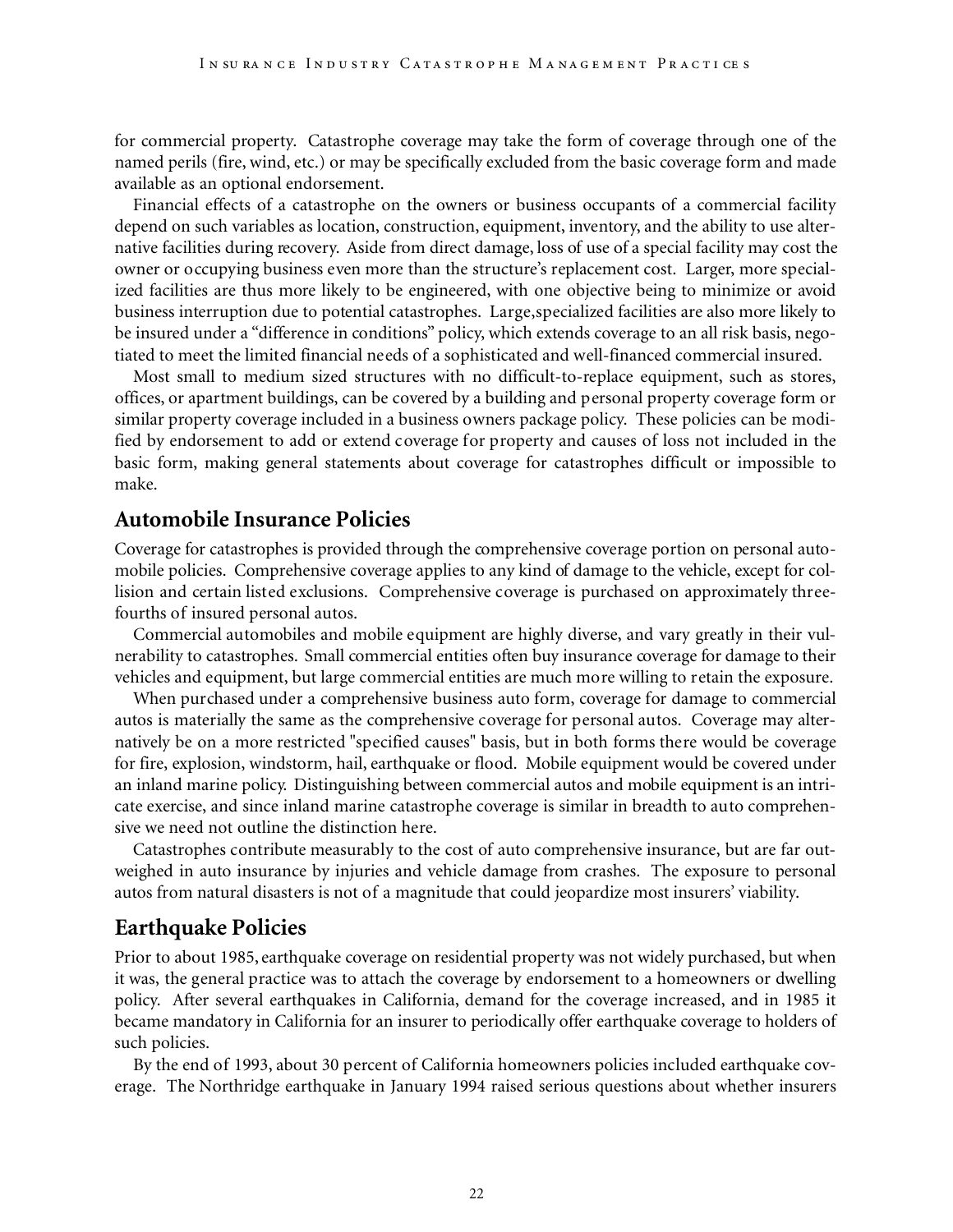could pay earthquake claims from any major earthquake. The mandatory requirement to offer earthquake coverage indirectly caused unavailability of homeowners coverage in California. Several major reforms were necessary to revive the homeowners market,including legislation enabling companies to write separate earthquake policies with lower coverage limits and higher deductibles than the associated homeowners policy. Also, the voluntary state-run California Earthquake Authority (CEA) was created to gradually lift financial responsibility for earthquake coverage on California residential property from homeowners insurers. The CEA is discussed in greater detail in Appendix B.

Several companies have entered the California earthquake insurance market selling earthquake insurance without requiring an associated homeowners or dwelling policy on the same property. Thus options have evolved in California to place earthquake insurance with a different carrier than the homeowners or dwelling insurer. Further examples will be given in Appendix B, but briefly, when an insurer excludes specific catastrophic losses from coverage, another source may offer separate catastrophe-only coverage.

#### **Inland Marine**

The concept of "all risks" coverage originated with marine insurance, which was historically subdivided for legal purposes into "ocean marine" versus "inland marine." Inland marine insurance covered property that was involved in communication or transportation. Examples of commercial inland marine exposures at fixed locations include bridges, tunnels, high-tension wires, and radio towers.

Coverage in most cases is tailored to fit the particular exposure, but we might infer that the coverage is broad enough to include a long list of catastrophic perils, but with the likely exclusion of war risks and nuclear hazards. Inland marine insurance may also cover goods in transit, or scheduled items of personal property. Again, the coverage is broader than would be typically available if the property were associated with a fixed location. In particular, there would be inland marine coverage for items lost or damaged by earthquake or flood.

#### **Other Property Insurance**

The following coverages are briefly discussed because they potentially present catastrophic exposures to individual companies often arising from an individual risk. They do not represent catastrophe exposures on an industry scale.

Boiler and machinery insurance protects against catastrophic failure of industrial equipment. For example, a steam boiler that bursts may, like an explosion, destroy the entire facility housing it and perhaps nearby exposed facilities as well. The basic goal of boiler and machinery coverage is to virtually eliminate catastrophic damage to property. This is accomplished by a rigorously enforced safety regimen. A boiler and machinery insurer may at times incur a very large loss under a single policy.

Ocean marine insurance covers maritime activity, which can range from pleasure yachts up to oil tankers and offshore drilling operations. U.S. insurers do not typically insure a great amount of this business, but will at times bear some share of financial burden in a maritime catastrophe. It is worth noting that a storm making landfall may cause ocean marine losses at sea or in port, compounding insured loss from the storm under homeowners and commercial property policies.

Aircraft insurance, from the standpoint of catastrophes, is much like ocean marine insurance.

### **Workers' Compensation**

Workers' compensation insurance responds with a schedule of benefits fixed by law, to injuries and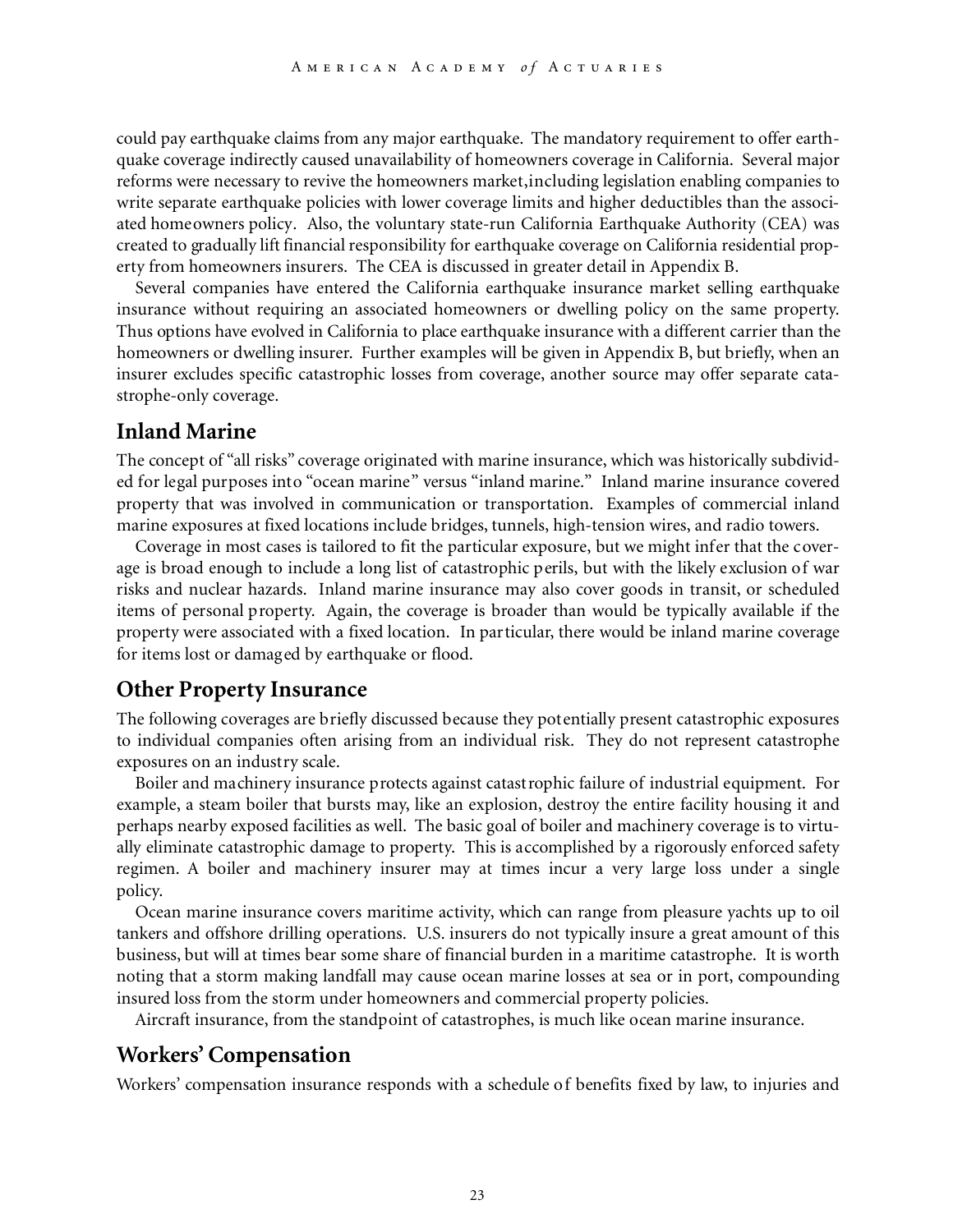some diseases arising out of work activities. Rather infrequently, work activity results in injury or disease for multiple employees, but when that happens there is no policy limit on the insurer's obligation.

When multiple employees are injured while at work, property damage may only be incidental, but the event may be a catastrophe from the viewpoint of the employer, the community and the workers' compensation insurer. For example, an earthquake during working hours could cause numerous injuries that are covered by workers compensation insurance, and could accumulate to substantial losses.

## **Architect's or Engineer's Errors and Omissions Insurance**

When a building collapses during an earthquake, or for some other reason, one possibility is that the architect or engineer failed to perform the work as agreed, or performed the work without appropriate recognition of the risks. The financial consequences could encompass loss of the building and contents, as well as bodily injury to the occupants. If policy limits are sufficient,the insurer could view its exposure to a single E&O claim as a potential catastrophe. However, if this claim were to coincide in time with other catastrophe claims, for example if the building were lost during an earthquake or a hurricane, the E&O claim would exacerbate the catastrophe for this particular insurer.

## **General Liability Insurance**

These contracts usually include promises to defend the insured and pay any covered legal damages. As with the architect's or engineer's errors and omissions insurance, natural or man-made disasters may prompt persons who are injured or whose property is damaged to seek recovery from any party perceived to have negligently contributed to the loss. Indeed,after making loss payments to their policyholders for damaged property or medical costs,insurers themselves will often seek recovery from a negligent party. If that party is insured, their insurer is called upon to defend and/or pay.

In addition to events doing great harm at a particular place and time, general liability insurers experience a subtler sort of catastrophe. For example, industrial practices may be discovered to have very harmful effects after years of product distribution and/or waste disposal. Insurance coverage may be found through legal testing of the facts and the policy language, interpreting insurers' intentions, and expectations years or decades earlier. These mass tort exposures can be viewed as analogous to a catastrophe in some respects. In this paper, we acknowledge the existence of such catastrophes, but the focus is restricted to events that damage property at a particular time and place.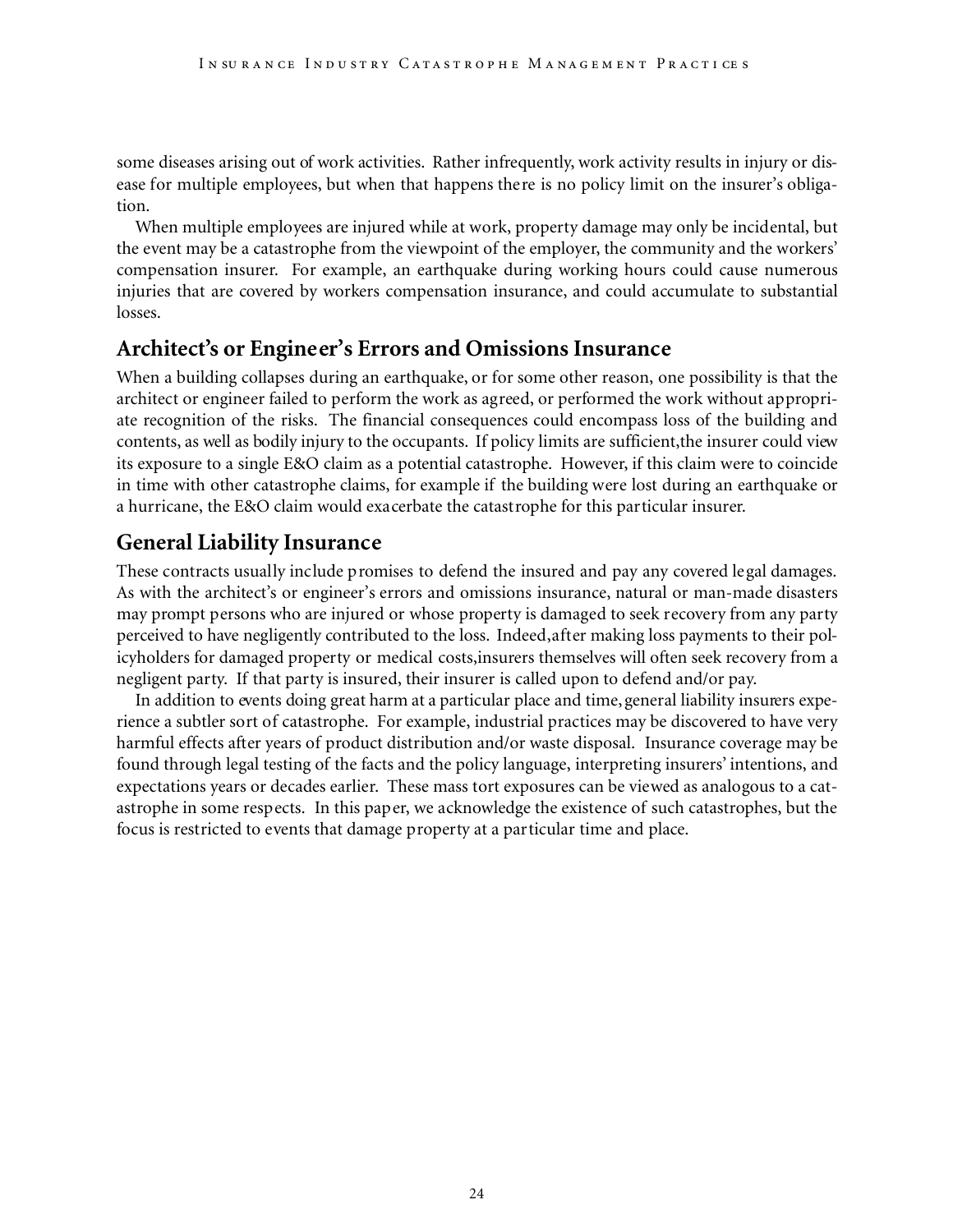## Appendix B State and Federal Programs

 $\sum_{\text{Stats Per}}$ ot every catastrophic exposure can be transferred to an insurance carrier through the purchase of an insurance contract. In many cases the state and federal governments have stepped in to provide alternative solutions. This appendix deals with a brief description of various state and federal solutions available in catastrophe prone areas.

### **State Programs**

#### *Arkansas Earthquake Authority*

The purpose of the Arkansas Earthquake Authority (Authority), created in 1999, is to operate a Market Assistance Program (MAP) to assist applicants in obtaining residential earthquake coverage and to provide a mechanism to issue policies if a market for earthquake insurance does not exist. The Authority would not begin issuing policies without a legislative vote and as long as at least one carrier is willing to write monoline residential coverage.

If triggered,the Authority can issue residential earthquake insurance up to \$100,000, and an insurer would not be able to transfer a substantial number of policies to the Authority without a hearing in which the Commissioner agrees.

Initial operating capital to set up the Authority (if triggered) would require contributions from all authorized insurers of \$500 or \$1,000 plus 2.5 percent of their net direct written premium. Post event assessments would be capped at 5 percent of the insurer's net direct property premiums (excluding commercial and crop hail) which could be recouped as surcharges, exempt from premium taxes. Post event assessment totals would not exceed \$250 million.

The Authority is run by an appointed board of directors which has the authority to hire an administrator, enter into contracts, issue bonds, and purchase reinsurance. Rates must be set in an actuarially sound manner, take into account geographical variation, retrofitting, and other mitigation efforts. Authority rates cannot be competitive with the voluntary market.

#### *California Earthquake Authority*

To ensure the availability of residential earthquake insurance,the California legislature established the California Earthquake Authority (CEA) as a privately financed, publicly managed entity in 1996. Today the CEA is the world's largest residential earthquake insurer, issuing over 914,000 policies in 2000 and representing over 70 percent of the California residential earthquake market.

By law, insurers writing homeowners policies in California must either offer earthquake coverage or participate financially in this program. When the CEA first began, over \$0.7 billion in capital was raised through the contributions of insurers who wished to participate in the program. Today, the CEA has approximately \$0.8 billion in cash and invested assets available for paying claims and additional claims paying capacity up to \$6.9 billion. This additional capacity is provided through a combination of member company assessments, reinsurance, and the ability to issue debt.

By statute, member companies may not be assessed more than their market share of \$5.0 billion during the lifetime of the CEA. Since the current market share of the CEA is about 70 percent, the amount currently available through assessments is \$3.5 billion. Similarly, the maximum debt that may be issued at any given time is the CEA's current market share multiplied by \$1.0 billion or \$0.7 billion. The capacity provided by reinsurance is not dictated by statute and is currently almost \$2.7 billion.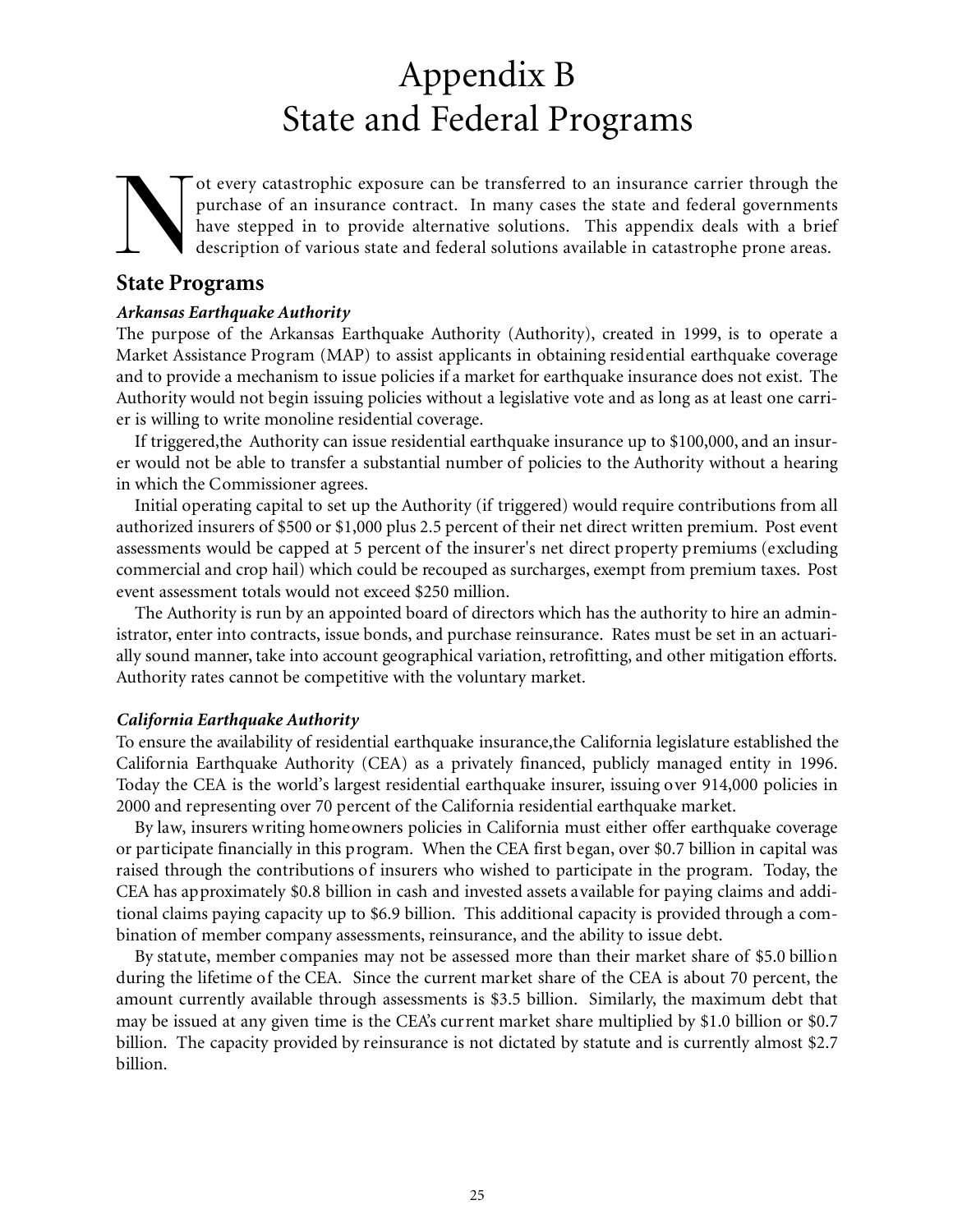The CEA offers earthquake policies to homeowners, mobile home owners, condominium owners, and renters. The basic homeowners policy provides dwelling coverage at its stated value, as well as \$5,000 for contents and \$1,500 for loss of use. A base deductible of 15 percent is applied to dwelling losses and no claims for contents are paid until that dwelling deductible has been pierced. The deductible does not apply to loss of use. Supplemental coverage may also be purchased to provide higher contents and loss of use limits, or to obtain a lower deductible (10 percent). To encourage retrofitting, a 5 percent premium discount is also offered for qualifying properties.

#### *The Florida Windstorm Underwriting Association*

In 1970, the Florida Legislature created the Florida Windstorm Underwriting Association (FWUA) as a residual market to cover wind risk in the Florida Keys. The FWUA has since expanded to provide windstorm-only coverage in selected eligible geographic areas (now including 29 of 35 coastal counties in Florida) for risks unable to obtain windstorm coverage in the voluntary market. Among the criteria for eligibility is the area's adoption of the Standard Building Code published by the Southern Building Code Congress International (SBCCI). The FWUA now provides premium discounts of up to 50 percent to customers who make and verify certain disaster-prevention improvements to their homes to meet specific FWUA guidelines.

Following Hurricane Andrew until the end of 1998,the number of FWUA policies in force grew significantly. Beginning in 1999, the number of policies decreased. As of April, 2001, the FWUA had 426,813 policies, representing \$93.4 billion in exposure. That compares to 465,008 policies with \$90.3 billion in exposure on December 31, 1999, and is about 12 times the estimated \$7.5 billion in loss exposure before Andrew. In April 2001, about 65 percent of FWUA policies and dollars of exposure were concentrated in Dade, Broward, Monroe, and Palm Beach counties.

The FWUA's funds come from premiums from policyholders, regular assessments of insurers, and emergency assessments on policyholders collected by insurers. The FWUA has about \$5 billion in claims-paying capacity. In the event of a catastrophe, the FWUA has issued \$1.75 billion in pre-event notes, has made arrangements to access the Florida Hurricane Catastrophe Fund (FHCF), and has a \$1.0 billion line of credit. If premiums and reinsurance recoveries (including the FHCF) are insufficient to pay claims, the FWUA can assess private property insurers up to 10 percent of the statewide property premium volume or 10 percent of the deficit, whichever is greater, based upon their respective Florida market shares adjusted for voluntary writings. Insurers may recoup these assessments through policyholder surcharges. Deficits in excess of the caps are funded through bonds whose debt service is supported by direct surcharges on all policyholders in the state collected by insurers.

#### *The Florida Hurricane Catastrophe Fund*

Following Hurricane Andrew in 1992, some insurers went insolvent, some became financially impaired, and others reduced their exposure to hurricane losses as catastrophe reinsurance capacity contracted. In order to ensure a viable private sector market for property insurance, the Florida Legislature passed a bill in November 1993 that provided for a state trust fund, the Florida Hurricane Catastrophe Fund (FHCF), under the control of the State Board of Administration. After passage of the enabling legislation, Florida succeeded in obtaining a federal tax exemption status. This exemption enables the FHCF to retain millions of dollars that insurers would otherwise pay in federal income taxes.

Florida's law requires each property insurer doing business in the state to pay premiums to the FHCF based on the insurer's hurricane exposures and the coverage level it selects (45 percent, 75 percent, or 90 percent). In return, the FHCF will pay each insurer for 45 percent, 75 percent, or 90 per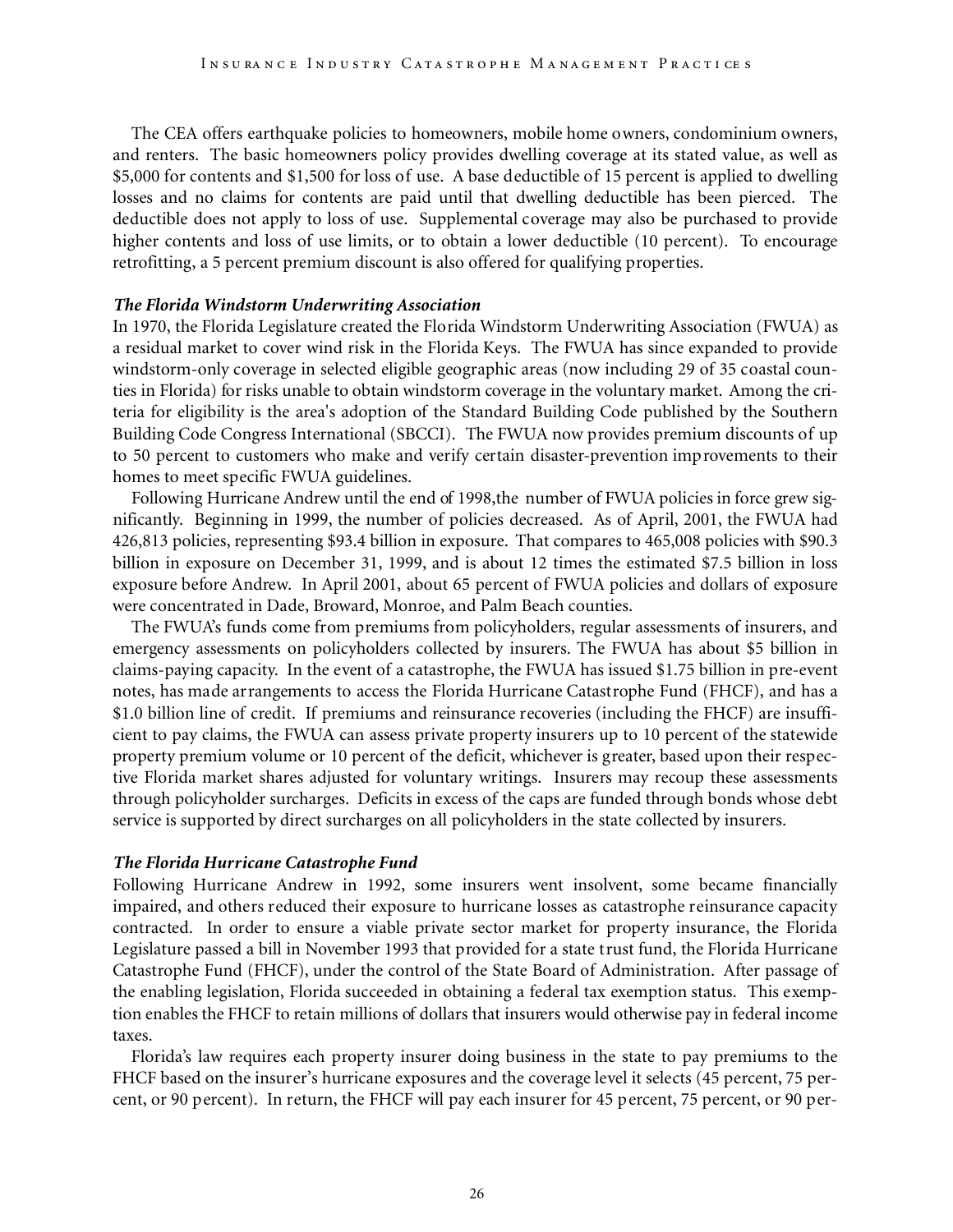cent of its losses from each covered event in excess of the insurer's retention. As the coverage level decreases, the retention level remains constant.

In 2000, the FHCF had 276 participating insurers, down from its peak of 378 in 1994. (The law was changed in 1995 to eliminate commercial nonresidential insurer participation.) The FHCF had a projected \$3.7 billion cash balance for year-end 2000 with borrowing capacity for another \$7.3 billion in the form of revenue bonds. This gives the FHCF a total estimated capacity of \$11 billion to pay hurricane claims which exceed a company's loss retentions on a per storm basis. The revenue bonds are financed by levying an emergency assessment of no more than 4 percent of all Florida property and casualty premiums, except workers compensation. Insurers can recoup the assessments through special rate filing procedures.

To stabilize the state's reinsurance capacity, Florida lawmakers passed a bill in 1999 which limited the capacity of the FHCF to \$11 billion for an initial season until there is enough bonding capacity and cash balance to fully recharge the FHCF for the next hurricane season. The \$11 billion limitation was specifically designed to prevent the removal of larger amounts of private reinsurance from the property market which would have resulted in the FHCF continued to grow in capacity year after year. As an additional measure to stabilize the state's reinsurance capacity, the bill provided for an additional 2 percent emergency assessment which could be used to finance bonds or other debt, thus adding back capacity in the event that the previous season FHCF reimbursements have reduced the FHCF capacity below \$11 billion for the current contract year. This is commonly referred to as "subsequent season" coverage with the FHCF having an estimated "subsequent season" reimbursement capacity of \$5.5 billion in 2000. The assessment base would be the prior-year direct written premiums for all property and casualty business in Florida, except for workers' compensation.

Florida law authorizes the FHCF to appropriate at least \$10 million each fiscal year to improve hurricane preparedness, reduce potential hurricane losses, provide for mitigation research,assist the public in financing appropriate mitigation upgrades, or protect local infrastructure from potential hurricane damage. On June 9,1999,Governor Bush signed into law provisions creating the Hurricane Loss Mitigation Clearing Trust Fund. The law authorizes the legislature to transfer at least \$10 million annually from the FHCF to this loss mitigation trust fund.

#### *Florida Residential Property & Casualty Joint Underwriting Assoc.*

After Hurricane Andrew, the Florida Legislature created the Florida Residential Property & Casualty Joint Underwriting Association (FRPCJUA or the JUA) as an insurer of last resort. Statewide,the JUA writes homeowners insurance, as well as fire and extended coverage insurance on both personal and commercial structures serving as residences. Coverage excludes windstorm and hail in areas where property owners can get coverage through the FWUA.

In each county, the JUA sets its average rates for personal lines policies no lower than the average rates charged by the insurer among Florida's 20 largest insurers (by market share for that line) that had the highest average rates in that county for the preceding year. For mobile home coverage, the JUA sets its average rates in each county no lower than the average rates charged by the insurer among Florida's five largest insurers of mobile homes that had the highest average rate in that county in the preceding year.

At its peak, the JUA became the state's second largest homeowners insurer. The JUA peaked at 936,837 policies in September 1996 and \$98.2 billion of coverage A and C exposure in October 1996. Since then, the JUA's board of directors, the insurance commissioner, and key state legislators have sought to transfer JUA policies back to the voluntary market. The JUA implemented incentives for private insurers to assume or "take out" JUA business and receive certain exemptions from JUA assess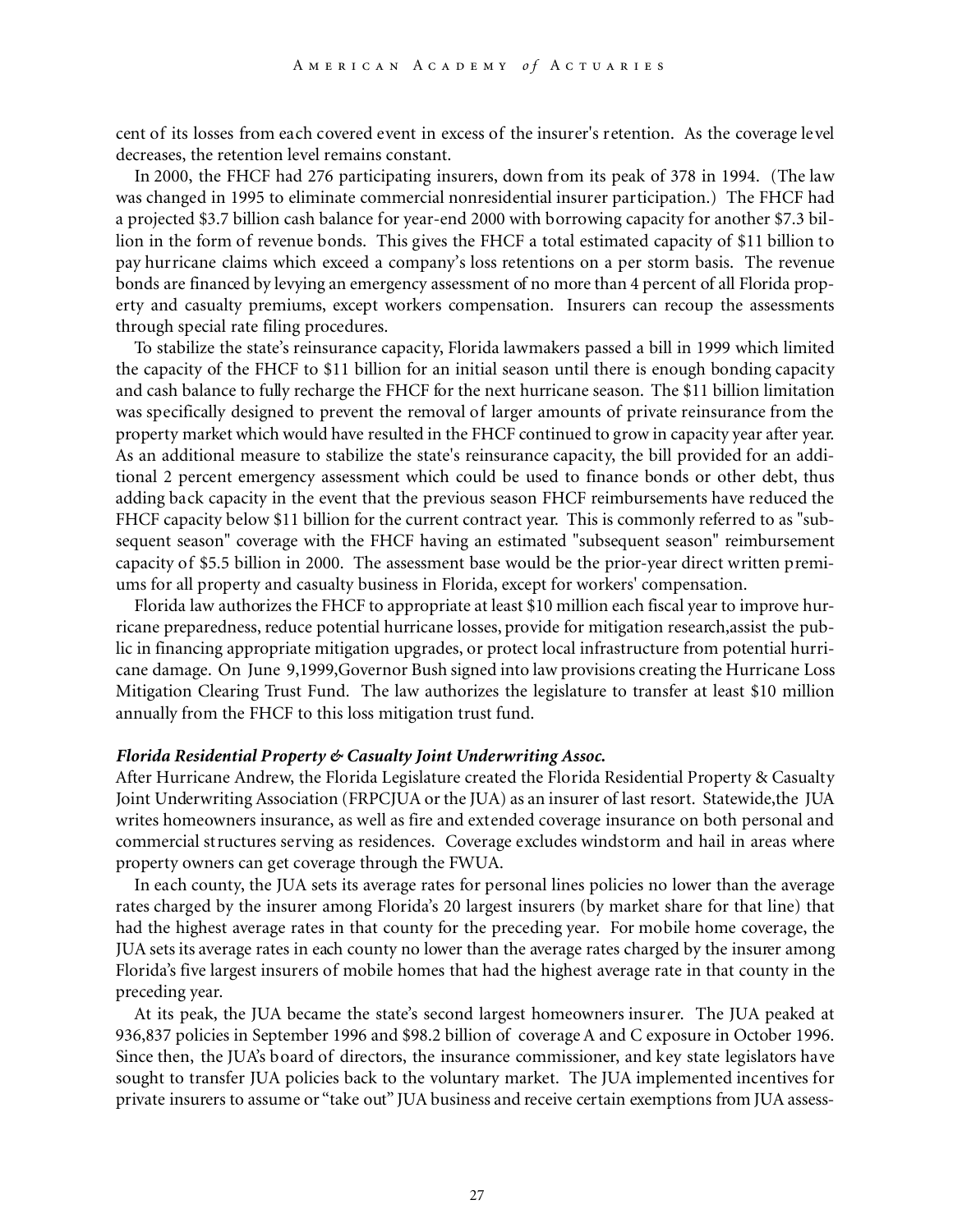ments. As of April 2001, the JUA's personal lines policy count had dropped to 70,606 statewide and its coverage A and C exposure had fallen to about \$11.2 billion.

The JUA's funds come from premiums from policyholders, regular assessments of insurers, and emergency assessments on policyholders collected by insurers. The JUA has approximately \$1.88 billion in claims-paying capacity, including a \$570 million line of credit and an anticipated \$270 million reinsurance recovery from the FHCF. Like the FWUA, the FRPCJUA can assess private property insurers up to 10 percent of the statewide property premium volume or 10 percent of a deficit, whichever is greater, based upon their respective Florida market shares adjusted for voluntary writings. Insurers may recoup these assessments through policyholder surcharges. Deficits in excess of the caps are funded through bonds whose debt service is supported by direct surcharges on all policyholders in the state collected by insurers.

#### *The Hawaii Hurricane Relief Fund*

This Hawaii Hurricane Relief Fund (HHRF) was created in 1993 after most insurers excluded losses from hurricanes following Hurricane Iniki. The HHRF was intended to be a stopgap measure. Subsequently, many insurers have reentered the market and the HHRF stopped writing new policies as of December 1, 2000. At the time there were about 80,000 policies written by the fund.

#### *Other State Market Assistance Programs (MAP)*

In Texas, the insurance department has set up a MAP for 427 zip codes where insurance may not be readily available, including hail-prone regions. Insurers may offer higher deductibles for claims associated with wind, hurricane, and wind-driven rain up to 5 percent of a home's insured value with premium discounts of up to 16 percent. Data for 1996 show that Texas had the highest average homeowners premium (\$855) in the nation.

The insurance department of New York State has set up a Coastal Market Assistance Plan (C-MAP) for coastal homeowners having trouble finding insurance. This MAP is a clearinghouse and referral mechanism that helps insurance agents to match up homeowners with companies willing to issue policies for coverage that might be difficult to obtain.

#### *FAIR Plans, Beach Plans, and Windstorm Pools*

Serious riots and civil disorders in many states from 1965 to 1968 led to diminished insurance availability in some urban areas. Many states addressed availability problems in urban areas by creating FAIR (Fair Access to Insurance Requirements) plans.**<sup>1</sup>**

Each state with a FAIR plan has formed a pool or syndicate to make property insurance available to property owners who cannot obtain coverage in the regular market. FAIR plan insurance is not intended to replace coverage normally available, but is intended to provide fair access to insurance based on the physical characteristics of properties. FAIR plan insurance seeks to overcome rejection of coverage based solely on a property's location. To guarantee that insurance is available to those who qualify, 28 states, Puerto Rico, and the District of Columbia have established such plans. Twelve hurricane-prone jurisdictions have FAIR plans. They are: Delaware, the District of Columbia, Georgia,

 $<sup>1</sup>$  In general, FAIR plans can deny or cancel coverage only if one or more of the following conditions apply: one or more</sup> private insurers have not already denied coverage to the insured;the property is in poor physical condition,including unrepaired fire damage; the insured practices poor housekeeping, including overcrowding and the storage of rubbish or flammable material; the property is in violation of law or public policy; the property does not conform to appropriate building or safety codes; or the insured has failed to pay premiums.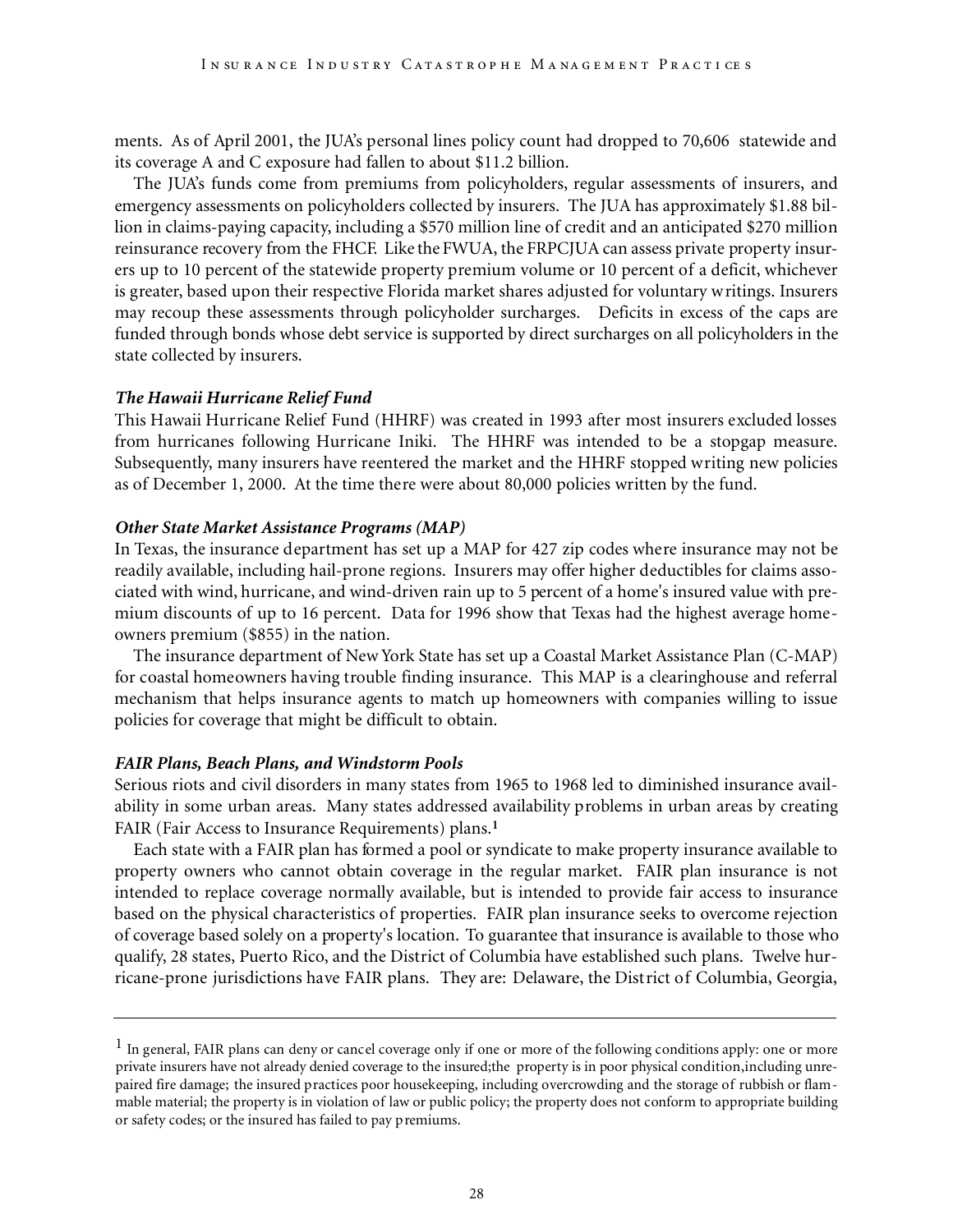Hawaii, Louisiana, Maryland, New Jersey, New York, North Carolina, Pennsylvania, Rhode Island, and Virginia.

Similarly, some states have addressed the insurance availability problems in coastal areas by creating beach plans or windstorm pools.**<sup>2</sup>** Alabama and Louisiana have beach plans that provide fire and extended coverage insurance. Louisiana's plan also provides homeowners multiple peril insurance and windstorm and hail only policies for monoline dwelling or commercial properties. Mississippi, North Carolina, South Carolina, and Texas have plans providing only wind and hail coverage. Insurance from FAIR plans, beach plans, and windstorm pools is often more costly and less comprehensive than the coverage that private insurers offer.

### **Federal Programs**

For a number of catastrophe exposures state solutions cannot adequately address the broad exposure across geographic boundaries or where the potential magnitude of losses would exhaust state program resources. In several cases, the federal government provides mechanisms to address the exposure or has proposed legislative solutions to support industry.

#### *Crop Insurance*

The agricultural industry and individual farmers have a unique and substantial exposure to the weather. Insurance protection for droughts, for example, is critical for many individual farmers to protect their incomes and property. Due to the potential widespread and severe nature of weather related events, insurance coverage through the private insurance industry for weather related damage to crops is limited. While there is a private insurance market available, the coverage provided through the federal program offers broader coverage.

In order to make crop insurance widely available,the federal government provides Multi-Peril Crop Insurance (MPCI). MPCI is a voluntary program that provides protection to the agricultural industry for either or both the percentage of normal crop yield and the market price. MPCI works in conjunction with private insurers and agents, who sell and service crop coverages and frequently enhance the basic MPIC coverages on a private basis. The federal government reinsures the basic MPIC coverages, thereby providing virtually unlimited capacity and financial security in the event of a widespread weather-related catastrophic event. This approach also provides the federal government with flexibility in balancing any subsidies for the premiums for the voluntary basic coverage with the potential need for other governmental financial assistance in the event of a weather-related catastrophic event.

#### *Federal Flood Insurance Program*

The National Flood Insurance Program (NFIP) was created by Congress in 1968 to respond to the rising cost of damages caused by floods and to assist with relief for flood victims. The program is managed by the Federal Emergency Management Agency (FEMA). The federal agency has identified flood prone areas and produced flood hazard boundary maps, flood insurance rate maps and flood boundary, and floodway maps.

The NFIP works with participating property and casualty insurers to write coverage in certain areas that may be prone to floods. The program also helps state and local governments develop floodplain management standards and building codes for structures.

<sup>2</sup> These are:the Alabama Insurance Underwriting Association,the Louisiana Insurance Underwriting Plan,the Mississippi Windstorm Underwriting Association,the North Carolina Windstorm Underwriting Association,the South Carolina Wind and Hail Underwriting Association, and the Texas Windstorm Insurance Association.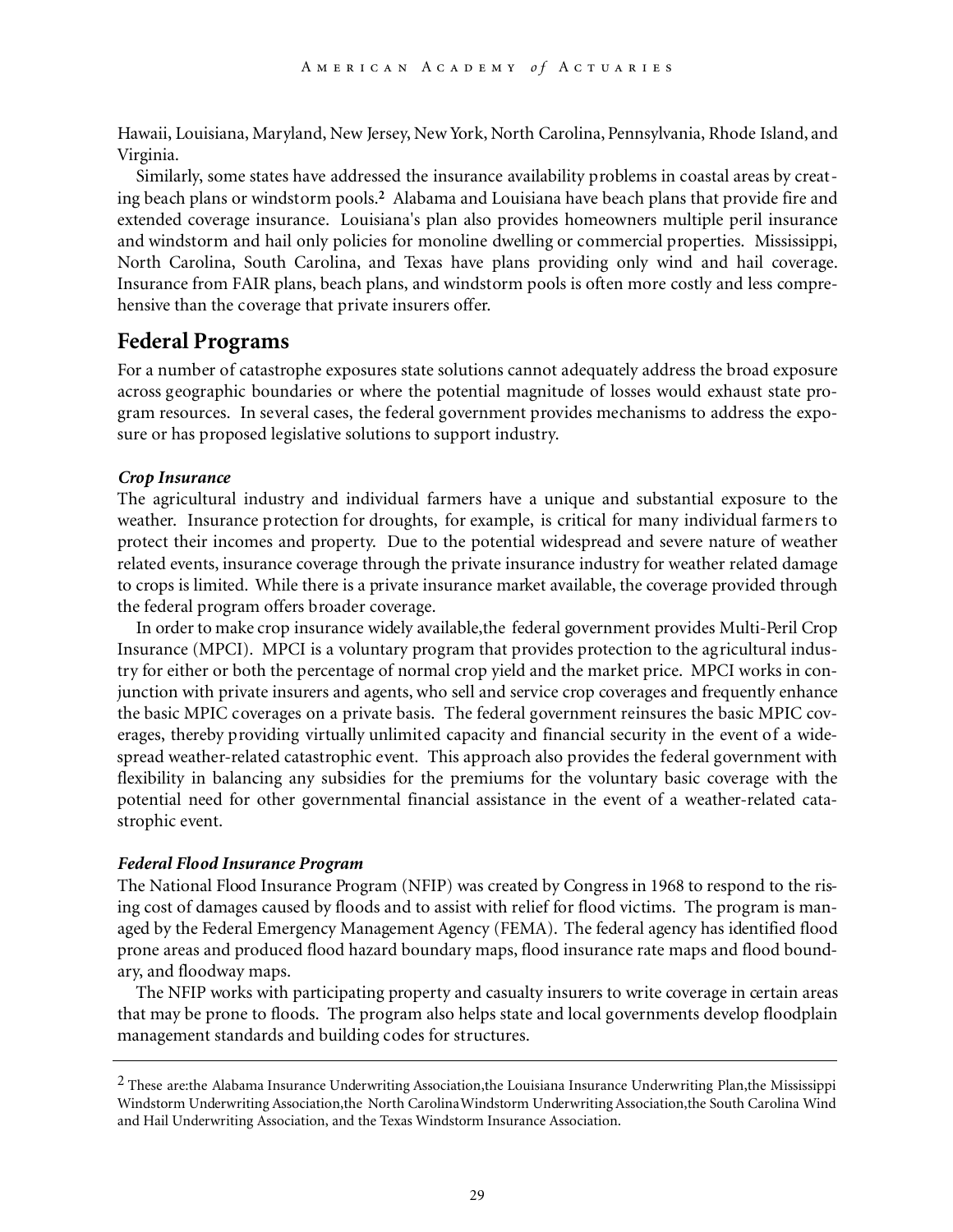#### *Nuclear Facilities*

The commercial nuclear power industry in the United States has the unique potential of a nuclear incident creating catastrophic loss. The industry also has a long-term investment in power generating infrastructure,which by its nature cannot be wound down quickly. The nuclear industry therefore has a critical need for adequate, dependable, third-party liability insurance.

Virtually all property insurance policies, whether provided to individuals or businesses, include policy language to exclude coverage for loss by nuclear reaction, radiation, or radioactive contamination, regardless of the cause. Hence, to ensure protection for these individuals and businesses, the federal government also has an incentive to ensure the availability of adequate and dependable thirdparty liability coverage for the nuclear power industry.

This awareness led to the Price-Anderson Act, which requires commercial nuclear power plant operators to provide financial protection to the public in an amount equal to the maximum liability insurance capacity available from private sources. Currently this limit is \$200 million.

To meet the Price-Anderson requirement and ensure that insurance capacity would remain available to operators of nuclear power reactors, a joint underwriting association, American Nuclear Insurers (ANI) was formed. It is an unincorporated association of approximately 60 member insurance companies that pool their financial assets to provide property and liability coverage to the nuclear industry, both in the United States and worldwide. Other counties with significant commercial nuclear power generation have similar organizations, or pools, and frequently these organizations provide reinsurance to each other to increase capacity. Specialized loss prevention engineering services are also an important function of the ANI.

The approach taken by the federal government has the advantage of minimizing any federal subsidies and ensures that the costs of providing protection to the public are borne by the commercial nuclear power industry.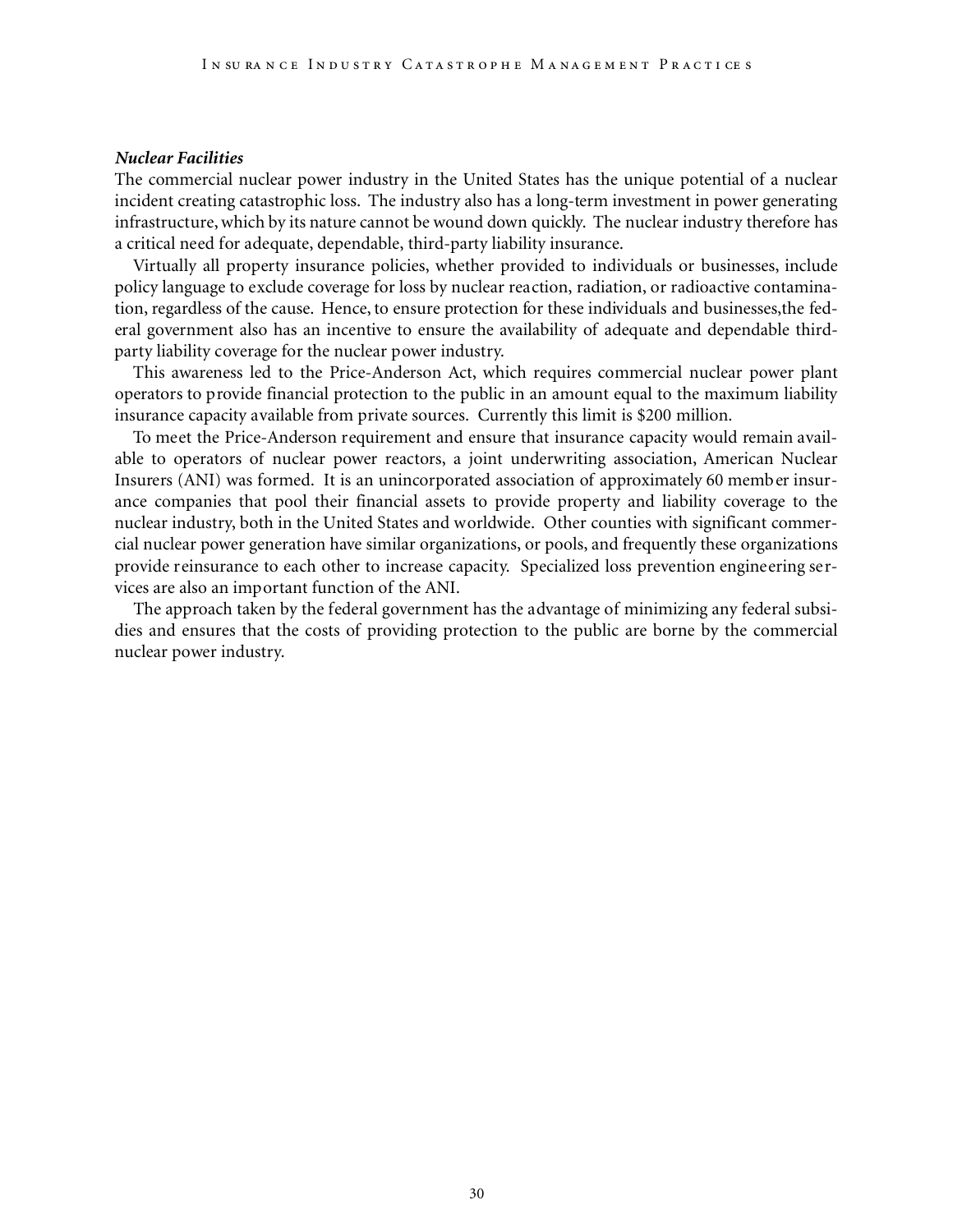## Appendix C Catastrophe Modeling

atastrophe simulation models employ sophisticated stock and powerful computer models of how natural catastre insured exposures. They can overcome the issues of havir creating tens of thousands of potential combinations of atastrophe simulation models employ sophisticated stochastic simulation procedures and powerful computer models of how natural catastrophes behave and act upon insured exposures. They can overcome the issues of having to adjust historic losses by creating tens of thousands of potential combinations of variables that describe catastrophe events and estimate the impact of these simulated events on insured exposures.



**Figure 1.1: Catastrophe Model Components (in gray)**

### **Event Generation Module**

The event generation module answers the questions of where, how big, and how often catastrophe events occur. Catastrophe events are extremely complex and their characterization requires the use of large numbers of variables. The event generation module determines the frequency, magnitude, and other characteristics of potential catastrophe events by geographic location. This requires, among other things, a thorough analysis of the characteristics of historical events. The available scientific data pertaining to these variables come from many different sources.

After rigorous data analysis, researchers develop probability distributions for each of the variables, testing them for goodness-of-fit and robustness. The selection and subsequent refinement of these distributions are based not only on the expert application of statistical techniques, but also on wellestablished scientific principles and an understanding of how catastrophic events behave.

The probability distributions are used to produce a large catalog of simulated events. By sampling from these distributions, the model generates simulated "years" of event activity. Note that a simulated year represents a hypothetical year of catastrophe experience that could happen in the current year. The models allow for the possibility of multiple events occurring within a single year. That is, each simulated year may have no, one, or multiple events, just as might be observed in an actual year. Tens of thousands of these scenario years can be generated to produce the complete and stable range of potential annual experience of catastrophe event activity, and to ensure full coverage of extreme events, as well as full spatial coverage.

## **Local Intensity Module**

Once the model probabilistically generates the characteristics of a simulated event, it propagates the event across the affected area. For each location within the affected area, local intensity is estimated. This requires, among other things, a thorough knowledge of the geological and/or topographical features of a region and an understanding of how these features are likely to influence the behavior of a catastrophe event. The intensity experienced at each site is a function of the magnitude of the event, distance from the source of the event, and a variety of local conditions. Researchers base their calcu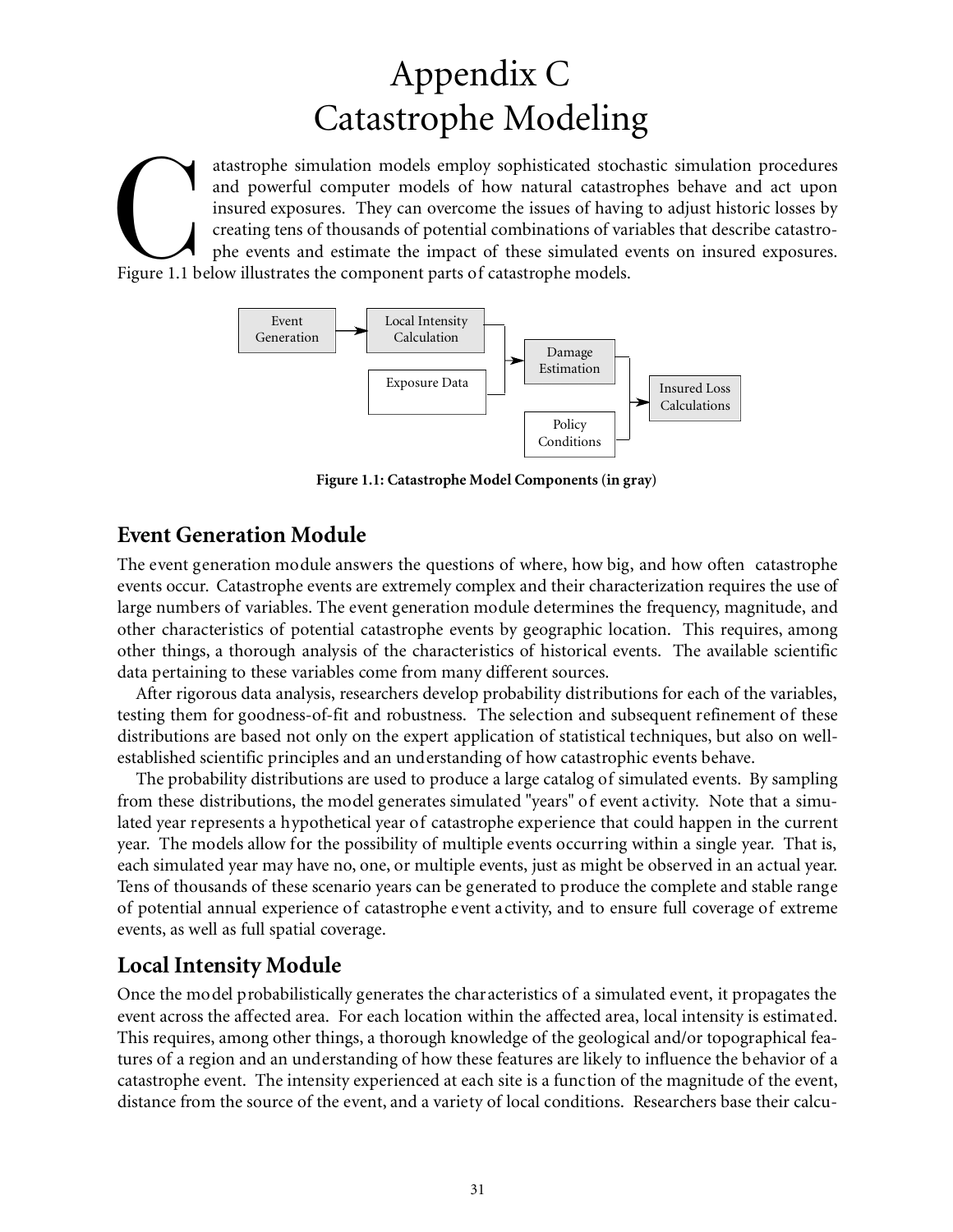lations of local intensity on empirical observation as well as on theoretical relationships between the variables.

## **Damage Module**

Scientists and engineers have developed mathematical functions called damageability relationships, which describe the interaction between buildings, both their structural and nonstructural components as well as their contents, and the local intensity to which they are exposed. Damageability functions have also been developed for estimating time element losses. These functions relate the mean damage level as well as the variability of damage to the measure of intensity at each location. Because different structural types will experience different degrees of damage, the damageability relationships vary according to construction materials and occupancy. Total damage is calculated by applying the appropriate damage function to the replacement value of the insured property.

## **Insured Loss Module**

In this last component of the catastrophe model, insured losses are calculated by applying the policy conditions to the total damage estimates. Policy conditions may include deductibles by coverage, sitespecific or blanket deductibles, coverage limits and sublimits, loss triggers, coinsurance, attachment points and limits for single or multiple location policies, and risk specific reinsurance terms.

## **Model Output**

After all of the insured loss estimations have been completed, they can be analyzed in ways of interest to risk management professionals. For example, the model produces complete probability distributions of losses, also known as exceedence probability curves (see Figure 1.2). Output includes probability distributions of overall loss and gross insured and net insured (net of reinsurance recoveries) losses for both annual aggregate and annual occurrence losses. The probabilities can also be expressed as return periods as shown in the upper right corner of Figure 1.2. For example, the loss associated with a return period of 10 years is likely to be exceeded only 10 percent of the time or, on average, in one year out of 10.

Output may be customized to any desired degree of geographical resolution down to location level, as well as by line of business, and within line of business, by construction class, coverage, etc. The model may also provide summary reports of exposures, comparisons of exposures and losses by geographical area, and detailed information on potential large losses caused by extreme events.



**Figure 1.2:Exceedence Probability Curve (Occurrence)**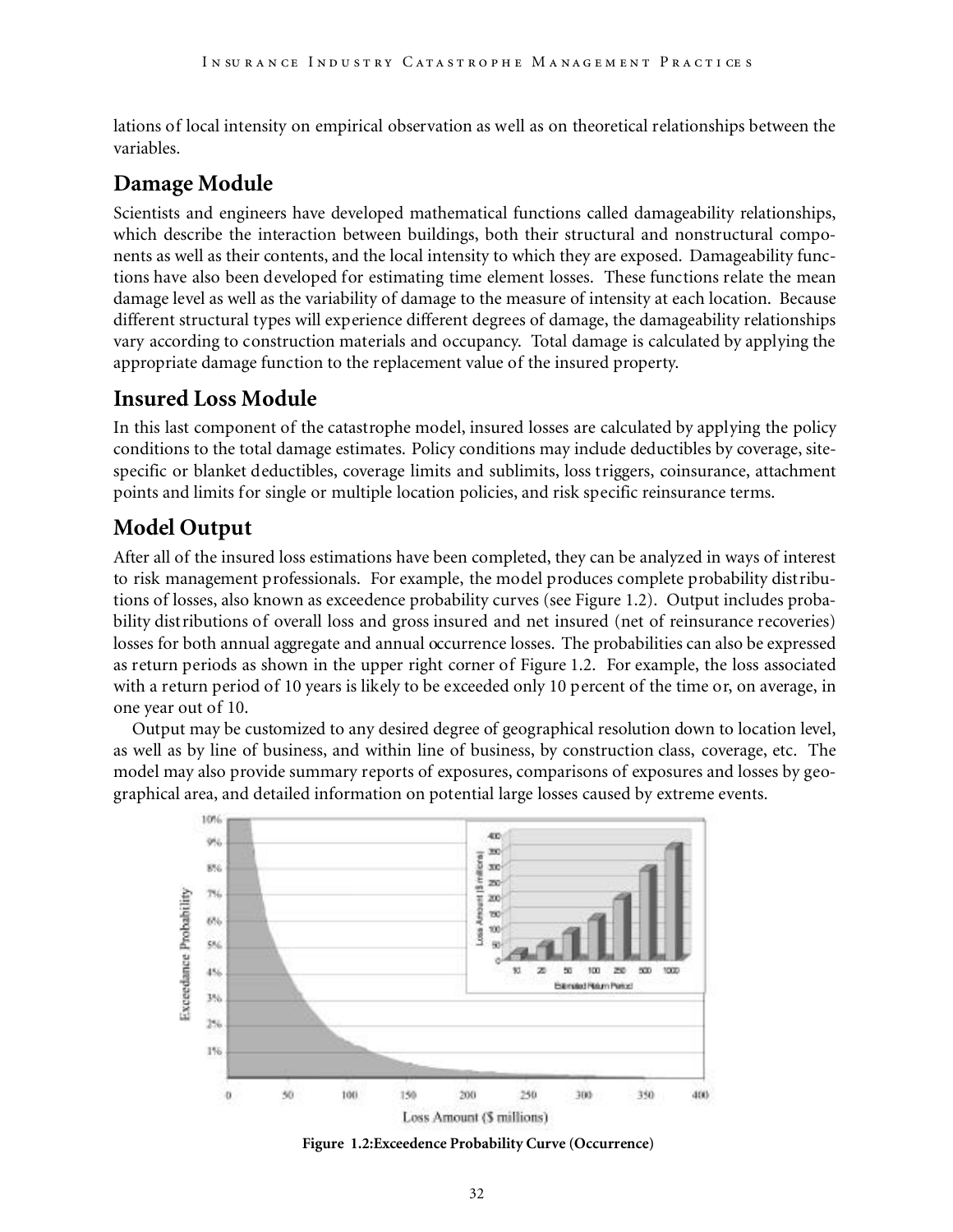### **Validation of Catastrophe Models**

Scientists and engineers validate the models at every stage of development by comparing model results with actual data from historical events. The simulated event characteristics parallel patterns observed in the historical record and resulting loss estimates correspond closely to actual claims data provided by insurers.

The construction of these models relies on the expertise of many scientific disciplines such as seismology, meteorology, civil engineering, statistics and actuarial analysis. Thus the expertise required to construct these models is broader than the traditional actuarial domain. Actuaries are guided in their use of catastrophe models by Actuarial Standard Of Practice 38 - Using Models Outside the Actuary's Area of Expertise which details the review required by actuaries before using such models in their work product.

Currently, U.S. catastrophe models are only commercially available for hurricane, earthquake, and certain kinds of windstorm.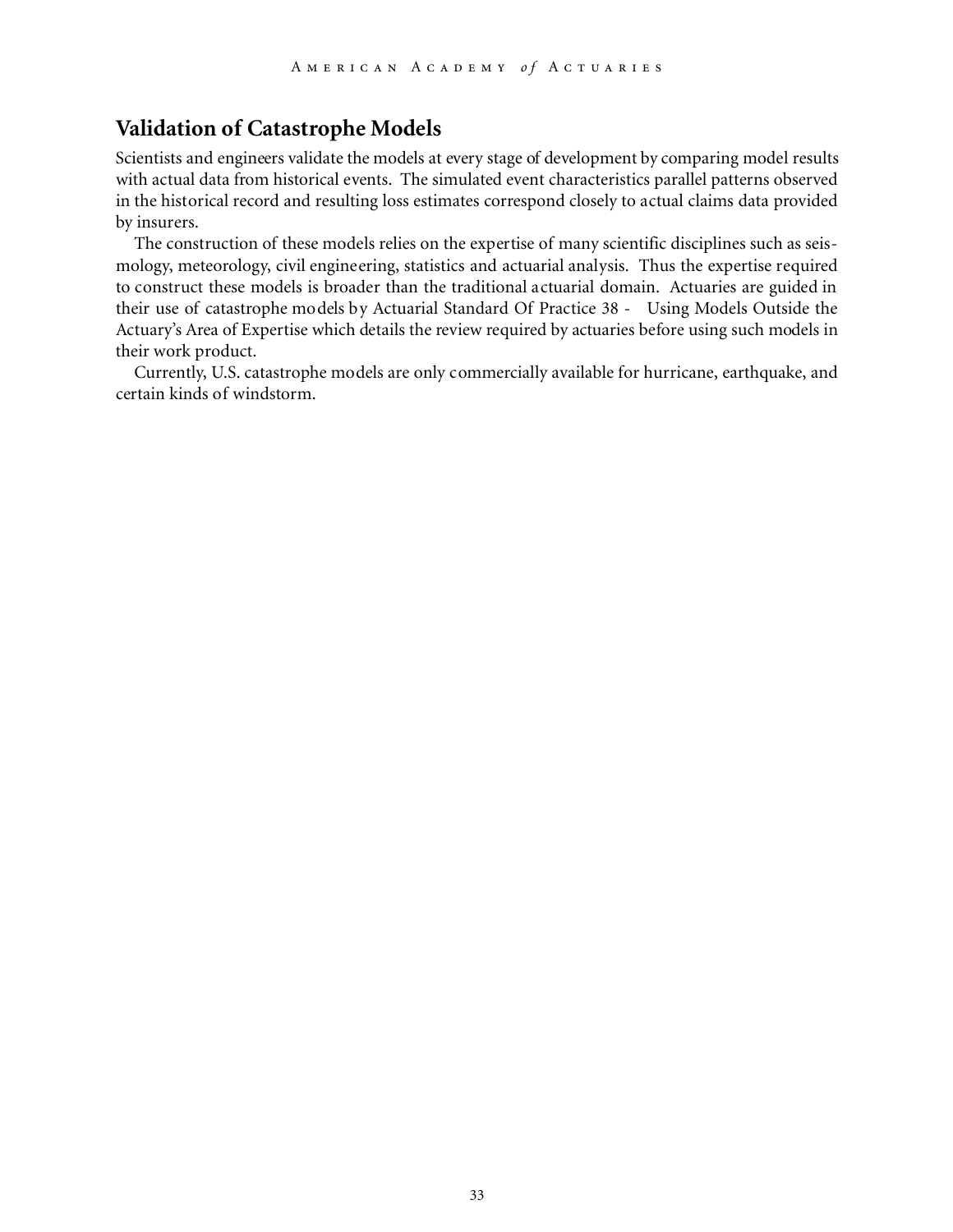## Appendix D Underwriting Individual Risks

Warren insurer decides whether to issue a property insurance policy, catastrophe exposure is rarely the primary focus. Rather, underwriters review the property exposure and the coverage desired, applying underwriting proce hen an insurer decides whether to issue a property insurance policy, catastrophe exposure is rarely the primary focus. Rather, underwriters review the property exposure and the coverage desired, applying underwriting procedures and practices that have evolved largely in the context of noncatastrophe loss experience.

well. For example, insurers like to cover well-maintained property for a number of reasons. Wellmaintained property tends to perform better than most under extreme weather or seismic disturbance. In some other ways, catastrophe exposure requires a special approach. An example of this could be masonry construction, which is generally good in a fire, windstorm and hail, but performs poorly in an earthquake.

Thus, underwriters need to consider any catastrophe hazards where insured property is located. The insurer may have decided whether to restrict attention to catastrophe hazards within the scope of intended coverage, or to consider potential insurance implications of excluded hazards. In either case, the underwriter will apply underwriting practices to the individual contract,based on polices and procedures of the insurer. If the property is vulnerable and can't (or won't) be protected, such hazards deserve increased emphasis. For example, the location of real property is information required by the underwriter.

Underwriters can infer catastrophe exposure based on location and other information collected by the insurer. Inferring damageability, however, depends on detailed knowledge of the property's construction and occupancy. Underwriters would like assurance that design and construction are appropriate considering local conditions, but obtaining ideal information has high costs. For example,think of a business interruption policy that will pay if a key manufacturing component fails. The insurer may ask many questions about the equipment and the financial consequences of its failure, but may not ask about the construction of the facility housing it. In a hurricane or earthquake, building failure may cause a covered equipment failure, but the underwriter has no hard information about the building's vulnerability. The underwriter will still underwrite, but the point is that a balance must be achieved between cost and detail.

For large or unique properties, structural engineering analysis may be cost-justified, and may be best done prior to construction. Engineered facilities are built to withstand quantified levels of stress. The plans may identify the components most likely to fail, and the financial effects of facility failures may be simulated under any foreseen catastrophic scenarios. In any case, very detailed plans make it possible to organize a thorough but efficient engineering review. An engineered retrofit may even be cost-justified.

For more standard, perhaps medium-sized commercial properties, it may still be cost-beneficial to inspect the property, suggesting or requiring specific loss control measures. For homes,it may be costjustified to inspect no more than the exterior, and loss control efforts may be limited to a customer newsletter or perhaps premium credits for common protective features.

In principle, the underwriter wants to insure individual exposures that are not overly exposed or vulnerable within their pricing groups. To the extent that the market subdivides pricing groups and prices them accurately, underwriting selection practices would optimally respond by making coverage available to all. In any case, an underwriter who manages to select individual risks in ways that promote profitable growth is valued. In the long run, the incentive exists to make price or selection adjustments to compensate for elevated exposure to all kinds of loss. Insurers rely on actual experience to monitor how well they are doing. In the short or medium term, including actual catastrophe insurance experience in the analysis can be misleading.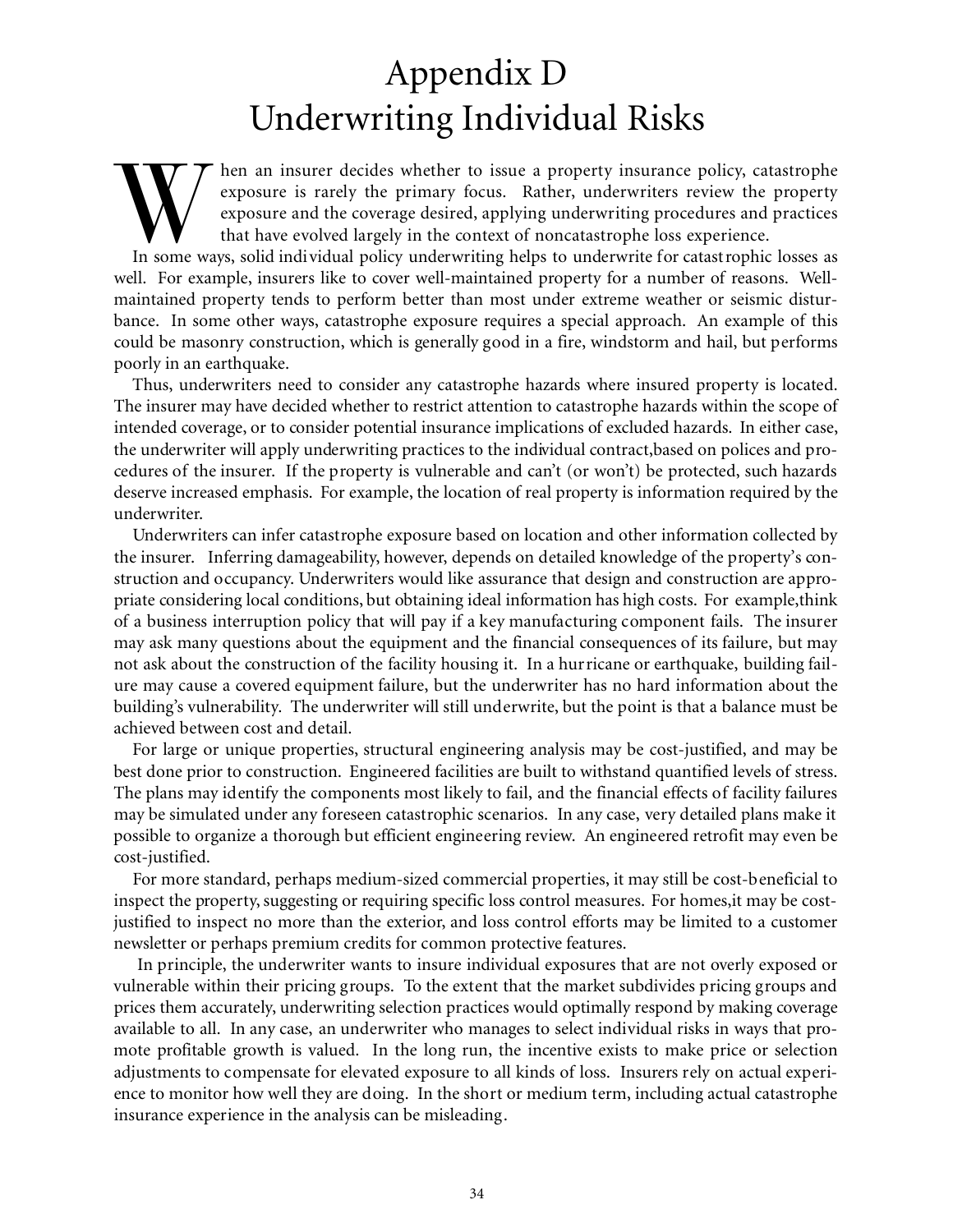The following illustrates the process a company must go through to establish guidelines and underwrite individual risks.

1) Establish company's "appetite" for the largest loss at one location

2) Establish a definition of "location"

3) Identify and set limits on risks more likely to have a loss

a) For these "higher loss potential" risks, consider

i) limiting the "value-at-one-location"

ii) authority of underwriters

- iii) establishing higher minimum deductibles
- iv) price the risk consistent with the higher exposure

v) require controls on the exposures and hazards inherent in these risks

4) Underwrite the individual location to establish a likelihood of loss, and the maximum loss likely at the

location, for each covered cause of loss

a) Determine how the risk fits into the exposure limits that have been set for the corporation. The following information should all be considered in the risk acceptance and pricing decision:

i) Consider geographic location and meteorological conditions, proximity to fault lines, subduction zones, tectonic plate weak zones, and other geographic features such as slope, soil type and consistency, distance from water, elevation from water, adequacy of drainage (natural and man-made)

ii) Determine the values requested to be insured and make a judgment as to whether those values are realistic

iii) Determine the COPE of the risk

(1) Construction: How well does it burn? How "brittle" is it? How well is it connected together and to the ground? How old is it and how well maintained? Is there any deterioration?

(2) Occupancy: How combustible are the contents of the building? How susceptible are they to loss by fire? Smoke? Water? Breakage? How well are the common and special hazards controlled? What is the economic activity at the location? How is it conducted? Hours of occupancy? How does the activity depend on the various components of that activity (are there bottlenecks)? How does the activity depend on other locations?

(3) Protection: Are there sprinklers,other automatic fire suppression systems? Fire extinguishers? Do employees know how to use fire suppression equipment? Is it maintained? Adequate? What is the location's proximity to a fire hydrant? What is the quality of the flow and supply of water? What is the location's proximity to a fire department, and how well does the fire department respond to fires? How is the fire department notified of a need for their presence?

(4) Exposure: Does the economic activity and the methods for conducting that activity create a higher chance that there will be a loss? Do the sur roundings create higher chances for a loss at the insured location? Do eco logical, geographic, or meteorological conditions around the location create higher chances for loss?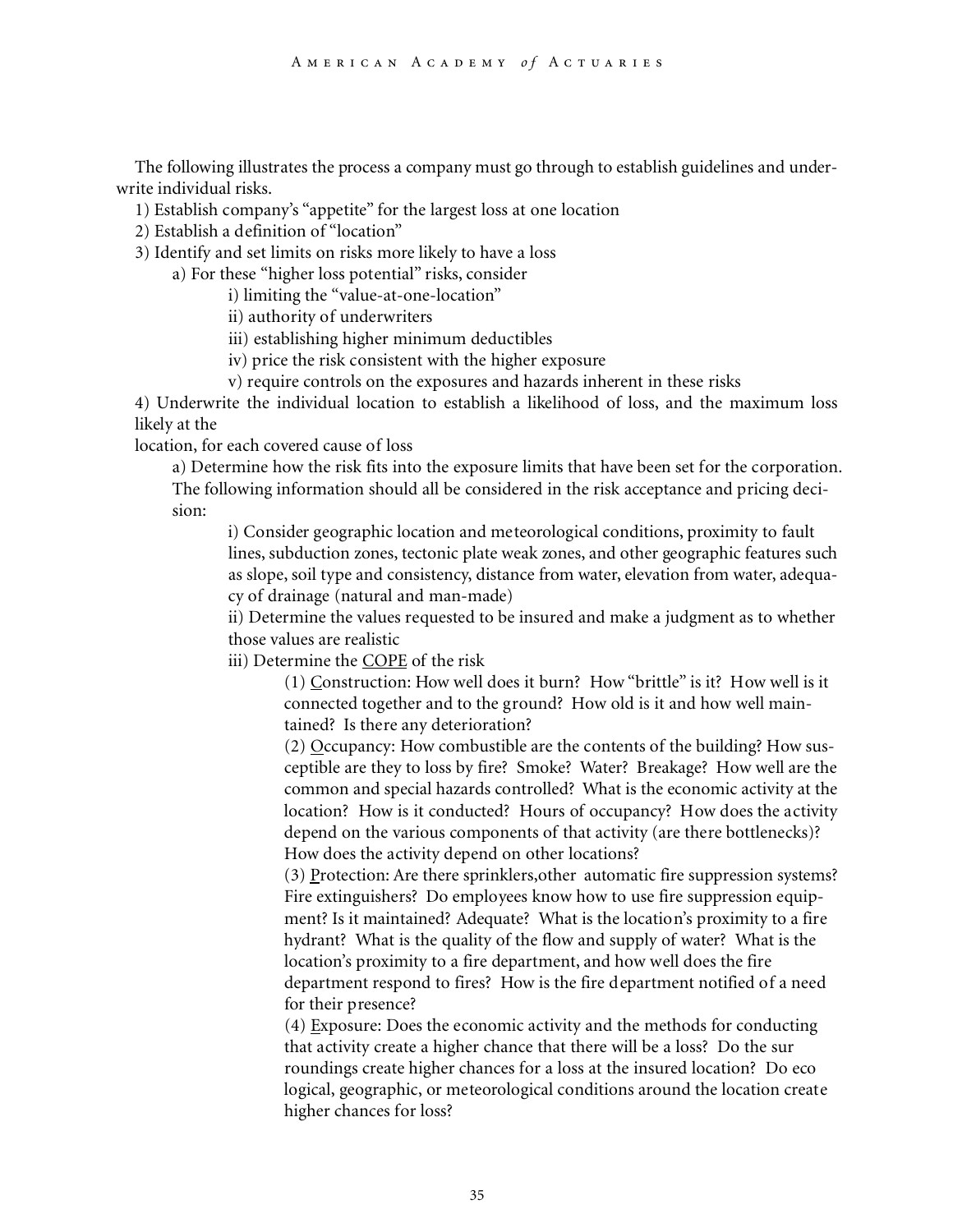b) Catastrophe characteristics of the risk will differ by type of catastrophe exposure

- c) Adequacy of price level
	- i) Adequacy of overall rate structure and by geographical location
	- ii) Adequacy of catastrophe load
	- iii) Market conditions
	- iv) Individual risk premium modification plans
		- (1) Commercial policies only
		- (2) Credits for favorable hazard characteristics
		- (3) Debits for unfavorable hazard characteristics
- v) Multiple location premium and dispersion credit plans
	- (1) Commercial policies only
- d) Usage of deductibles/limits
- e) Physical inspection of risk
	- i) Meet underwriting guidelines
- 5) Consideration of reinsurance on the individual risk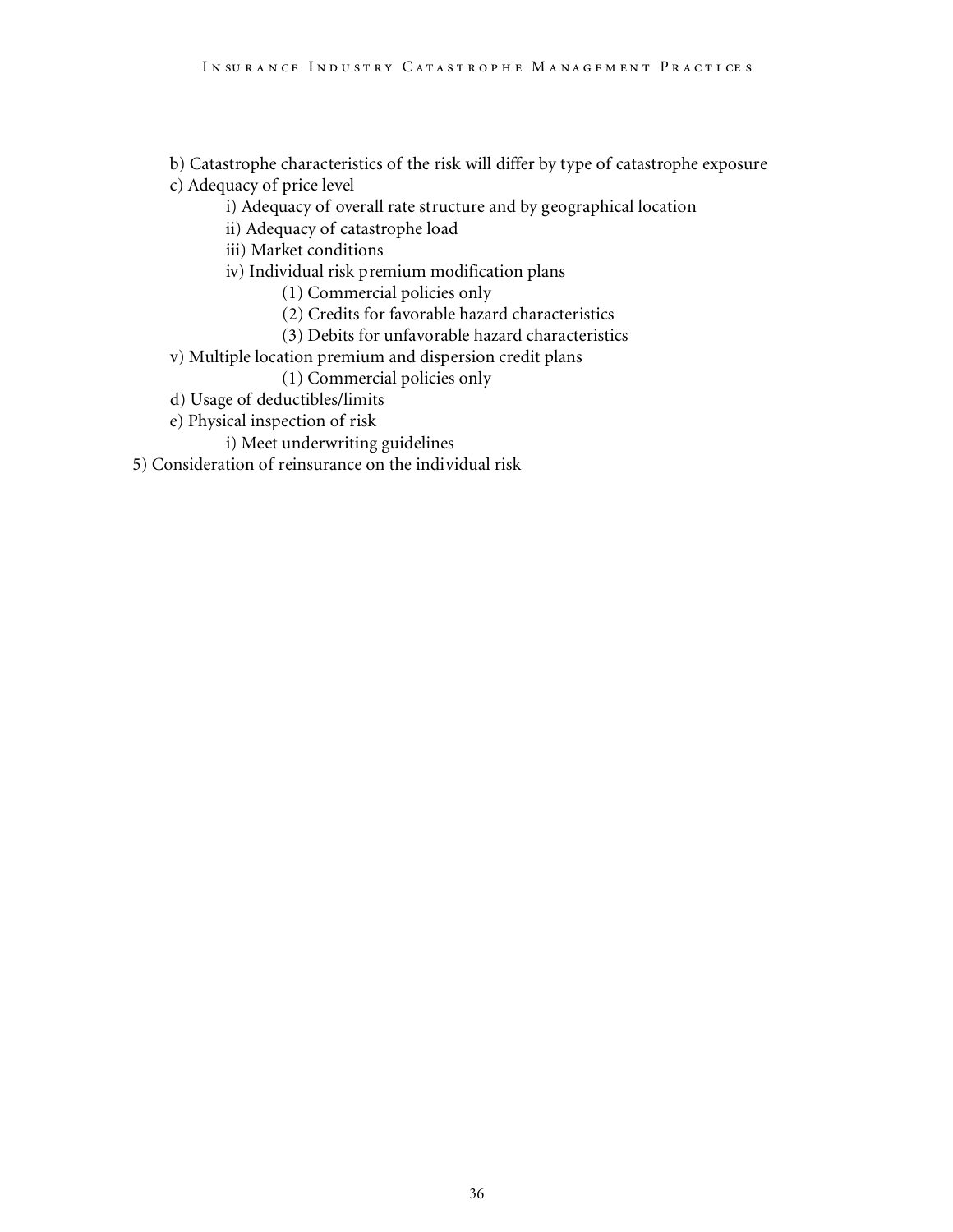## Appendix E Why Insurers Purchase Reinsurance

ach insurance company utilizes a unique set of criteria in designing and implementing<br>its reinsurance program. Such a program will be created to meet the individual goals<br>and objectives of the company, and will be adjusted ach insurance company utilizes a unique set of criteria in designing and implementing its reinsurance program. Such a program will be created to meet the individual goals and objectives of the company, and will be adjusted as these goals and objectives change over time. In addition to catastrophe protection, motivations for buying reinsurance include risk sharing, reciprocity, obtaining capacity to write large risks,stabilizing expeness. This appendix will provide further discussion of some common considerations including stability, capital strength, cost of capital, balance sheet protection, liquidity, perceived exposure, regulatory and rating agency considerations.

## **Stability**

Stable earnings and the ability to write business are essential ingredients in all insurance company business plans. Reinsurance is used to enhance earnings stability by balancing the benefits of recoveries when losses occur against the cost of reinsurance during periods when there is little in the way of recoverable losses. Reinsurance is used to give insurers the capacity to grow, to write large property risks, to provide high liability limits, and write property business in catastrophe-prone areas. All forms of reinsurance provide some elements of stability and capacity to the reinsurance buyer.

Tracking, reporting, explaining, and accepting results all are easier if the income statement behaves in a predictable manner. Companies are inclined to reduce income statement uncertainties by transferring risk, if the cost is reasonable. However, there are problems with predictable losses that take years to settle, or losses that may be predictable in the long run, but are unpredictable on a year-toyear basis. An estimation error in either situation can result in volatile earnings patterns.

## **Company Capital Strength**

Capital allows an organization to absorb risk. Large companies generally have greater capacity to absorb risk than small companies. However, this is an oversimplification because it is possible for a company that is very large in terms of assets or premium to have a relatively small or dwindling capital base.

Large companies with geographically dispersed and homogeneous books of business have the capacity to take on risk by writing more business without transferring part of it to another organization. Small companies need to pass on part of the risk associated with growth or forego that growth. Thinly capitalized companies with substantial premiums in force and/or loss reserves may need to transfer risk in order to sustain their current scale of operations or to continue growing.

## **Cost of Capital**

Motivations driven by the cost of capital are more complex. If capital is becoming cheaper and more plentiful, organizations generally will have more capacity to absorb risk and there will be less need to transfer risk from one organization to another. In such a market, organizations that are experiencing capital constraints will find it very attractive to transfer risk to organizations that are hungry to take it on. Conversely, a market with higher costs of increasingly scarce capital will find many organizations looking to shed risks they no longer can handle. Organizations with strong capital bases coming into such a market will be able to charge a premium for taking on unwanted risk. In additions, insurers often use reinsurance to supplement their capital base.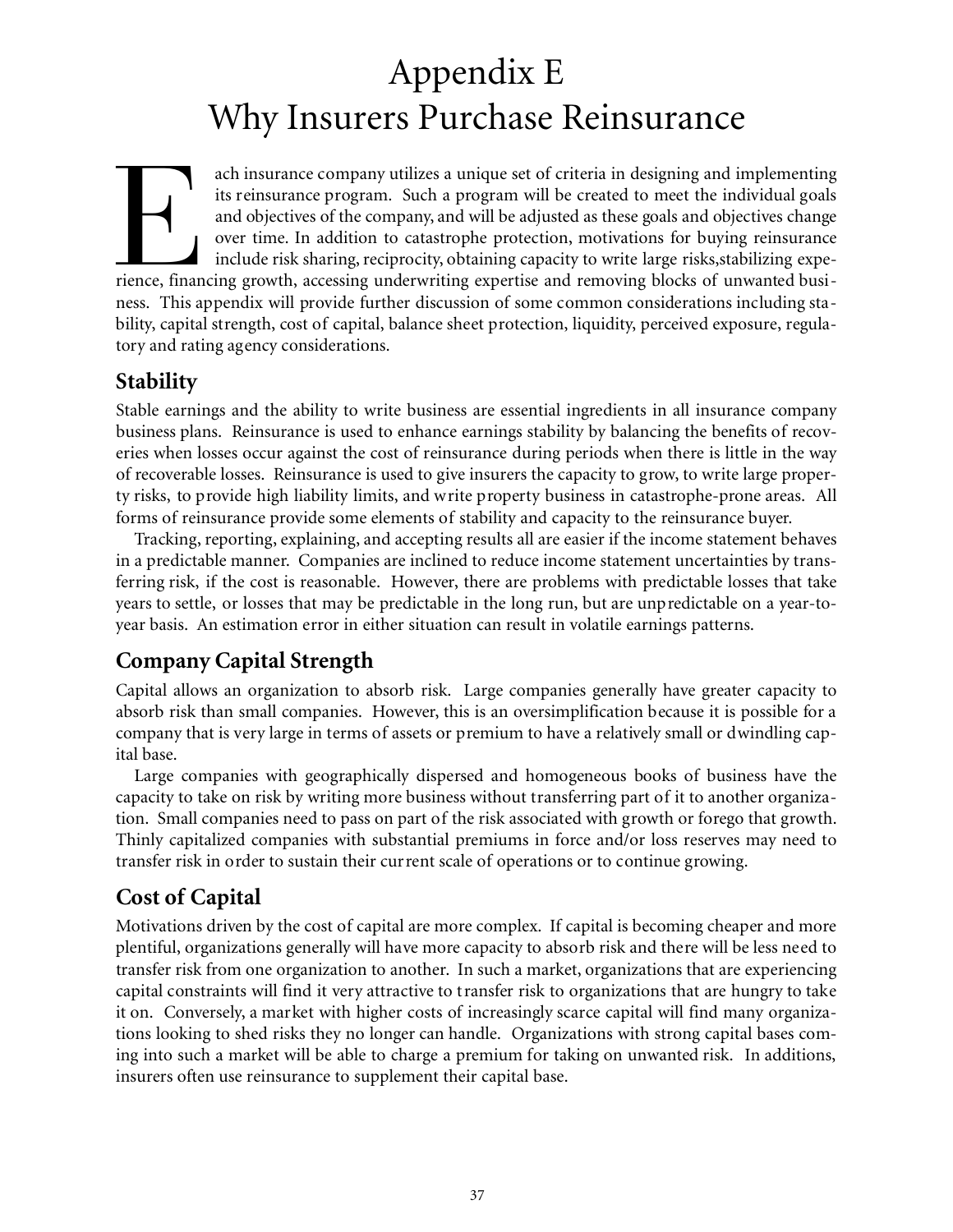When reinsurance is perceived as being inexpensive, insurance companies will expand their reinsurance programs accordingly by increasing limits, reducing retentions, and otherwise acquiring more liberal coverage terms and conditions. In addition, insurance companies will be inclined to issue policies covering more risky exposures because they can pass them on to reinsurers.

Expensive reinsurance, by contrast, results in the opposite effect, with risk bearing generally being pushed back from the reinsurer to the insurer to the insured or uninsured as the case may be.

### **Balance Sheet Protection**

Catastrophes, which may be predictable only over periods of time measured in hundreds of years, present significant challenges. One possible way for an organization to self-fund for such losses is to prefund incrementally over an extended period of time. In practice, many primary insurers and reinsurers have done this by accumulating retained earnings. This strategy has not been effective for many reasons, including the fact that catastrophes tend to occur before an insurer has surplus large enough to be fully pre-funded. Stock insurers may pursue pre-funding through the equity markets. A third, and more common possibility, is to buy reinsurance, in effect relying on the reinsurance market to solve the problem. In any case, insurers want to defend their balance sheets against substantial cash demands that must be met in a short period of time after catastrophes occur.

### **Liquidity/Asset Management**

The risk of a sudden large cash demand causing forced sale of assets is real. Undesirable affects can include unplanned taxes on realized investment gains, realized investment losses on untimely sales, and deviation from the asset management plan. Every insurance company has a strong incentive to eliminate these possibilities. The current tax system offers a partial cushion against this risk. The tax benefit of an underwriting loss may be partly balanced by the tax on investment gains. In the case of realized losses on untimely asset sales, tax benefits soften the damage from dual investment and underwriting losses. One can see that asset management, investment decisions and tax planning are complex and are directly affected by changes to accounting rules or tax law. Purchasing reinsurance simplifies these issues and helps an insurer avoid or control asset management and tax problems.

## **Perceived Exposure**

Actual exposure to loss and insurance companies' understanding thereof do not evolve in perfect harmony. This was made painfully obvious by hurricane Andrew and the Northridge Earthquake. The sudden awareness of a gross underestimation of risk leads to shedding of risk, to the extent and at a rate allowed by regulation, and an explosion in demand to fund or transfer the risk that remained.

Insurance rates increased and property owners scrambled to find coverage giving rise to overpopulation of involuntary market plans and creation of the Florida Hurricane Cat Fund and the California Earthquake Authority.

Misconceptions about exposure are possible for any type of catastrophe, but location and concentration of exposures are key variables. The state of science and engineering are also key variables. Weather is better understood than seismicity. Also, there are more frequent opportunities for engineers to survey weather-related damage than damage to insured property from earthquake. Events that reveal significant misconceptions of risk result in abrupt changes in the motivations to bear and transfer it.

The influence of Hurricane Andrew (1992) and the Northridge Earthquake (1994) on catastrophe risk perceptions is apparent in the increased ratio of ceded premium to direct and assumed premium for property lines immediately following these events.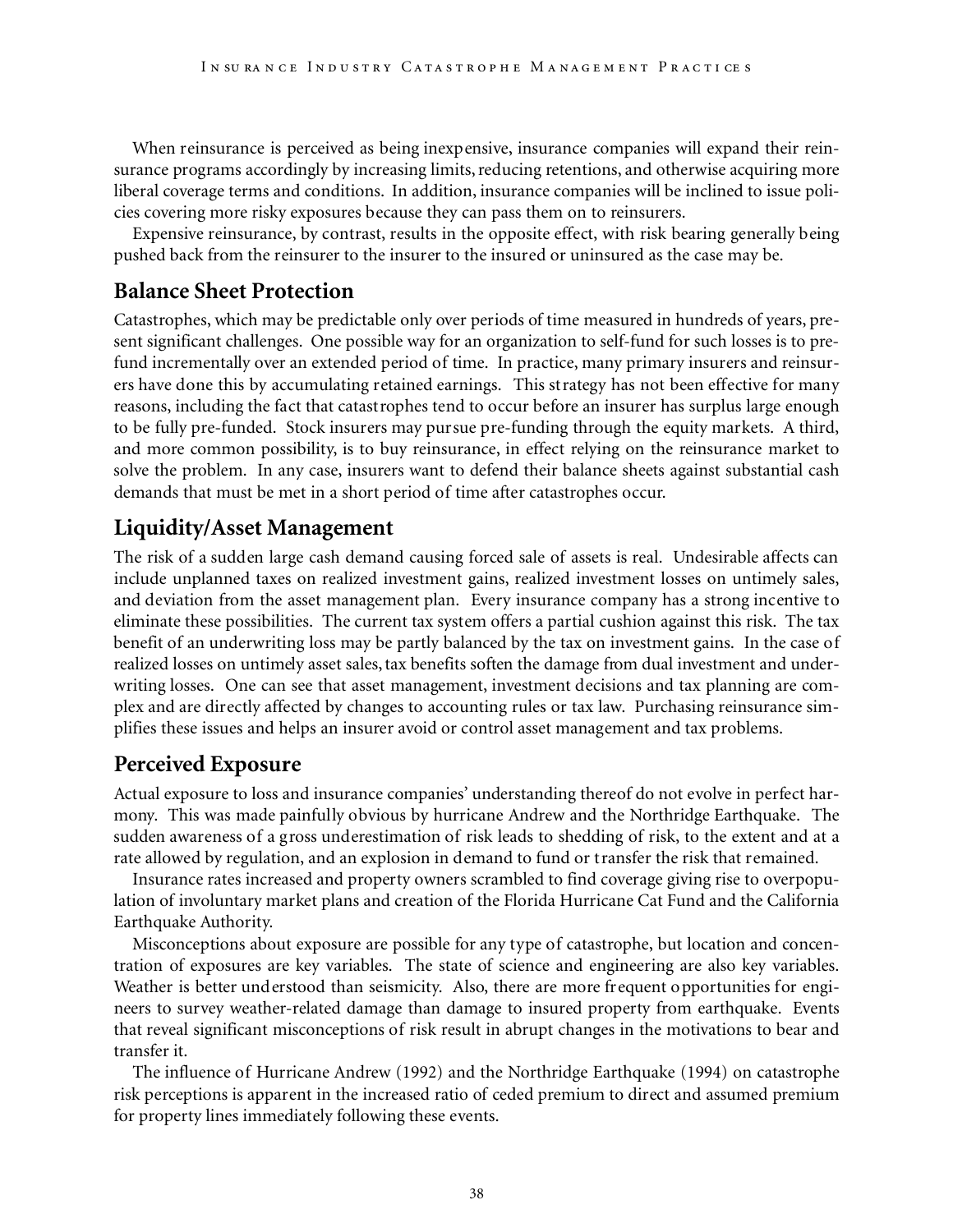| <b>Reinsurance Ceded Rate</b>     |               |               |               |               |               |               |               |               |  |
|-----------------------------------|---------------|---------------|---------------|---------------|---------------|---------------|---------------|---------------|--|
| 1990<br>1991<br>$17.3\%$<br>17.2% | 1992<br>17.6% | 1993<br>18.6% | 1994<br>20.7% | 1995<br>21.5% | 1996<br>19.9% | 1997<br>19.1% | 1998<br>18.0% | 1999<br>19.6% |  |

*Source: Industry Schedule P for Property Lines of Business*

The market impact of Hurricane Andrew is much more dramatically illustrated by the Paragon Catastrophe Price index.**<sup>1</sup>** As a result of Andrew, the price of catastrophe reinsurance nearly doubled, driving the index from 1.4 to 2.4.



 $1$  The Paragon Catastrophe Price Index is a relative measure of composite domestic U.S. property catastrophe prices. It compares the average market price at each renewal date with the average market price of one year prior. A standardized industry distribution reflecting variation in region, company size, limits, and retentions is used to compare the price of reinsurance over time. The index reflects overall market prices separate from shifts in actual reinsurance purchased. Weights used to compute the index are adjusted periodically and will reflect changes in the distribution of market purchases over an extended period of time. Paragon Reinsurance Risk Management Services,Inc.is a wholly owned subsidiary of E.W. Blanch Holdings, Inc.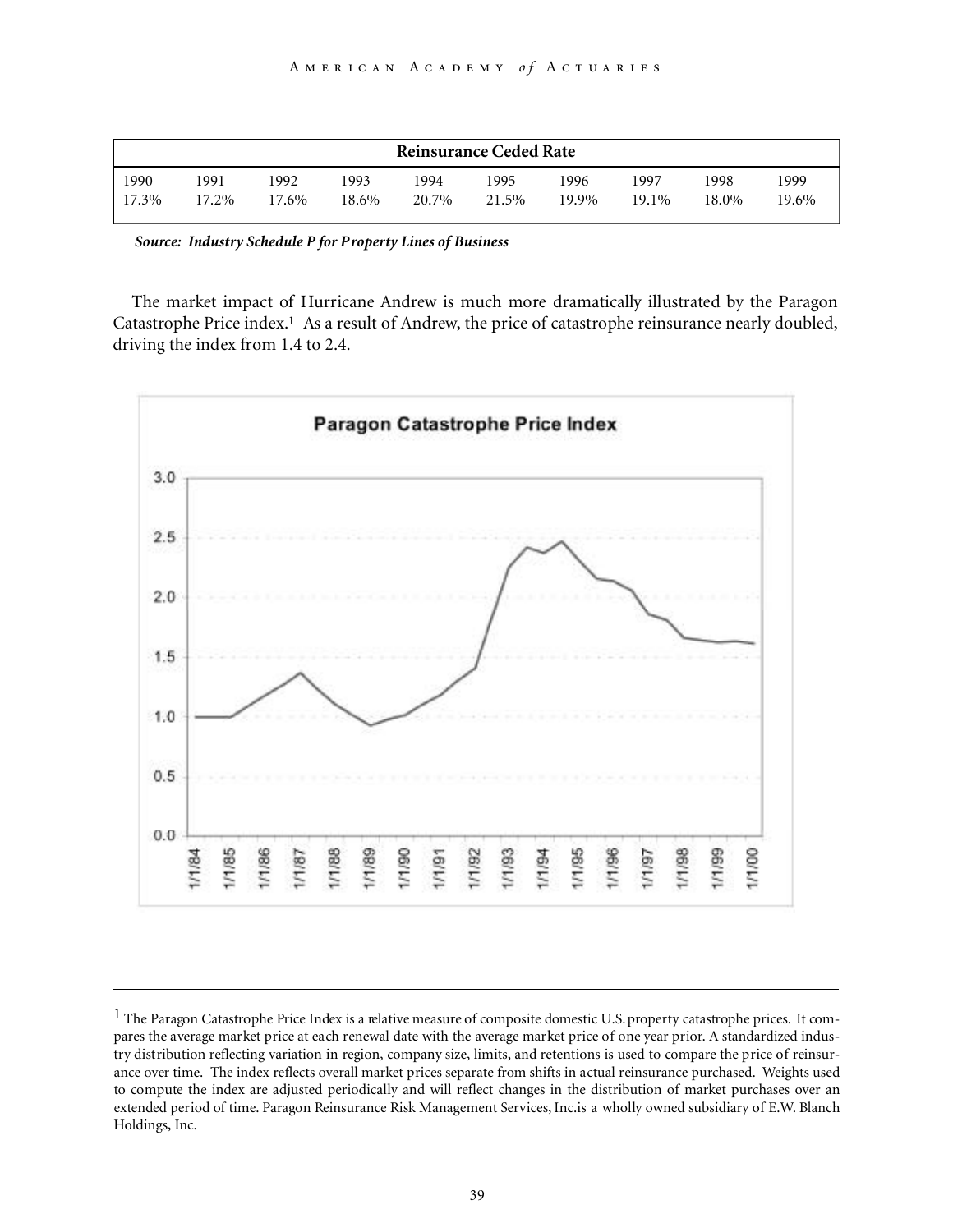## **Regulatory Considerations**

Regulators have a responsibility for solvency oversight and may encourage companies to buy reinsurance in the interest of policyholder protection. Regulators may consider an insurer's catastrophe exposure during their financial solvency examination process.

## **Rating Agency Considerations**

The rating of an insurance company is vital to its growth as it directly influences the creditworthiness that stockholders and policyholders place on the company. Therefore, most insurers take all necessary actions to retain and upgrade their ratings. The increasing level of concern about catastrophe exposures has also led rating agencies to pay greater attention to how insurers manage their catastrophe risk. Rating agencies use their own analytical models to assess an insurer's ability to manage its catastrophe exposure. Property insurers who are not taking appropriate steps to manage their catastrophe exposures, including appropriate use of reinsurance, may be subject to rating downgrades.